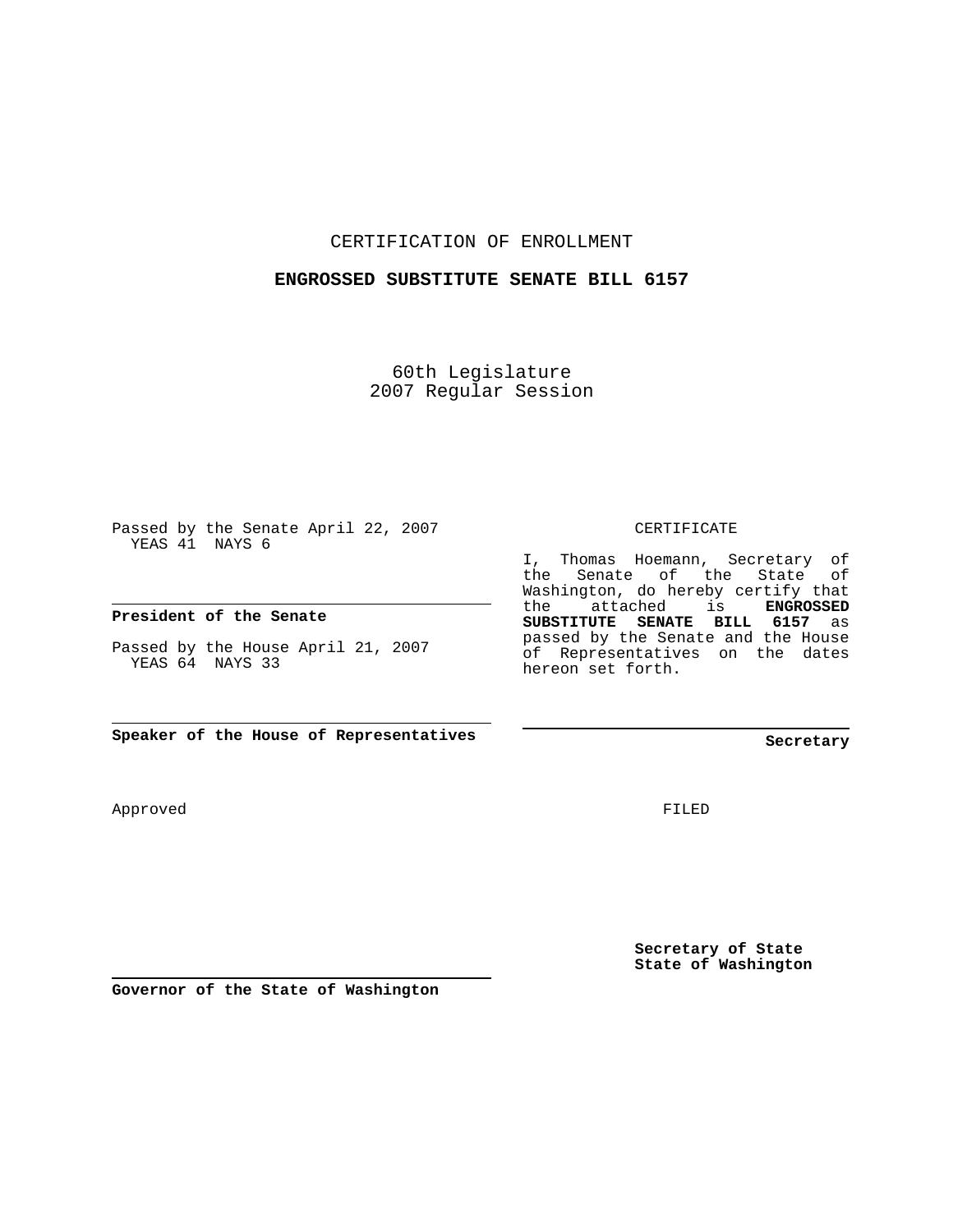# **ENGROSSED SUBSTITUTE SENATE BILL 6157** \_\_\_\_\_\_\_\_\_\_\_\_\_\_\_\_\_\_\_\_\_\_\_\_\_\_\_\_\_\_\_\_\_\_\_\_\_\_\_\_\_\_\_\_\_

\_\_\_\_\_\_\_\_\_\_\_\_\_\_\_\_\_\_\_\_\_\_\_\_\_\_\_\_\_\_\_\_\_\_\_\_\_\_\_\_\_\_\_\_\_

AS AMENDED BY THE HOUSE

Passed Legislature - 2007 Regular Session

### **State of Washington 60th Legislature 2007 Regular Session**

**By** Senate Committee on Ways & Means (originally sponsored by Senator Prentice)

READ FIRST TIME 04/19/07.

 AN ACT Relating to reducing offender recidivism by increasing access and coordination of offender services in communities through inventories of services and community transition coordination network pilot programs; by improving local law and justice councils to focus their efforts on effective use of correctional resources and coordination between state and local law enforcement and corrections agencies; by developing and implementing individual reentry plans that describe actions and services to prepare offenders for release from jail or prison and require an offender to participate in available programming directed in their plan in order to qualify for fifty percent earned early release; by excluding the use of an individual reentry plan as the basis in civil actions against local governments; by requiring an offender released to community supervision to be returned to the county of origin unless it is inappropriate due to matters of victim safety, lack of family or other supports for the offender in other locations, or negative influences on the offender in that community; by requiring the department of corrections to prepare a list of counties and rural multicounty areas for anticipated siting of work release, community justice centers and other community-based correctional facilities while making substantial efforts to provide for the equitable distribution of the facilities; by studying and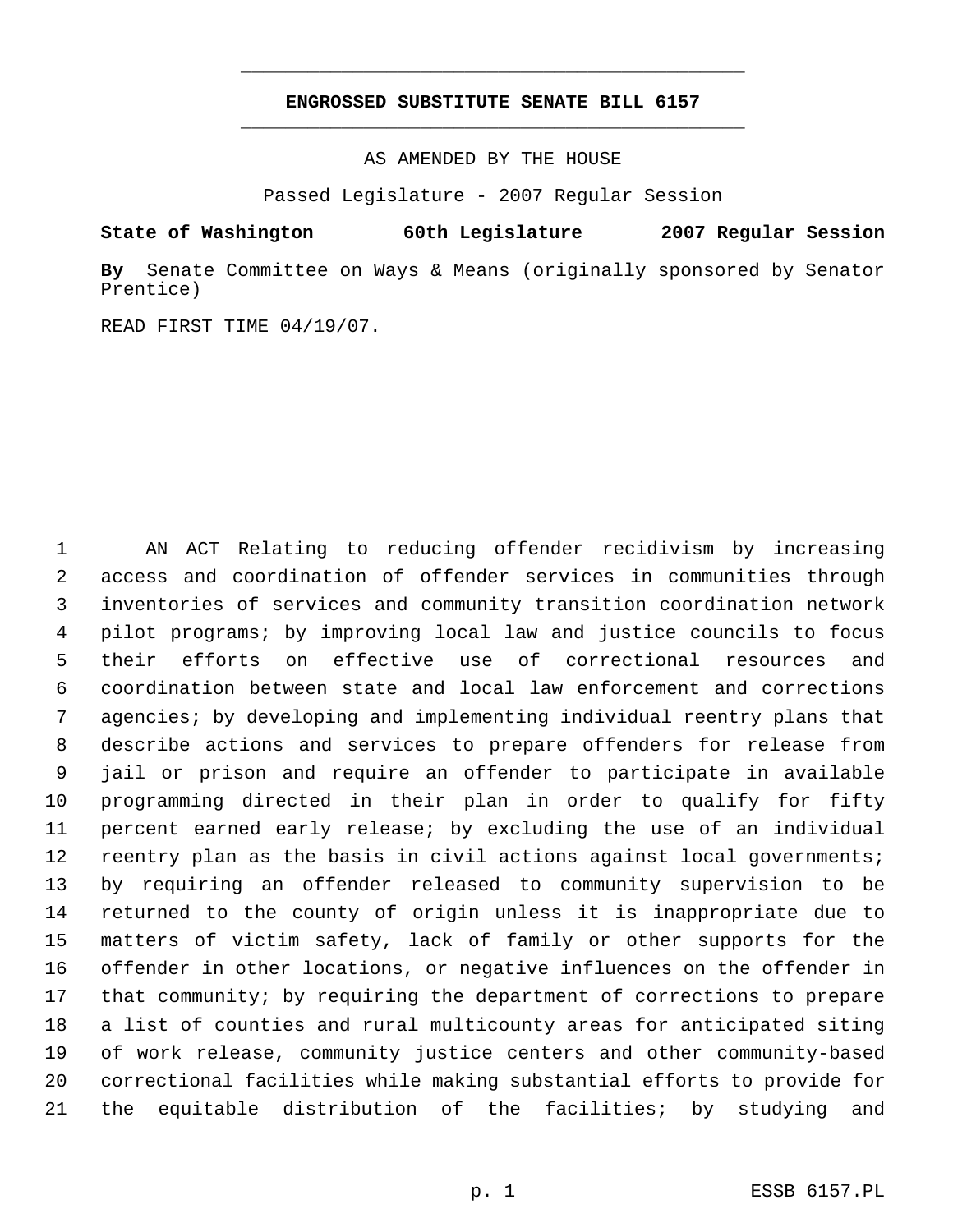identifying evidence-based practices for work release; by increasing the use of effective practices in residential and nonresidential transition facilities for offenders under the jurisdiction of the department of corrections; by permitting partial confinement in lieu of earned early release up to three months; by requiring, upon a finding at a third violation hearing that the offender committed a violation, the return of an offender to total confinement to serve up to the remaining portion of his or her sentence unless it is determined that returning the offender would interfere with the offender's ability to maintain community supports or participate in treatment and would increase the likelihood of reoffending; by requiring an offender arrested for a new felony while under community custody, community placement, or community supervision to be held in confinement until a hearing before the department or until a formal charge is filed, whichever is earlier; by prohibiting an offender under community custody, community placement, or community supervision who is found guilty of a new felony after the effective date of this act from qualifying for fifty percent earned early release; by creating a task force to study and review the current laws and policy regarding community custody and community supervision; by conducting a community corrections workload study; by improving educational opportunities; by providing liability protection for landlords who rent to former offenders and entities participating in the transitional housing program under certain conditions; by encouraging housing authorities to formulate rental policies not overly burdensome to previously incarcerated individuals; by establishing a transitional housing program for offenders in need of stable housing; by allowing funds to be disbursed from a personal inmate savings account in order to assist an offender to secure appropriate housing; by establishing expedited procedures for released offenders to obtain a driver's license or identification card; by reviewing and recommending changes to occupational licensing laws; and by adding appropriations for sections 305(2) and (4), section 304(1)(b)(ii)(D) and (E), and section 307 of this act; amending RCW 72.09.300, 72.09.015, 9.94A.728, 9.94A.737, 72.09.460, 72.09.480, and 72.09.111; adding new sections to chapter 72.09 RCW; adding a new section to chapter 59.18 RCW; adding a new section to chapter 35.82 RCW; adding a new section to chapter 43.185C RCW; adding a new chapter to Title 72 RCW; creating new sections;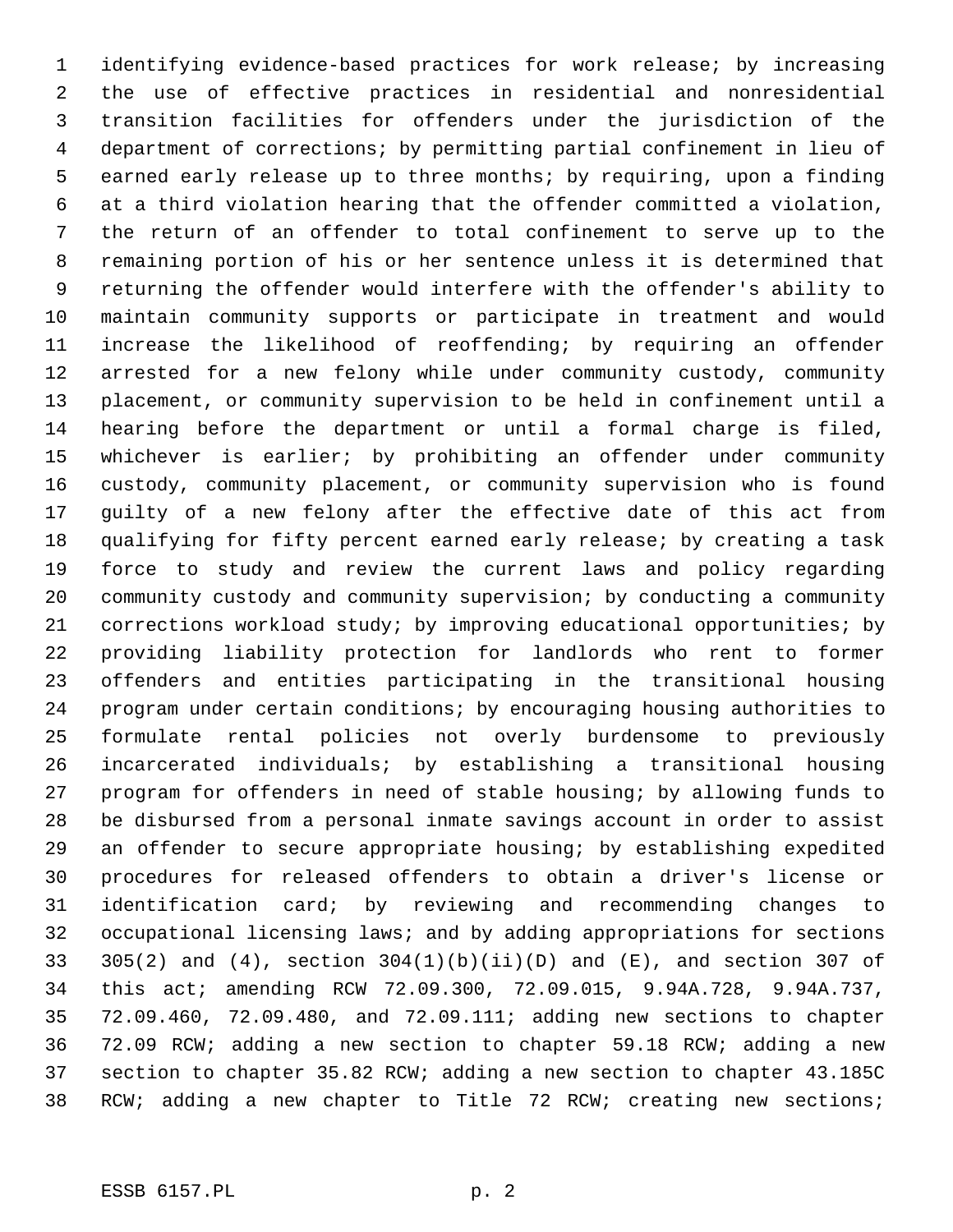making appropriations; and providing expiration dates.

# BE IT ENACTED BY THE LEGISLATURE OF THE STATE OF WASHINGTON:

 NEW SECTION. **Sec. 1.** The people of the state of Washington expect to live in safe communities in which the threat of crime is minimized. Attempting to keep communities safe by building more prisons and paying the costs of incarceration has proven to be expensive to taxpayers. Incarceration is a necessary consequence for some offenders, however, the vast majority of those offenders will eventually return to their communities. Many of these former offenders will not have had the opportunity to address the deficiencies that may have contributed to their criminal behavior. Persons who do not have basic literacy and job skills, or who are ill-equipped to make the behavioral changes necessary to successfully function in the community, have a high risk of reoffense. Recidivism represents serious costs to victims, both financial and nonmonetary in nature, and also burdens state and local governments with those offenders who recycle through the criminal justice system.

 The legislature believes that recidivism can be reduced and a substantial cost savings can be realized by utilizing evidence-based, research-based, and promising programs to address offender deficits, developing and better coordinating the reentry efforts of state and local governments and local communities. Research shows that if quality assurances are adhered to, implementing an optimal portfolio of evidence-based programming options for offenders who are willing to take advantage of such programs can have a notable impact on recidivism.

 While the legislature recognizes that recidivism cannot be eliminated and that a significant number of offenders are unwilling or unable to work to develop the tools necessary to successfully reintegrate into society, the interests of the public overall are better served by better preparing offenders while incarcerated, and continuing those efforts for those recently released from prison or jail, for successful, productive, and healthy transitions to their communities. Educational, employment, and treatment opportunities should be designed to address individual deficits and ideally give offenders the ability to function in society. In order to foster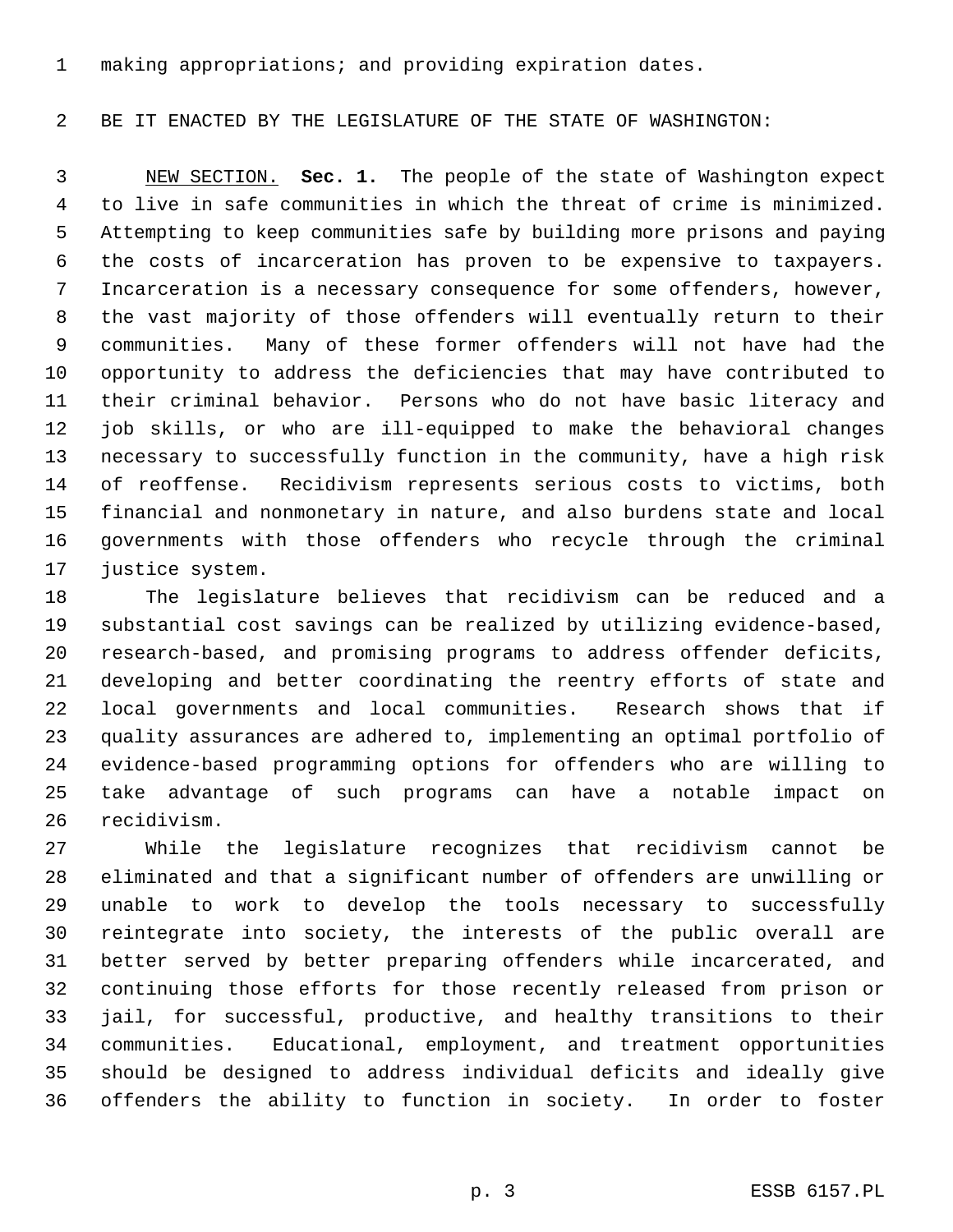reintegration, this act recognizes the importance of a strong partnership between the department of corrections, local governments, law enforcement, social service providers, and interested members of communities across our state.

## **PART I - COMMUNITY TRANSITION COORDINATION NETWORKS**

 NEW SECTION. **Sec. 101.** The definitions in this section apply throughout this chapter unless the context clearly requires otherwise. (1) A "community transition coordination network" is a system of coordination that facilitates partnerships between supervision and service providers. It is anticipated that an offender who is released to the community will be able to utilize a community transition coordination network to be connected directly to the supervision and/or services needed for successful reentry.

 (2) "Evidence-based" means a program or practice that has had multiple-site random controlled trials across heterogeneous populations demonstrating that the program or practice is effective in reducing recidivism for the population.

 (3) An "individual reentry plan" means the plan to prepare an offender for release into the community. A reentry plan is developed collaboratively between the supervising authority and the offender and based on an assessment of the offender using a standardized and comprehensive tool to identify the offenders' risks and needs. An individual reentry plan describes actions that should occur to prepare individual offenders for release from jail or prison and specifies the supervision and/or services he or she will experience in the community, taking into account no contact provisions of the judgment and sentence. An individual reentry plan should be updated throughout the period of an offender's incarceration and supervision to be relevant to the offender's current needs and risks.

 (4) "Local community policing and supervision programs" include probation, work release, jails, and other programs operated by local police, courts, or local correctional agencies.

 (5) "Promising practice" means a practice that presents, based on preliminary information, potential for becoming a research-based or consensus-based practice.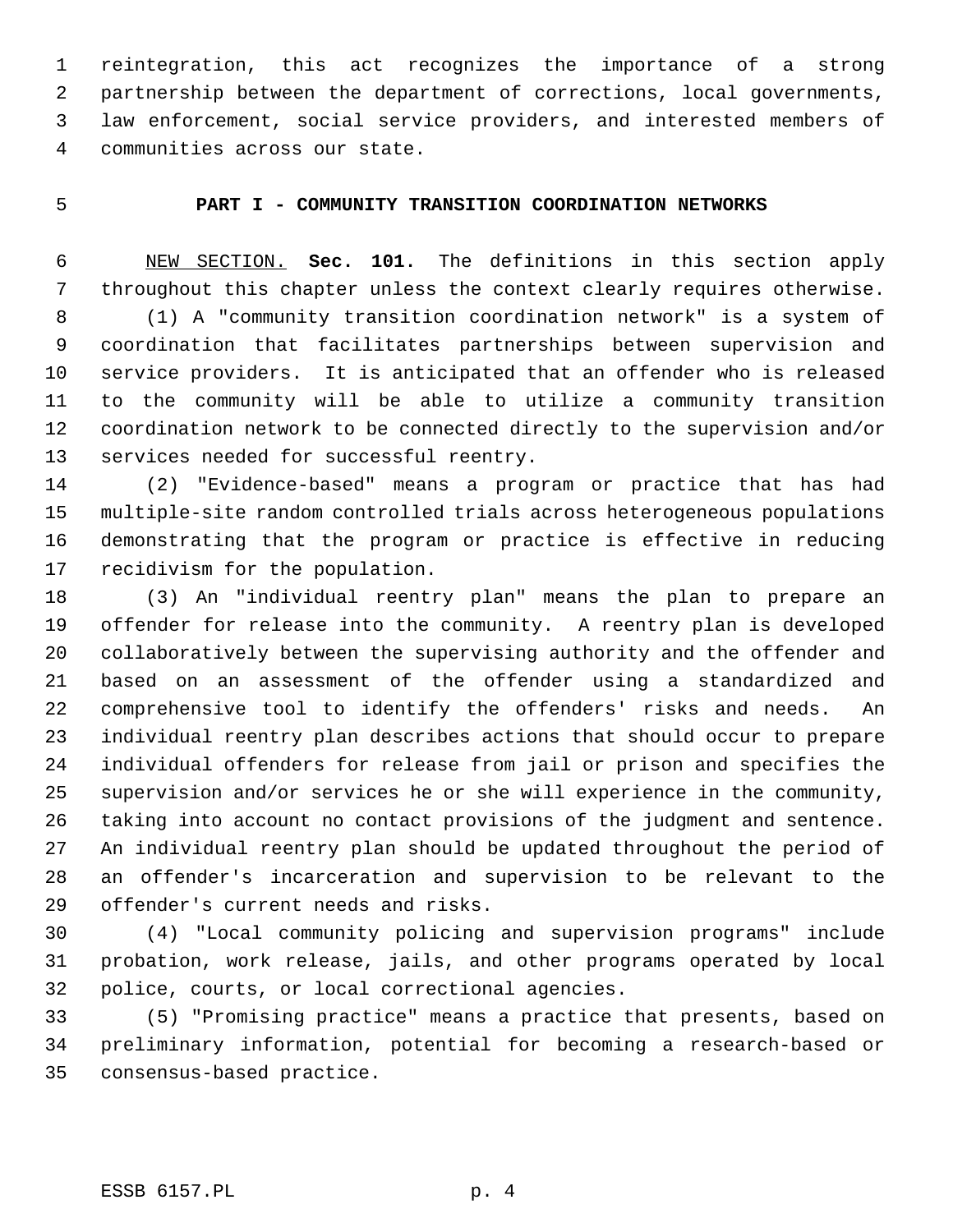(6) "Research-based" means a program or practice that has some research demonstrating effectiveness, but that does not yet meet the standard of evidence-based practices.

 (7) "Supervising authority" means the agency or entity that has the responsibility for supervising an offender.

 NEW SECTION. **Sec. 102.** (1) Each county or group of counties shall conduct an inventory of the services and resources available in the county or group of counties to assist offenders in reentering the community.

 (2) In conducting its inventory, the county or group of counties should consult with the following:

 (a) The department of corrections, including community corrections officers;

 (b) The department of social and health services in applicable program areas;

 (c) Representatives from county human services departments and, where applicable, multicounty regional support networks;

(d) Local public health jurisdictions;

(e) City and county law enforcement;

(f) Local probation/supervision programs;

(g) Local community and technical colleges;

 (h) The local worksource center operated under the statewide workforce investment system;

 (i) Faith-based and nonprofit organizations providing assistance to offenders;

(j) Housing providers;

(k) Crime victims service providers; and

(l) Other community stakeholders interested in reentry efforts.

(3) The inventory must include, but is not limited to:

 (a) A list of programs available through the entities listed in subsection (2) of this section and services currently available in the community for offenders including, but not limited to, housing assistance, employment assistance, education, vocational training, parenting education, financial literacy, treatment for substance abuse, mental health, anger management, life skills training, specialized treatment programs such as batterers treatment and sex offender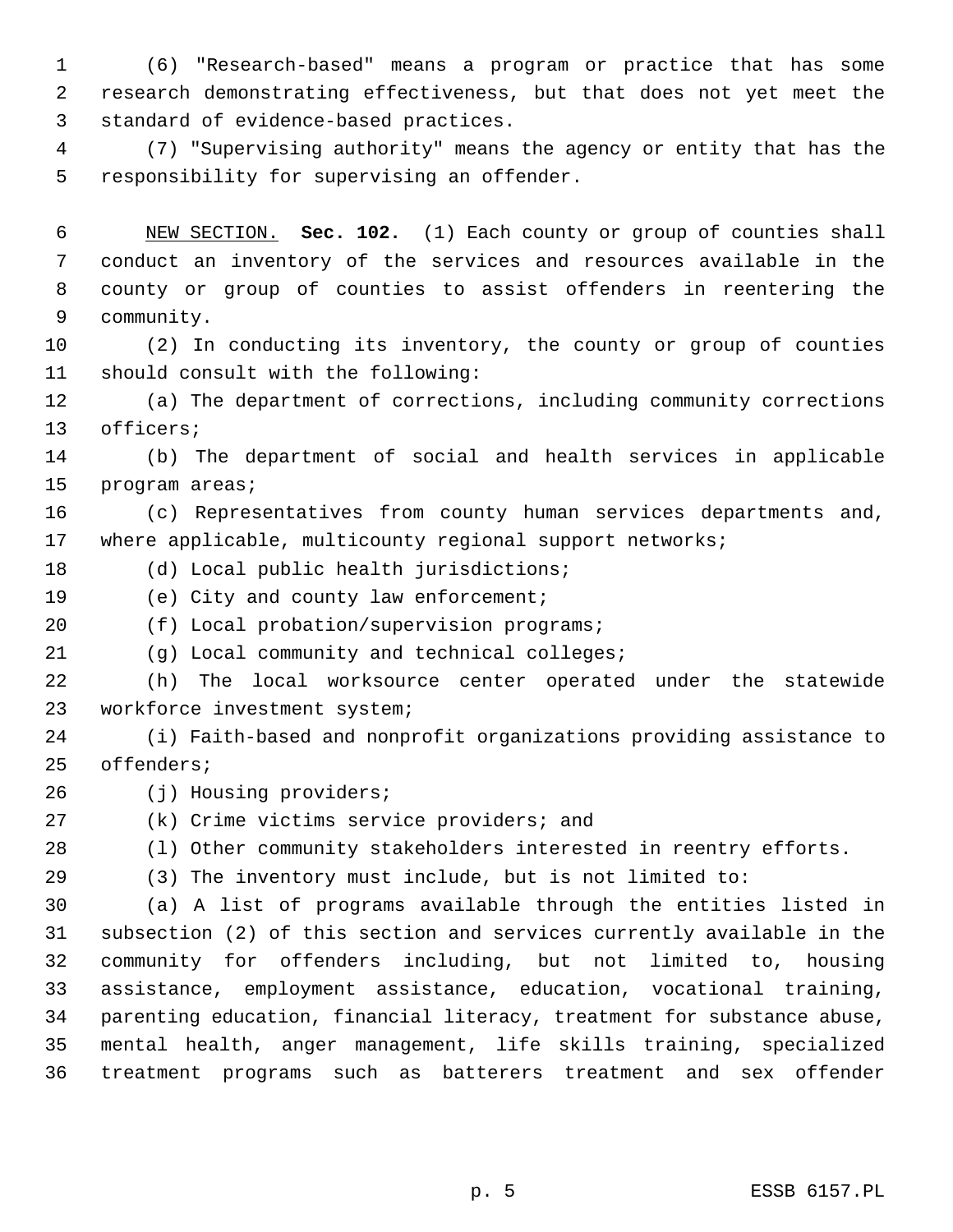treatment, and any other service or program that will assist the former offender to successfully transition into the community; and

 (b) An indication of the availability of community representatives or volunteers to assist the offender with his or her transition.

 (4) No later than January 1, 2008, each county or group of counties shall present its inventory to the policy advisory committee convened in section 103(8) of this act.

 NEW SECTION. **Sec. 103.** (1) The department of community, trade, and economic development shall establish a community transition coordination network pilot program for the purpose of awarding grants to counties or groups of counties for implementing coordinated reentry efforts for offenders returning to the community. Grant awards are subject to the availability of amounts appropriated for this specific purpose.

 (2) By September 1, 2007, the Washington state institute for public policy shall, in consultation with the department of community, trade, and economic development, develop criteria for the counties in conducting its evaluation as directed by subsection (6)(c) of this section.

 (3) Effective February 1, 2008, any county or group of counties may apply for participation in the community transition coordination network pilot program by submitting a proposal for a community transition coordination network.

 (4) A proposal for a community transition coordination network initiated under this section must be collaborative in nature and must seek locally appropriate evidence-based or research-based solutions and promising practices utilizing the participation of public and private entities or programs to support successful, community-based offender reentry.

 (5) In developing a proposal for a community transition coordination network, counties or groups of counties and the department of corrections shall collaborate in addressing:

 (a) Efficiencies that may be gained by sharing space or resources in the provision of reentry services to offenders;

 (b) Mechanisms for communication of information about offenders, including the feasibility of shared access to databases;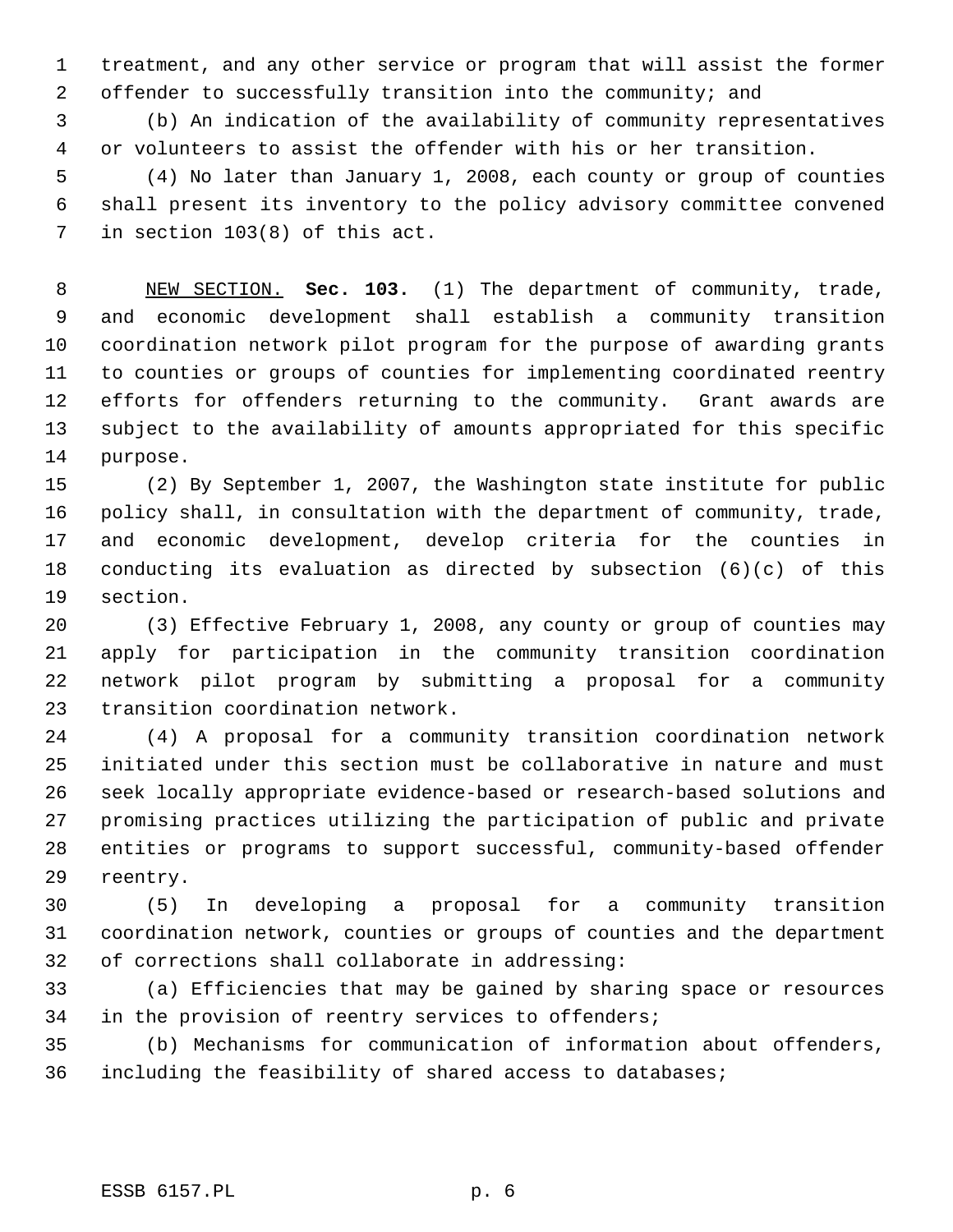(c) Partnerships to establish neighborhood corrections initiatives as defined in section 302 of this act.

 (6) A proposal for a community transition coordination network must include:

 (a) Descriptions of collaboration and coordination between local community policing and supervision programs and those agencies and entities identified in the inventory conducted pursuant to section 102 of this act to address the risks and needs of offenders under a participating county or city misdemeanant probation or other supervision program including:

 (i) A proposed method of assessing offenders to identify the offenders' risks and needs. Counties and cities are encouraged, where possible, to make use of assessment tools developed by the department 14 of corrections in this regard;

 (ii) A proposal for developing and/or maintaining an individual reentry plan for offenders;

 (iii) Connecting offenders to services and resources that meet the offender's needs as identified in his or her individual reentry plan including the identification of community representatives or volunteers that may assist the offender with his or her transition; and

 (iv) The communication of assessment information, individual reentry plans, and service information between parties involved with offender's reentry;

 (b) Mechanisms to provide information to former offenders regarding services available to them in the community regardless of the length of time since the offender's release and regardless of whether the offender was released from prison or jail. Mechanisms shall, at a minimum, provide for:

 (i) Maintenance of the information gathered in section 102 of this act regarding services currently existing within the community that are available to offenders; and

 (ii) Coordination of access to existing services with community providers and provision of information to offenders regarding how to access the various type of services and resources that are available in the community; and

 (c) An evaluation of the county's or group of counties' readiness to implement a community transition coordination network including the social service needs of offenders in general, capacity of local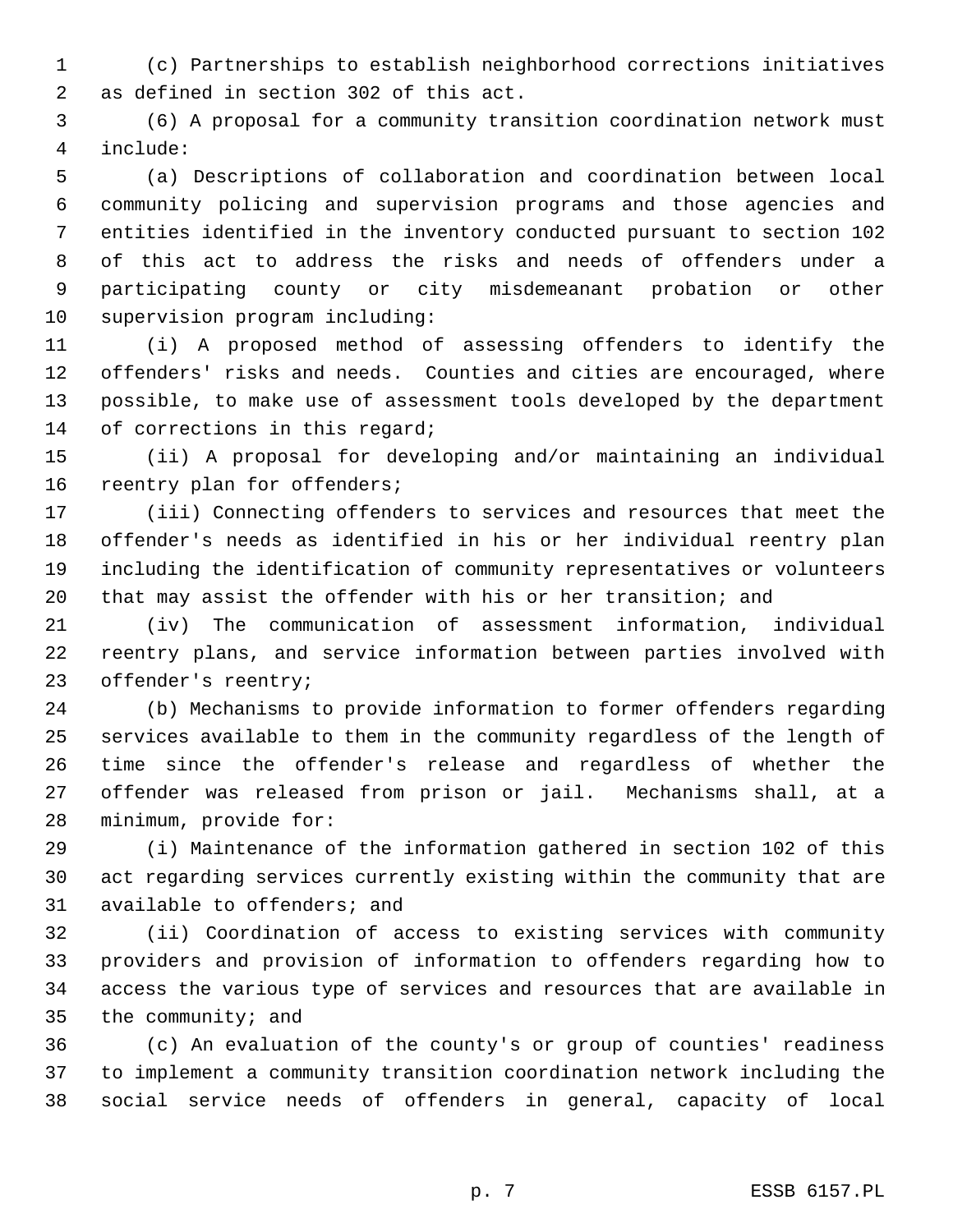facilities and resources to meet offenders' needs, and the cost to implement and maintain a community transition coordination network for the duration of the pilot project.

 (7) The department of community, trade, and economic development shall review county applications for funding through the community transition coordination network pilot program and, no later than April 1, 2008, shall select up to four counties or groups of counties. In selecting pilot counties or regions, the department shall consider the extent to which the proposal:

 (a) Addresses the requirements set out in subsection (6) of this section;

 (b) Proposes effective partnerships and coordination between local community policing and supervision programs, social service and treatment providers, and the department of corrections' community justice center, if a center is located in the county or region;

 (c) Focuses on measurable outcomes such as increased employment and income, treatment objectives, maintenance of stable housing, and reduced recidivism;

 (d) Contributes to the diversity of pilot programs, considering factors such as geographic location, size of county or region, and reentry services currently available. The department shall ensure that a grant is awarded to at least one rural county or group of counties and at least one county or group of counties where a community justice 24 center operated by the department of corrections is located; and

 (e) Is feasible, given the evaluation of the social service needs of offenders, the existing capacity of local facilities and resources to meet offenders' needs, and the cost to implement a community transition coordination network in the county or group of counties.

 (8) The department of community, trade, and economic development shall convene a policy advisory committee composed of representatives from the senate, the house of representatives, the governor's office of financial management, the department of corrections, to include one representative who is a community corrections officer, the office of crime victims' advocacy, the Washington state association of counties, association of Washington cities, a nonprofit provider of reentry services, and an ex-offender who has discharged the terms of his or her sentence. The advisory committee shall meet no less than annually to receive status reports on the implementation of community transition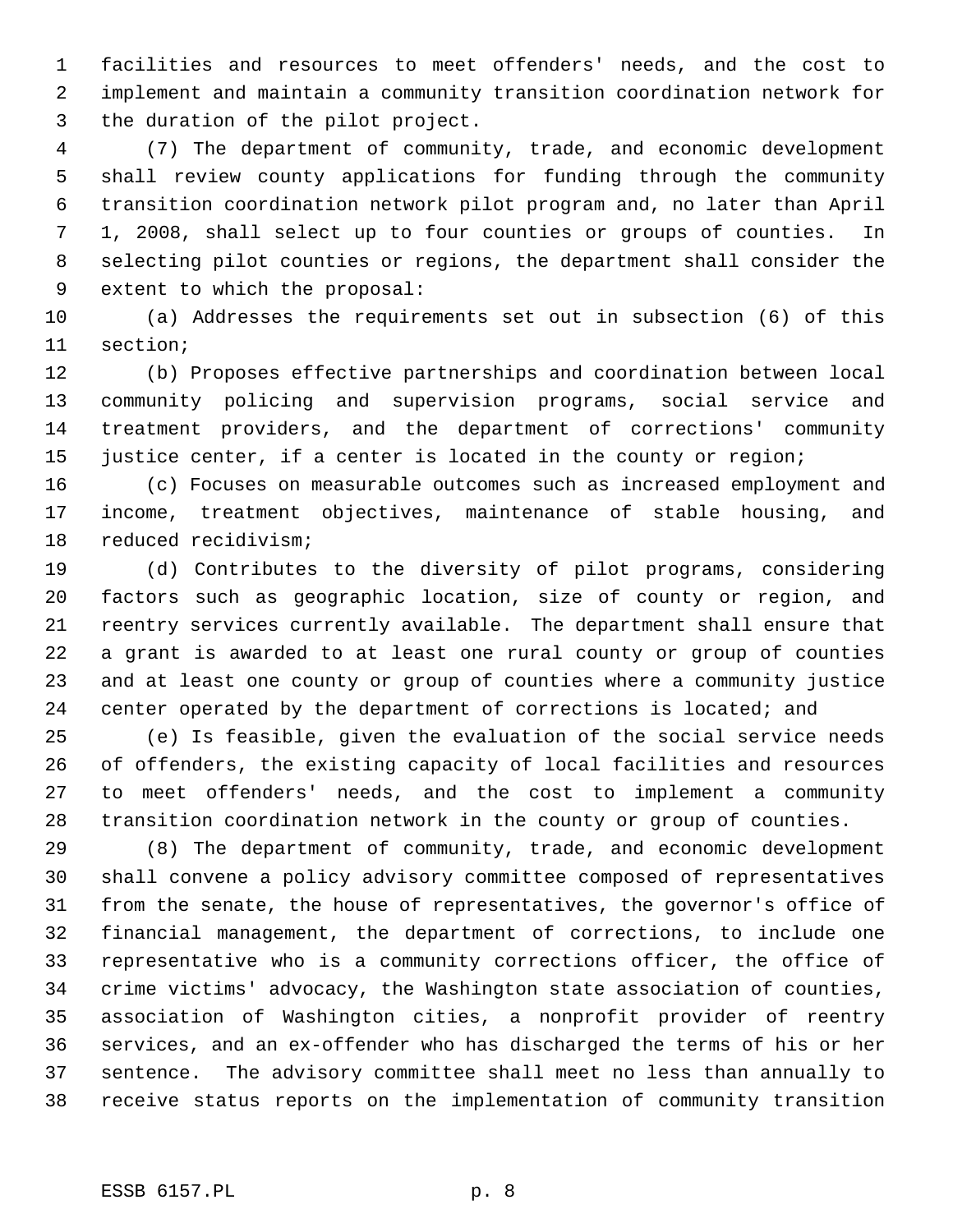coordination networks, review annual reports and the pilot project evaluations submitted pursuant to section 105 of this act, and identify evidence-based, research-based, and promising practices for other counties seeking to establish community transition coordination networks.

 (9) Pilot networks established under this section shall extend for a period of four fiscal years, beginning July 1, 2008, and ending June 30, 2012.

(10) This section expires June 30, 2013.

 NEW SECTION. **Sec. 104.** (1) Nothing in section 103 of this act is intended to shift the supervising responsibility or sanctioning authority from one government entity to another or give a community transition coordination network oversight responsibility for those activities or allow imposition of civil liability where none existed previously.

 (2) An individual reentry plan may not be used as the basis of liability against local government entities, or its officers or employees.

 NEW SECTION. **Sec. 105.** (1) It is the intent of the legislature to provide funding for this project.

(2) Counties receiving state funds must:

 (a) Demonstrate the funds allocated pursuant to this section will be used only for those purposes in establishing and maintaining a community transition coordination network;

 (b) Consult with the Washington state institute for public policy at the inception of the pilot project to refine appropriate outcome 27 measures and data tracking systems;

 (c) Submit to the advisory committee established in section 103(8) of this act an annual progress report by June 30th of each year of the pilot project to report on identified outcome measures and identify evidence-based, research-based, or promising practices;

 (d) Cooperate with the Washington state institute for public policy at the completion of the pilot project to conduct an evaluation of the project.

 (3) The Washington state institute for public policy shall provide direction to counties in refining appropriate outcome measures for the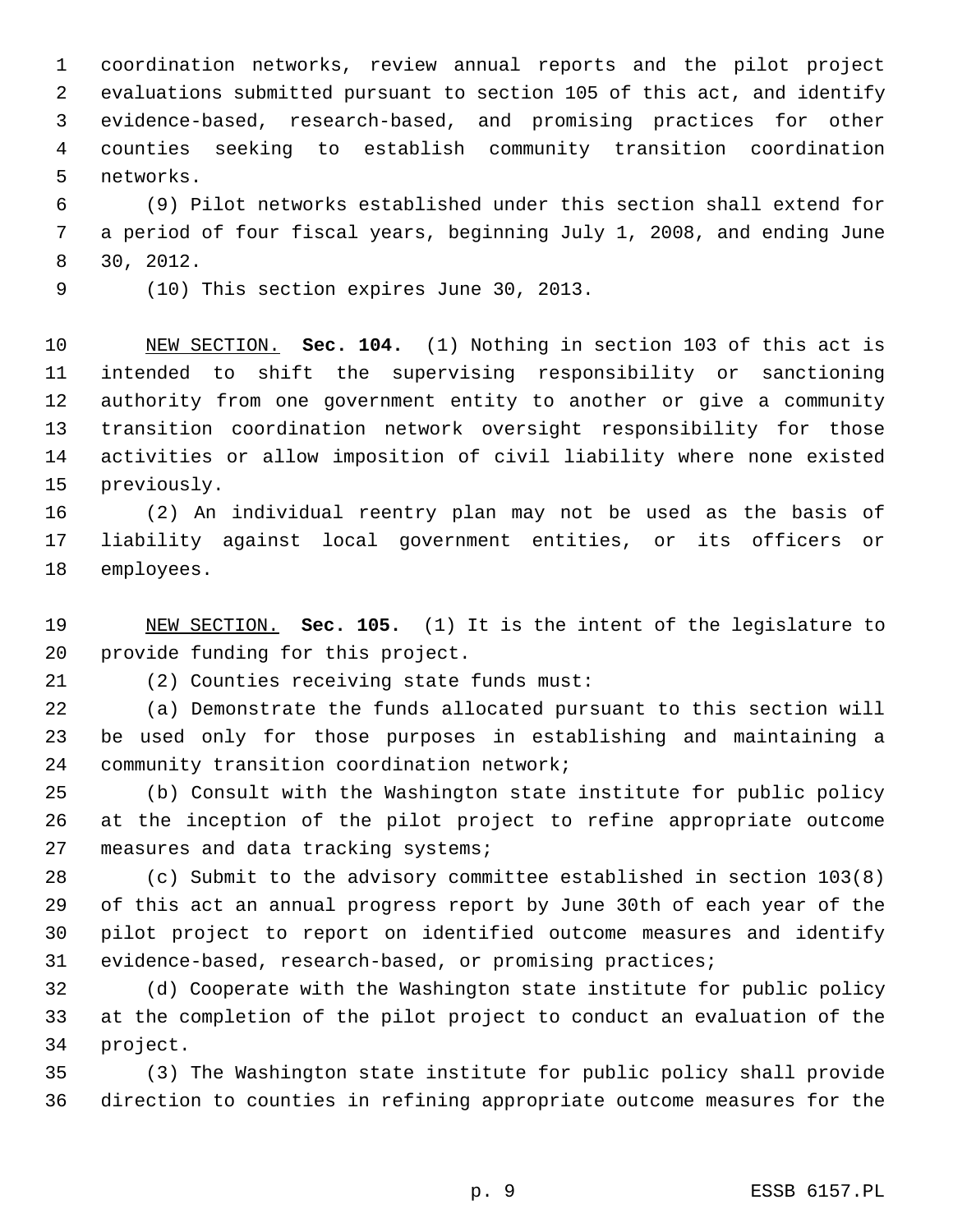pilot projects and establishing data tracking systems. At the completion of the pilot project, the institute shall conduct an evaluation of the projects including the benefit-cost ratio of service delivery through a community transition coordination network, associated reductions in recidivism, and identification of evidence- based, research-based, or promising practices. The institute shall report to the governor and the legislature with the results of its evaluation no later than December 31, 2012.

(4) This section expires June 30, 2013.

 NEW SECTION. **Sec. 106.** (1) The community transition coordination network account is created in the state treasury. The account may receive legislative appropriations, gifts, and grants. Moneys in the account may be spent only after appropriation. Expenditures from the account may be used only for the purposes of section 103 of this act. (2) This section expires June 30, 2013.

 NEW SECTION. **Sec. 107.** Nothing in this act creates an entitlement for a county or group of counties to receive funding under the program created in section 103 of this act, nor an obligation for a county or group of counties to maintain a community transition coordination network established pursuant to section 103 of this act upon expiration of state funding.

 **Sec. 108.** RCW 72.09.300 and 1996 c 232 s 7 are each amended to read as follows:

 (1) Every county legislative authority shall by resolution or ordinance establish a local law and justice council. The county legislative authority shall determine the size and composition of the council, which shall include the county sheriff and a representative of the municipal police departments within the county, the county prosecutor and a representative of the municipal prosecutors within the county, a representative of the city legislative authorities within the county, a representative of the county's superior, juvenile, district, and municipal courts, the county jail administrator, the county clerk, 33 the county risk manager, and the secretary of corrections and his or 34 her designees. Officials designated may appoint representatives.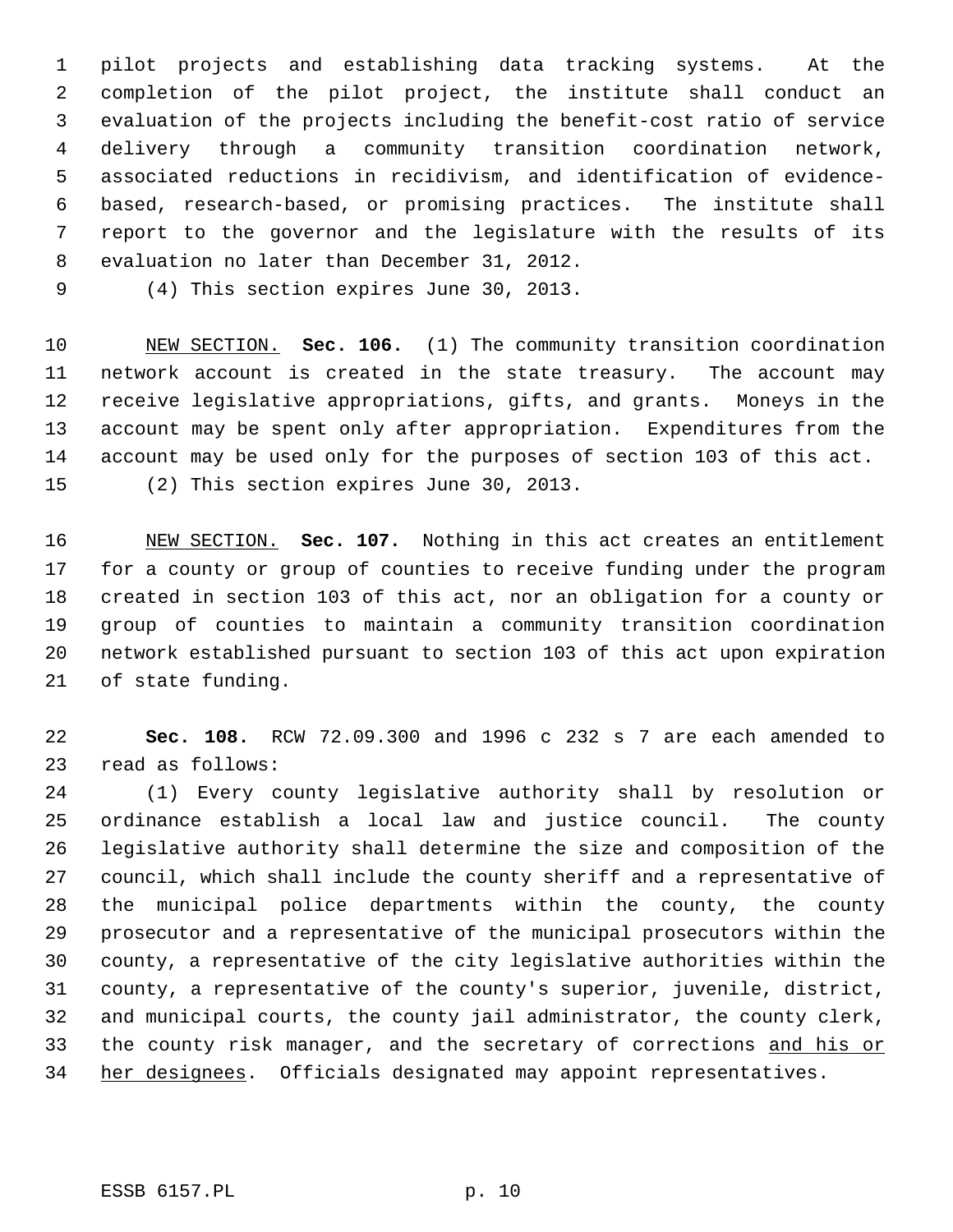1 (2) A combination of counties may establish a local law and justice 2 council by intergovernmental agreement. The agreement shall comply 3 with the requirements of this section.

4 (3) The local law and justice council ((shall develop a local law 5 and justice plan for the county. The council shall design the elements 6 and scope of the plan, subject to final approval by the county 7 legislative authority. The general intent of the plan shall include 8 seeking means to maximize) may address issues related to:

 9 (a) Maximizing local resources including personnel and facilities, 10 ((reduce)) reducing duplication of services, and ((share)) sharing 11 resources between local and state government in order to accomplish 12 local efficiencies without diminishing effectiveness((<del>. The plan shall</del> 13 also include a section on jail management. This section may include 14 the following elements:

15 (a) A description of current jail conditions, including whether the 16 <del>jail is overcrowded;</del>

17 (b) A description of potential alternatives to incarceration;

18 (c) A description of current jail resources;

19 (d) A description of the jail population as it presently exists and 20 how it is projected to change in the future;

21 (e) A description of projected future resource requirements;

 (f) A proposed action plan, which shall include recommendations to maximize resources, maximize the use of intermediate sanctions, minimize overcrowding, avoid duplication of services, and effectively 25 manage the jail and the offender population;

 $26$  (g) A list of proposed advisory jail standards and methods to 27 effect periodic quality assurance inspections of the jail;

28 (h) A proposed plan to collect, synthesize, and disseminate 29 technical information concerning local criminal justice activities, 30 facilities, and procedures;

 $31$   $\leftrightarrow$   $\leftrightarrow$  A description of existing and potential services for offenders 32 including employment services, substance abuse treatment, mental health 33 services, and housing referral services.

34 (4) The council may propose other elements of the plan, which shall 35 be subject to review and approval by the county legislative authority, 36 prior to their inclusion into the plan.

37  $(5)$ )<u>;</u>

38 (b) Jail management;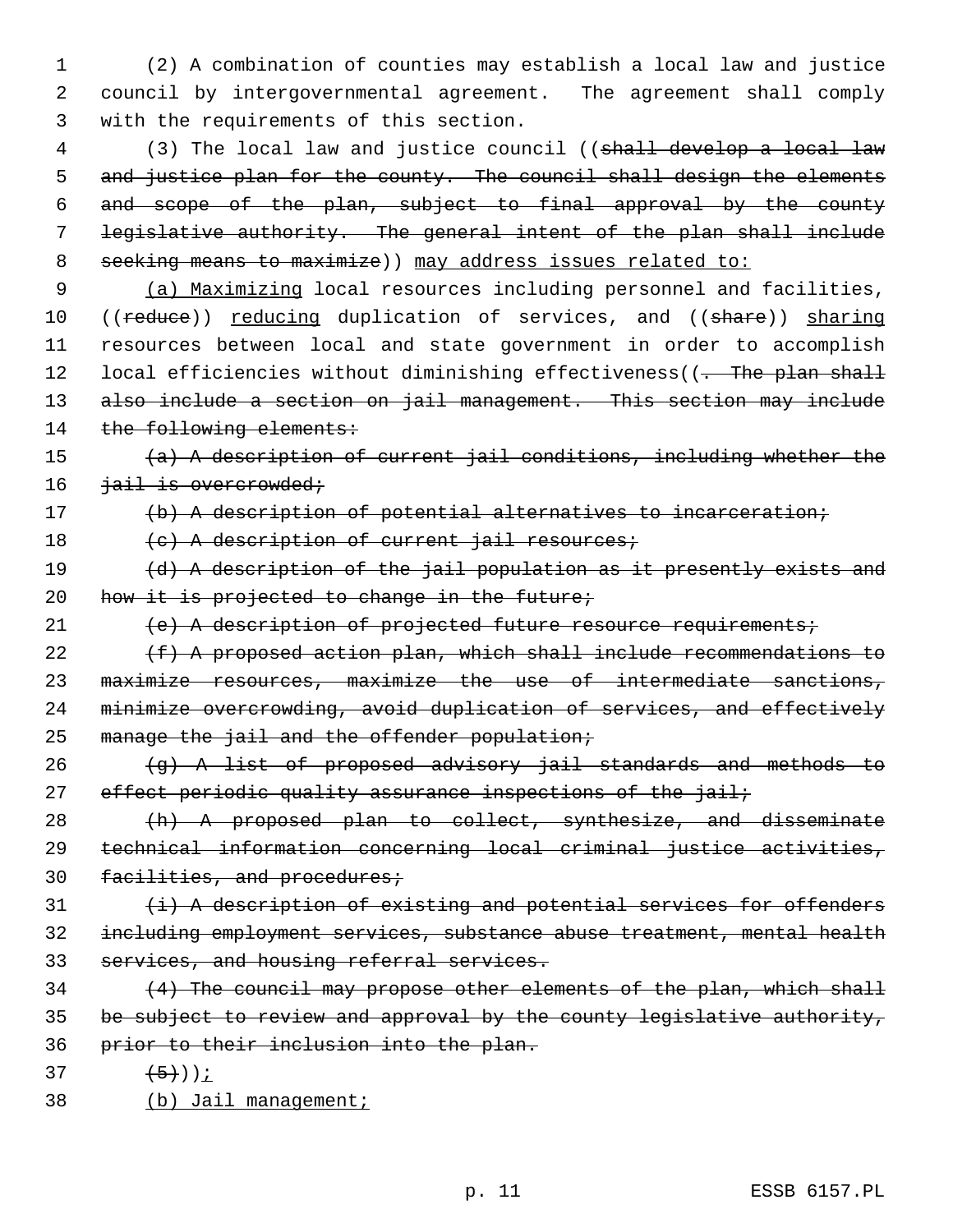(c) Mechanisms for communication of information about offenders,

2 including the feasibility of shared access to databases; and

 (d) Partnerships between the department and local community policing and supervision programs to facilitate supervision of 5 offenders under the respective jurisdictions of each and timely response to an offender's failure to comply with the terms of supervision.

 (4) The county legislative authority may request technical 9 assistance in ((developing or implementing the plan from)) coordinating services with other units or agencies of state or local government, which shall include the department, the office of financial management, and the Washington association of sheriffs and police chiefs.

13  $((+6))$  (5) Upon receiving a request for assistance from a county, the department may provide the requested assistance.

 $((+7)^{n})$  (6) The secretary may adopt rules for the submittal, review, and approval of all requests for assistance made to the 17 department. ((The secretary may also appoint an advisory committee of local and state government officials to recommend policies and procedures relating to the state and local correctional systems and to assist the department in providing technical assistance to local governments. The committee shall include representatives of the county 22 sheriffs, the police chiefs, the county prosecuting attorneys, the county and city legislative authorities, and the jail administrators. 24 The secretary may contract with other state and local agencies and provide funding in order to provide the assistance requested by counties.

 (8) The department shall establish a base level of state correctional services, which shall be determined and distributed in a consistent manner statewide. The department's contributions to any local government, approved pursuant to this section, shall not operate 31 to reduce this base level of services.

 (9) The council shall establish an advisory committee on juvenile 33 justice proportionality. The council shall appoint the county juvenile court administrator and at least five citizens as advisory committee members. The citizen advisory committee members shall be representative of the county's ethnic and geographic diversity. The advisory committee members shall serve two-year terms and may be 38 reappointed. The duties of the advisory committee include: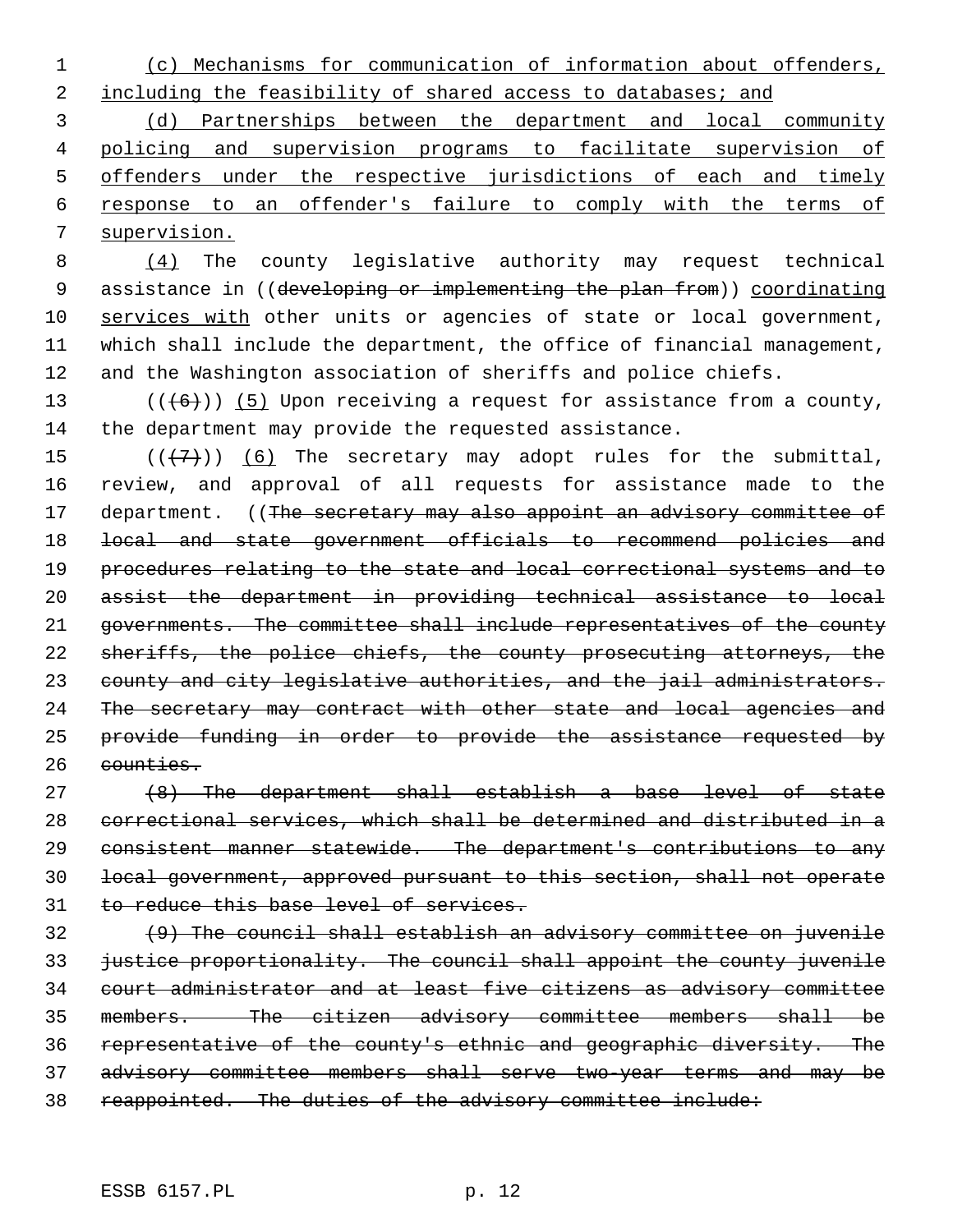(a) Monitoring and reporting to the sentencing guidelines commission on the proportionality, effectiveness, and cultural 3 relevance of:

 (i) The rehabilitative services offered by county and state 5 institutions to juvenile offenders; and

 (ii) The rehabilitative services offered in conjunction with diversions, deferred dispositions, community supervision, and parole; (b) Reviewing citizen complaints regarding bias or

9 disproportionality in that county's juvenile justice system;

10 (c) By September 1 of each year, beginning with 1995, submit to the sentencing guidelines commission a report summarizing the advisory 12 committee's findings under (a) and (b) of this subsection.)

 NEW SECTION. **Sec. 109.** Sections 101 through 107 of this act constitute a new chapter in Title 72 RCW.

# **PART II - INDIVIDUAL REENTRY PLAN**

 NEW SECTION. **Sec. 201.** Individual reentry plans are intended to be a tool for the department of corrections to identify the needs of an offender. Individual reentry plans are meant to assist the department in targeting programming and services to offenders with the greatest need and to the extent that those services are funded and available. The state cannot meet every need that may have contributed to every offender's criminal proclivities. Further, an individual reentry plan, and the programming resulting from that plan, are not a guarantee that an offender will not recidivate. Rather, the legislature intends that by identifying offender needs and offering programs that have been proven to reduce the likelihood of reoffense, the state will benefit by an overall reduction in recidivism.

 **Sec. 202.** RCW 72.09.015 and 2004 c 167 s 6 are each amended to read as follows:

The definitions in this section apply throughout this chapter.

 (1) "Adult basic education" means education or instruction designed to achieve general competence of skills in reading, writing, and oral communication, including English as a second language and preparation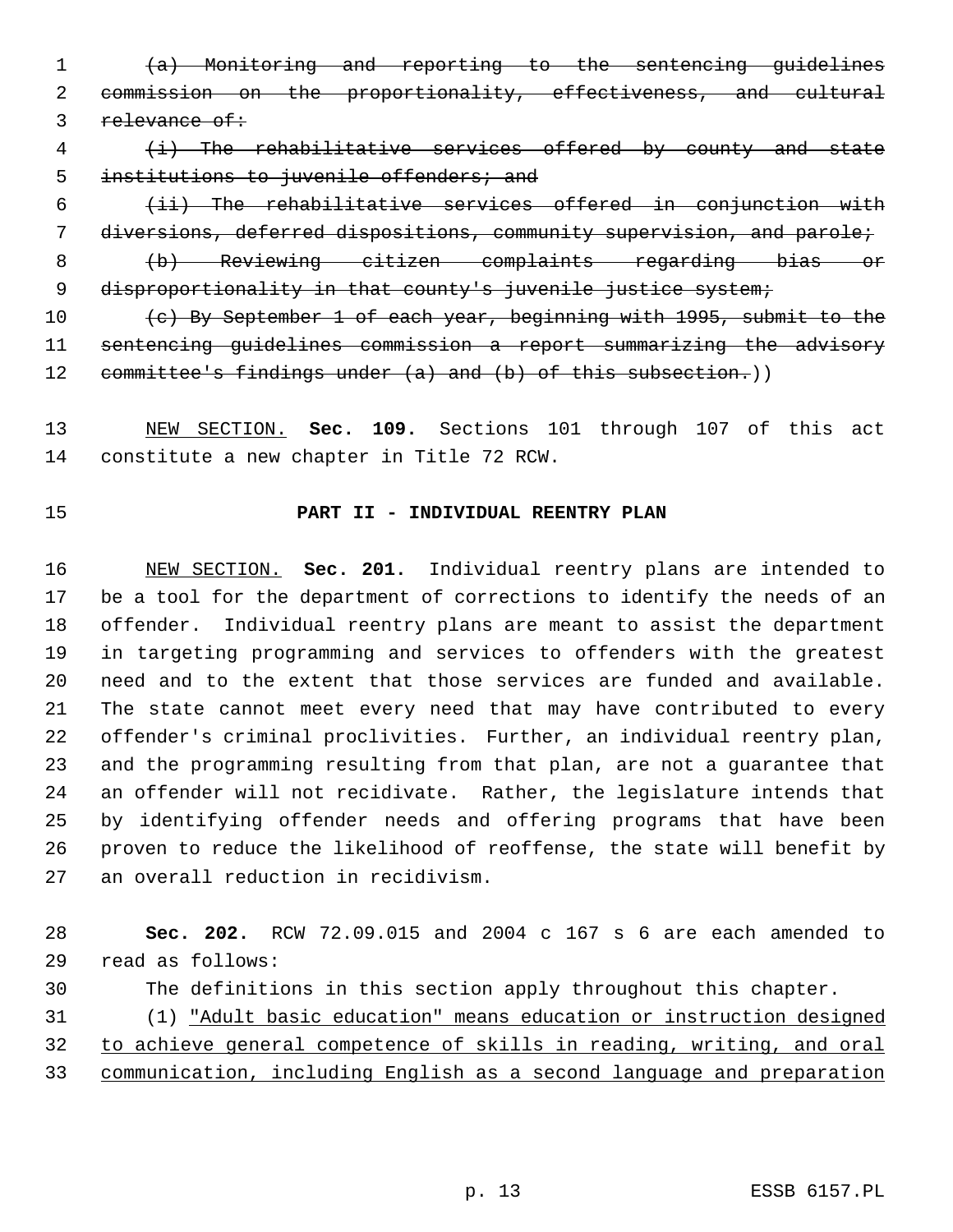and testing services for obtaining a high school diploma or a general

equivalency diploma.

 (2) "Base level of correctional services" means the minimum level of field services the department of corrections is required by statute to provide for the supervision and monitoring of offenders.

 $((+2))$   $(3)$  "Contraband" means any object or communication the secretary determines shall not be allowed to be: (a) Brought into; (b) possessed while on the grounds of; or (c) sent from any institution under the control of the secretary.

10  $((\langle 3 \rangle)(4)$  "County" means a county or combination of counties.

11  $((4+))$  (5) "Department" means the department of corrections.

 $((\langle 5 \rangle)(6)$  "Earned early release" means earned release as authorized by RCW 9.94A.728.

14 ( $((+6))$  (7) "Evidence-based" means a program or practice that has had multiple-site random controlled trials across heterogeneous 16 populations demonstrating that the program or practice is effective in 17 reducing recidivism for the population.

 (8) "Extended family visit" means an authorized visit between an inmate and a member of his or her immediate family that occurs in a private visiting unit located at the correctional facility where the inmate is confined.

22  $((+7))$  (9) "Good conduct" means compliance with department rules and policies.

 ( $(\overline{(+8)})$ ) (10) "Good performance" means successful completion of a program required by the department, including an education, work, or other program.

 $((\langle 9 \rangle)(11)^{\circ})$  "Immediate family" means the inmate's children, stepchildren, grandchildren, great grandchildren, parents, stepparents, grandparents, great grandparents, siblings, and a person legally married to an inmate. "Immediate family" does not include an inmate adopted by another inmate or the immediate family of the adopted or adopting inmate.

 $((+10))$   $(12)$  "Indigent inmate," "indigent," and "indigency" mean an inmate who has less than a ten-dollar balance of disposable income in his or her institutional account on the day a request is made to utilize funds and during the thirty days previous to the request.

 (( $(11)$ )) (13) "Individual reentry plan" means the plan to prepare an offender for release into the community. It should be developed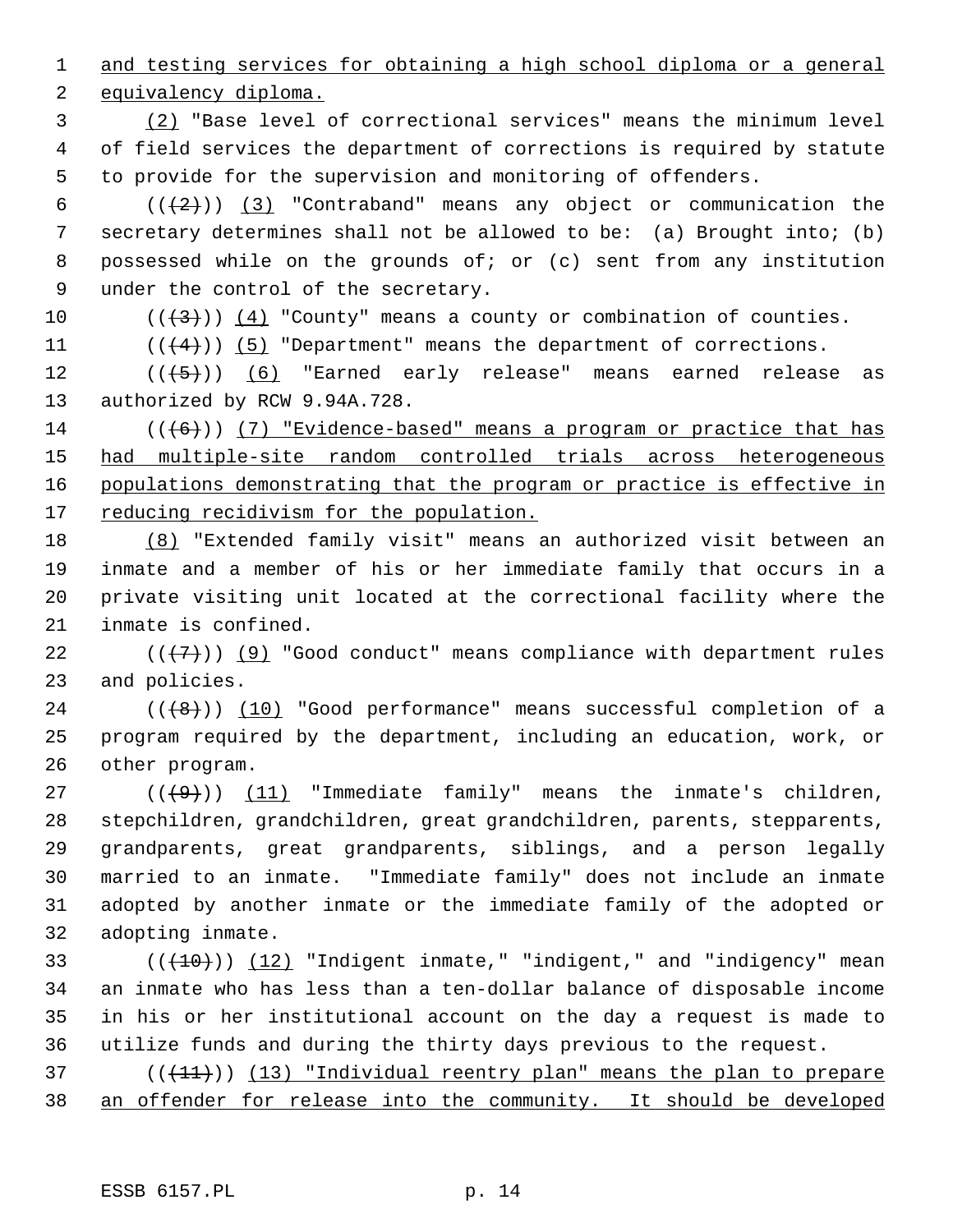collaboratively between the department and the offender and based on an assessment of the offender using a standardized and comprehensive tool 3 to identify the offenders' risks and needs. The individual reentry plan describes actions that should occur to prepare individual offenders for release from prison or jail, specifies the supervision and services they will experience in the community, and describes an offender's eventual discharge to aftercare upon successful completion of supervision. An individual reentry plan is updated throughout the period of an offender's incarceration and supervision to be relevant to the offender's current needs and risks.

 (14) "Inmate" means a person committed to the custody of the department, including but not limited to persons residing in a correctional institution or facility and persons released on furlough, work release, or community custody, and persons received from another state, state agency, county, or federal jurisdiction.

16 ( $(\frac{12}{12})$ ) (15) "Privilege" means any goods or services, education or work programs, or earned early release days, the receipt of which are directly linked to an inmate's (a) good conduct; and (b) good performance. Privileges do not include any goods or services the department is required to provide under the state or federal Constitution or under state or federal law.

 $(1, 13)$  (( $1, 14$ ))) (16) "Promising practice" means a practice that presents, based on preliminary information, potential for becoming a 24 research-based or consensus-based practice.

 (17) "Research-based" means a program or practice that has some 26 research demonstrating effectiveness, but that does not yet meet the standard of evidence-based practices.

28 (18) "Secretary" means the secretary of corrections or his or her designee.

 $((+14))$   $(19)$  "Significant expansion" includes any expansion into a new product line or service to the class I business that results from an increase in benefits provided by the department, including a decrease in labor costs, rent, or utility rates (for water, sewer, electricity, and disposal), an increase in work program space, tax advantages, or other overhead costs.

36  $((+15))$  (20) "Superintendent" means the superintendent of a correctional facility under the jurisdiction of the Washington state department of corrections, or his or her designee.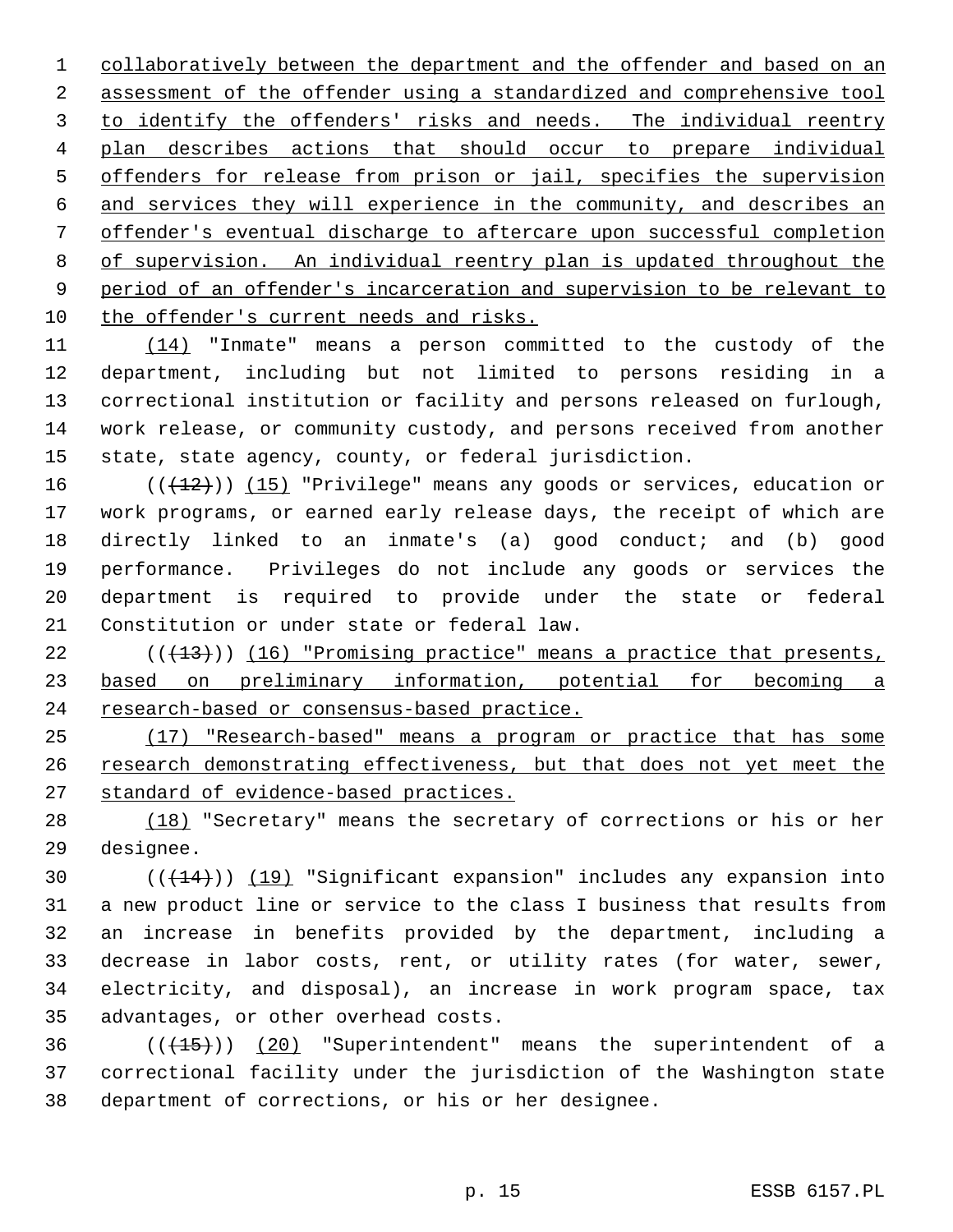1 (( $(16)$ )) (21) "Unfair competition" means any net competitive advantage that a business may acquire as a result of a correctional industries contract, including labor costs, rent, tax advantages, utility rates (water, sewer, electricity, and disposal), and other overhead costs. To determine net competitive advantage, the correctional industries board shall review and quantify any expenses unique to operating a for-profit business inside a prison.

8  $((+17))$  (22) "Vocational training" or "vocational education" means "vocational education" as defined in RCW 72.62.020.

 (23) "Washington business" means an in-state manufacturer or service provider subject to chapter 82.04 RCW existing on June 10, 2004.

13 (( $(18)$ )) (24) "Work programs" means all classes of correctional industries jobs authorized under RCW 72.09.100.

 NEW SECTION. **Sec. 203.** A new section is added to chapter 72.09 RCW to read as follows:

 (1) The department of corrections shall develop an individual reentry plan as defined in RCW 72.09.015 for every offender who is committed to the jurisdiction of the department except:

 (a) Offenders who are sentenced to life without the possibility of release or sentenced to death under chapter 10.95 RCW; and

 (b) Offenders who are subject to the provisions of 8 U.S.C. Sec. 1227.

 (2) The individual reentry plan may be one document, or may be a series of individual plans that combine to meet the requirements of this section.

 (3) In developing individual reentry plans, the department shall assess all offenders using standardized and comprehensive tools to identify the criminogenic risks, programmatic needs, and educational and vocational skill levels for each offender. The assessment tool should take into account demographic biases, such as culture, age, and gender, as well as the needs of the offender, including any learning disabilities, substance abuse or mental health issues, and social or behavior deficits.

 (4)(a) The initial assessment shall be conducted as early as sentencing, but, whenever possible, no later than forty-five days of being sentenced to the jurisdiction of the department of corrections.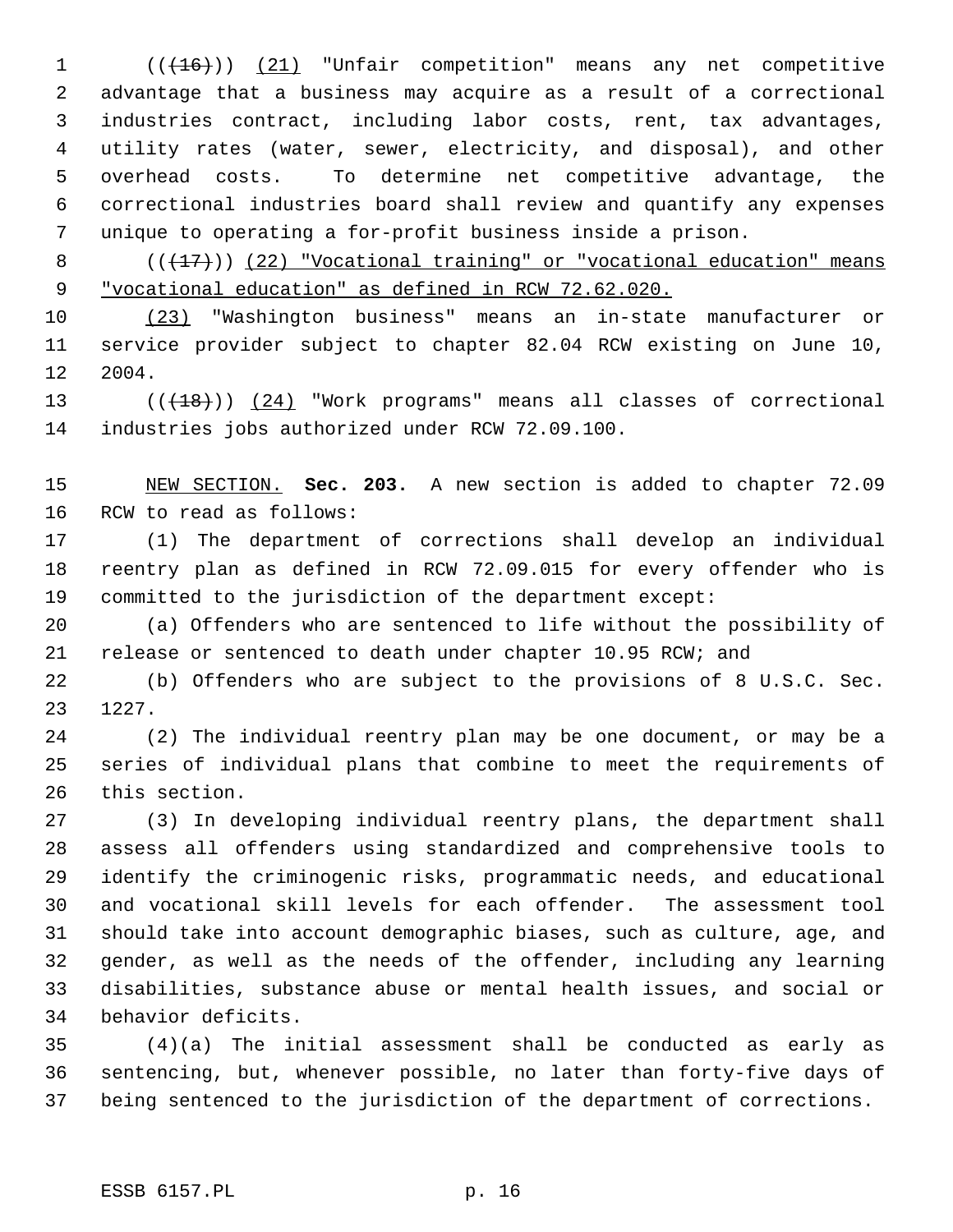(b) The offender's individual reentry plan shall be developed as soon as possible after the initial assessment is conducted, but, whenever possible, no later than sixty days after completion of the assessment, and shall be periodically reviewed and updated as appropriate.

(5) The individual reentry plan shall, at a minimum, include:

 (a) A plan to maintain contact with the inmate's children and family, if appropriate. The plan should determine whether parenting classes, or other services, are appropriate to facilitate successful reunification with the offender's children and family;

 (b) An individualized portfolio for each offender that includes the offender's education achievements, certifications, employment, work experience, skills, and any training received prior to and during incarceration; and

 (c) A plan for the offender during the period of incarceration through reentry into the community that addresses the needs of the offender including education, employment, substance abuse treatment, mental health treatment, family reunification, and other areas which are needed to facilitate a successful reintegration into the community.

(6)(a) Prior to discharge of any offender, the department shall:

 (i) Evaluate the offender's needs and, to the extent possible, connect the offender with existing services and resources that meet those needs; and

 (ii) Connect the offender with a community justice center and/or community transition coordination network in the area in which the offender will be residing once released from the correctional system if one exists.

 (b) If the department recommends partial confinement in an offender's individual reentry plan, the department shall maximize the period of partial confinement for the offender as allowed pursuant to RCW 9.94A.728 to facilitate the offender's transition to the community.

 (7) The department shall establish mechanisms for sharing information from individual reentry plans to those persons involved with the offender's treatment, programming, and reentry, when deemed appropriate. When feasible, this information shall be shared electronically.

 (8)(a) In determining the county of discharge for an offender released to community custody or community placement, the department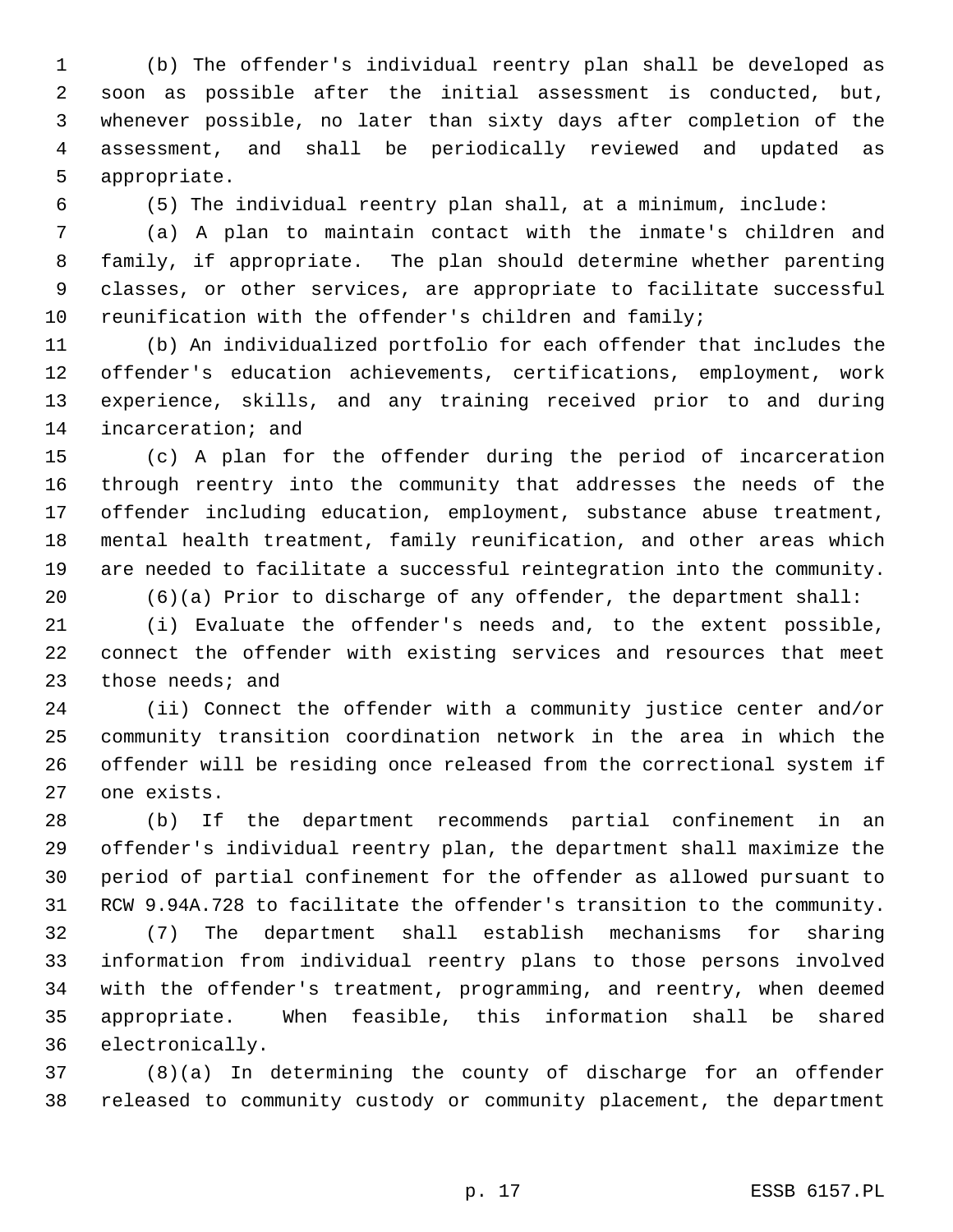may not approve a residence location that is not in the offender's county of origin unless it is determined by the department that the offender's return to his or her county of origin would be inappropriate considering any court-ordered condition of the offender's sentence, victim safety concerns, negative influences on the offender in the community, or the location of family or other sponsoring persons or organizations that will support the offender.

 (b) If the offender is not returned to his or her county of origin, the department shall provide the law and justice council of the county in which the offender is placed with a written explanation.

 (c) For purposes of this section, the offender's county of origin means the county of the offender's first felony conviction in Washington.

 (9) Nothing in this section creates a vested right in programming, education, or other services.

### **PART III - PARTIAL CONFINEMENT AND SUPERVISION**

 NEW SECTION. **Sec. 301.** (1) The legislature intends that Washington's work release centers be transformed into residential reentry centers with the capacity to provide or connect offenders with the full range of reentry services to achieve measurable outcomes. The Washington state institute for public policy shall conduct a comprehensive analysis and evaluation of residential reentry centers and work release facilities to identify evidence-based, research-based, and promising practices or programs for the state of Washington and the necessary performance measures that show the greatest quality, effectiveness, and efficiency of the program on key outcomes. The research should include an examination of reentry and work release practices in both urban and rural areas and both inside and outside of the state of Washington. The institute should identify what services or combination of services should be provided to participants of residential reentry centers and the length of time services should be provided to optimize the successful transition of an offender back into society.

 (2) By May 1, 2008, the secretary of the department of corrections, or the secretary's designee, shall convene and chair a work group to review current laws and policy regarding work release.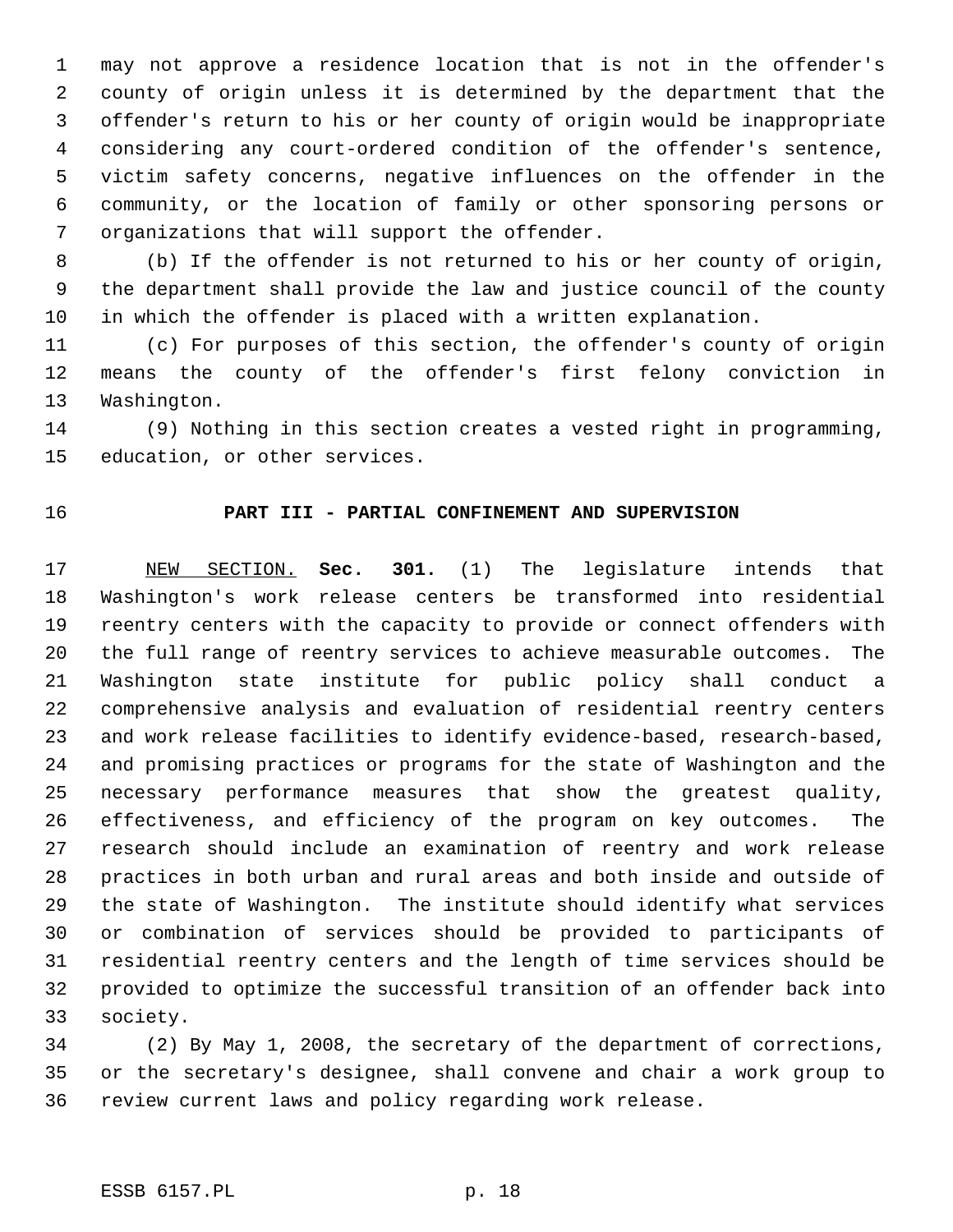(3) In addition to the secretary of the department of corrections, the following shall be members of the work group: A representative appointed by the governor, a community corrections officer, a representative of the Washington association of prosecuting attorneys, a representative of the superior court judges association, a member selected by the Washington association of sheriffs and police chiefs, a representative from the Washington state association of counties, a representative from the association of Washington cities, a representative from contract work release facilities in the state, a representative from state-run work release facilities in the state, a representative from a nonprofit organization that works with former offenders who have completed a work release program, a crime victims' advocate, and a representative from the department of community, trade, and economic development. The secretary may designate a person to serve in his or her place. Members of the work group shall serve without compensation.

 (4) In conducting its review, the work group must review and make recommendations for changes to corrections law and policies to ensure that:

 (a) Work release facilities are transformed into residential reentry centers so that participants are provided with a combination of reentry services that conform to evidence-based, research-based, or promising practices as identified by the institute;

 (b) Residential reentry centers lead to meaningful employment for offenders participating in the program;

 (c) A plan is identified to ensure that residential reentry centers are distributed throughout the state;

 (d) Residential reentry centers are of a size consistent with evidence-based, research-based, or promising practices and appropriate to the community in which they are located;

 (e) Communities are given meaningful avenues for ongoing consultation regarding the establishment and operation of residential reentry centers in their area;

 (f) Victim and community safety concerns are given priority when determining appropriate placement in residential reentry centers for individual offenders;

 (g) Eligibility time to participate in residential reentry centers is sufficient to make it a meaningful experience for offenders; and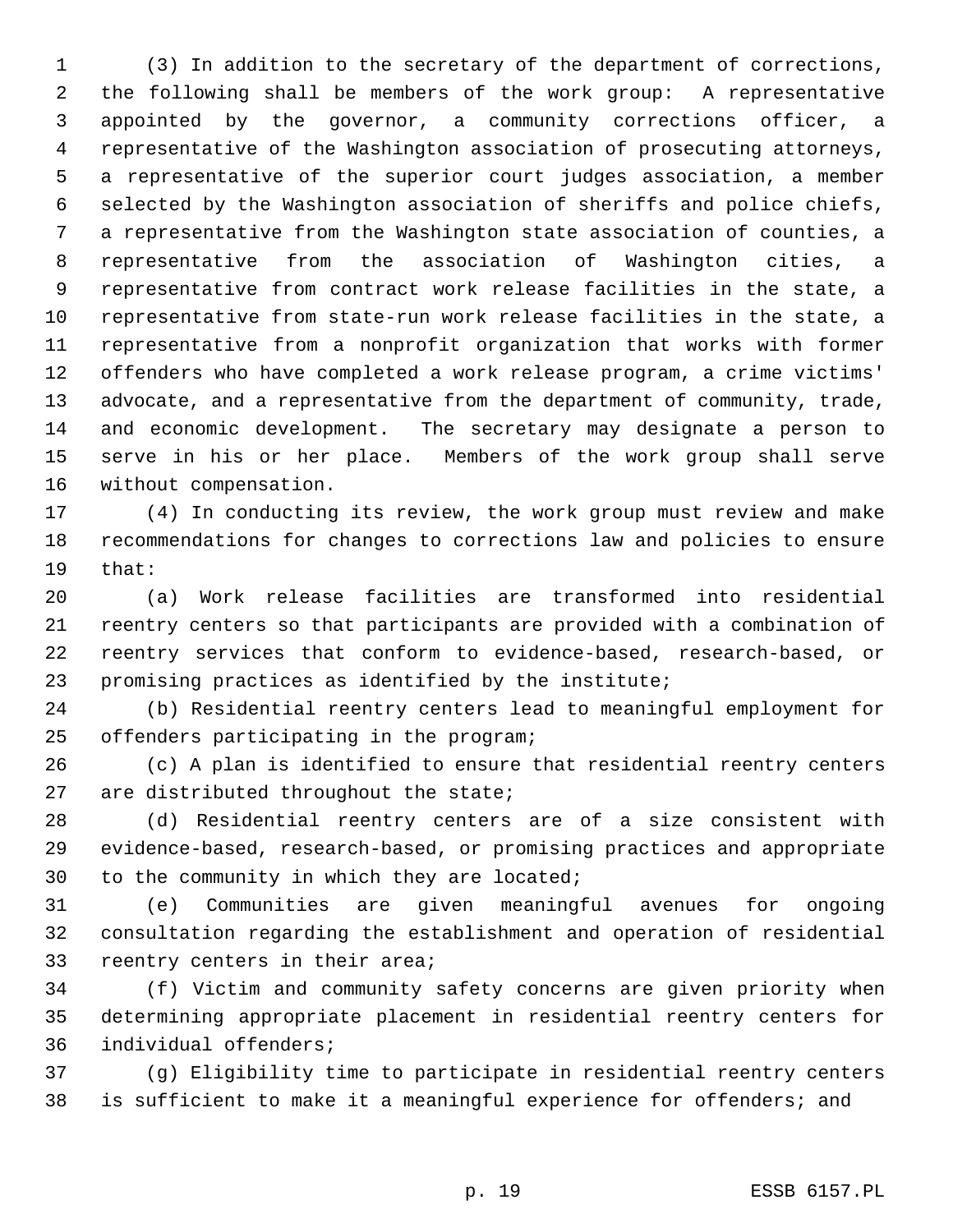(h) Programs have the necessary performance measures needed to effectively monitor the quality, effectiveness, and efficiency of the programs.

 (5) To the extent practicable, the institute shall cooperate with the work group.

 (6)(a) The institute shall report its results and recommendations to the governor and the legislature no later than November 15, 2007.

 (b) The department of corrections shall report the results and recommendations of the work group to the governor and the legislature no later than November 15, 2008.

 NEW SECTION. **Sec. 302.** A new section is added to chapter 72.09 RCW to read as follows:

 (1) The department shall continue to establish community justice centers throughout the state for the purpose of providing comprehensive services and monitoring for offenders who are reentering the community.

 (2) For the purposes of this chapter, "community justice center" is defined as a nonresidential facility staffed primarily by the department in which recently released offenders may access services necessary to improve their successful reentry into the community. Such services may include but are not limited to, those listed in the individual reentry plan, mental health, chemical dependency, sex offender treatment, anger management, parenting education, financial literacy, housing assistance, and employment assistance.

(3) At a minimum, the community justice center shall include:

 (a) A violator program to allow the department to utilize a range of available sanctions for offenders who violate conditions of their supervision;

 (b) An employment opportunity program to assist an offender in finding employment; and

 (c) Resources for connecting offenders with services such as treatment, transportation, training, family reunification, and community services.

 (4) In addition to any other programs or services offered by a community justice center, the department shall designate a transition coordinator to facilitate connections between the former offender and the community. The department may designate transition coordination services to be provided by a community transition coordination network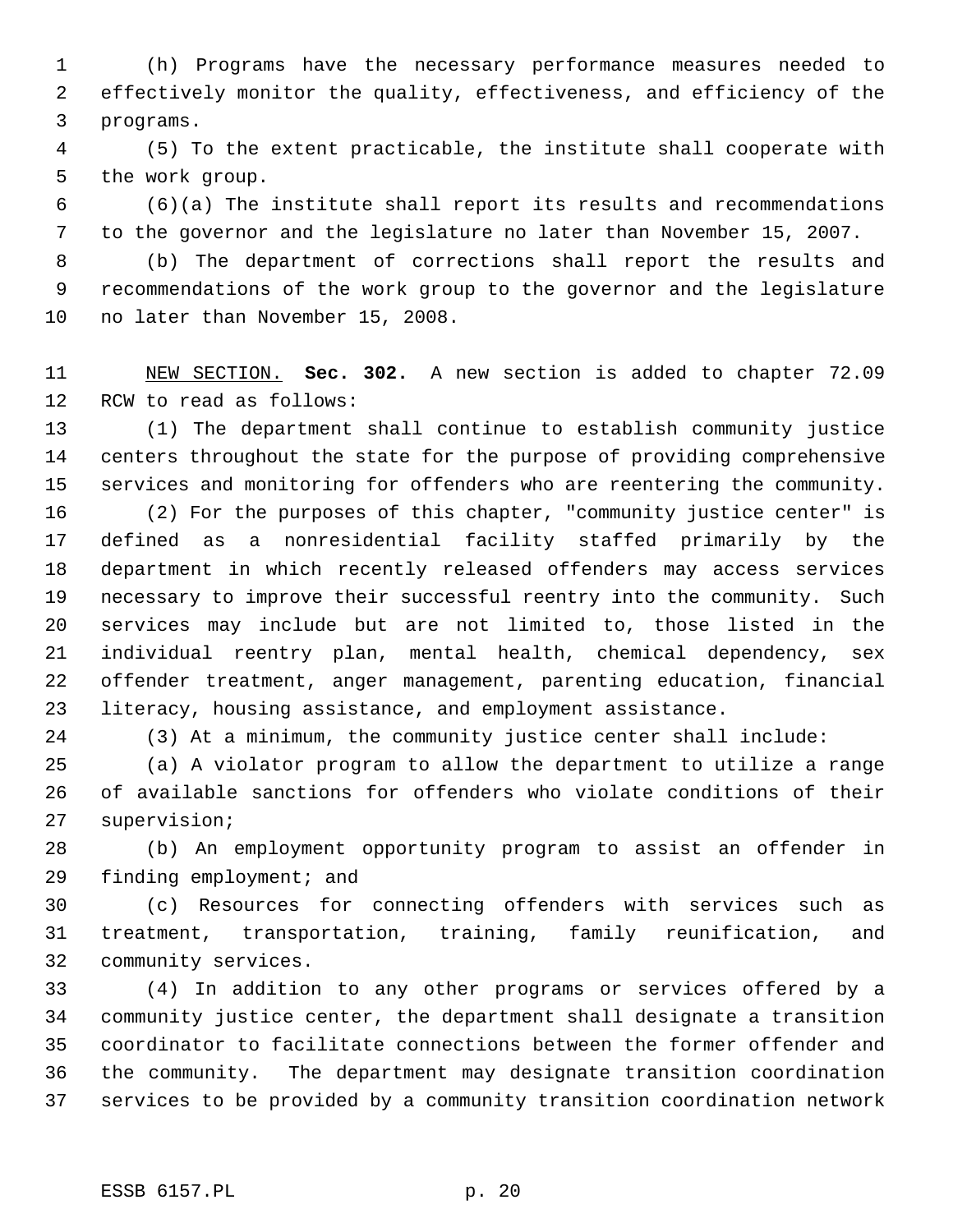pursuant to section 103 of this act if one has been established in the community where the community justice center is located and the department has entered into a memorandum of understanding with the county to share resources.

 (5) The transition coordinator shall provide information to former offenders regarding services available to them in the community regardless of the length of time since the offender's release from the correctional facility. The transition coordinator shall, at a minimum, be responsible for the following:

 (a) Gathering and maintaining information regarding services currently existing within the community that are available to offenders including, but not limited to:

 (i) Programs offered through the department of social and health services, the department of health, the department of licensing, housing authorities, local community and technical colleges, other state or federal entities which provide public benefits, and nonprofit entities;

 (ii) Services such as housing assistance, employment assistance, education, vocational training, parent education, financial literacy, treatment for substance abuse, mental health, anger management, and any other service or program that will assist the former offender to successfully transition into the community;

 (b) Coordinating access to the existing services with the community providers and provide offenders with information regarding how to access the various type of services and resources that are available in the community.

 (6)(a) A minimum of six community justice centers shall be operational by December 1, 2009. The six community justice centers include those in operation on the effective date of this section.

 (b) By December 1, 2011, the department shall establish a minimum of three additional community justice centers within the state.

(7) In locating new centers, the department shall:

 (a) Give priority to the counties with the largest population of offenders who were under the jurisdiction of the department of corrections and that do not already have a community justice center;

 (b) Ensure that at least two centers are operational in eastern Washington; and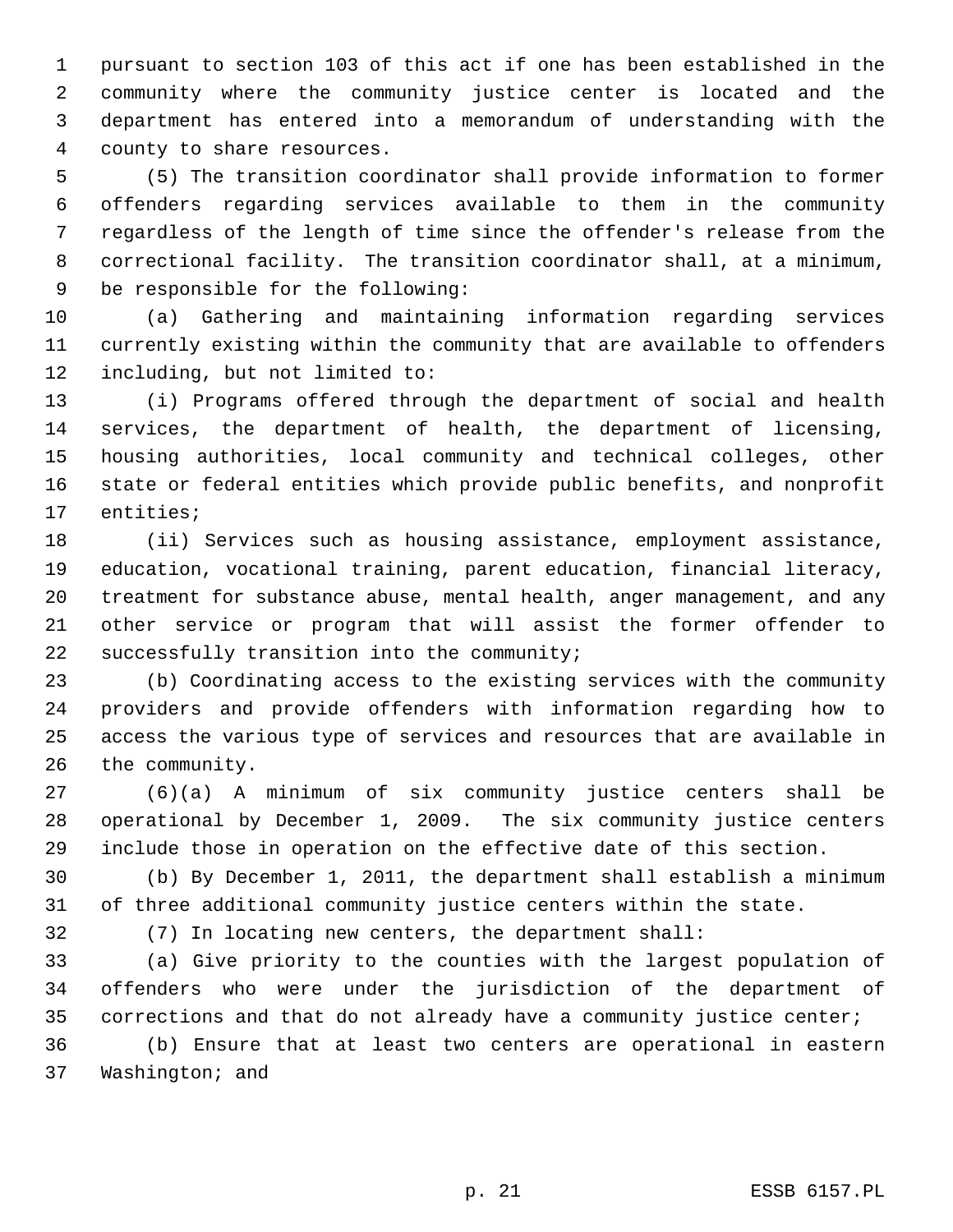(c) Comply with section 303 of this act and all applicable zoning laws and regulations.

 (8) Before beginning the siting or opening of the new community justice center, the department shall:

 (a) Notify the city, if applicable, and the county within which the community justice center is proposed. Such notice shall occur at least sixty days prior to selecting a specific location to provide the services listed in this section;

 (b) Consult with the community providers listed in subsection (5) of this section to determine if they have the capacity to provide 11 services to offenders through the community justice center; and

 (c) Give due consideration to all comments received in response to the notice of the start of site selection and consultation with community providers.

 (9) The department shall make efforts to enter into memoranda of understanding or agreements with the local community policing and supervision programs as defined in section 101 of this act in which the community justice center is located to address:

 (a) Efficiencies that may be gained by sharing space or resources in the provision of reentry services to offenders, including services provided through a community transition coordination network established pursuant to section 103 of this act if a network has been established in the county;

 (b) Mechanisms for communication of information about offenders, including the feasibility of shared access to databases;

 (c) Partnerships to establish neighborhood corrections initiatives between the department of corrections and local police to supervise offenders.

 (i) A neighborhood corrections initiative includes shared mechanisms to facilitate supervision of offenders which may include activities such as joint emphasis patrols to monitor high-risk offenders, service of bench and secretary warrants and detainers, joint field visits, connecting offenders with services, and, where appropriate, directing offenders into sanction alternatives in lieu of incarceration.

(ii) The agreement must address:

 (A) The roles and responsibilities of police officers and corrections staff participating in the partnership; and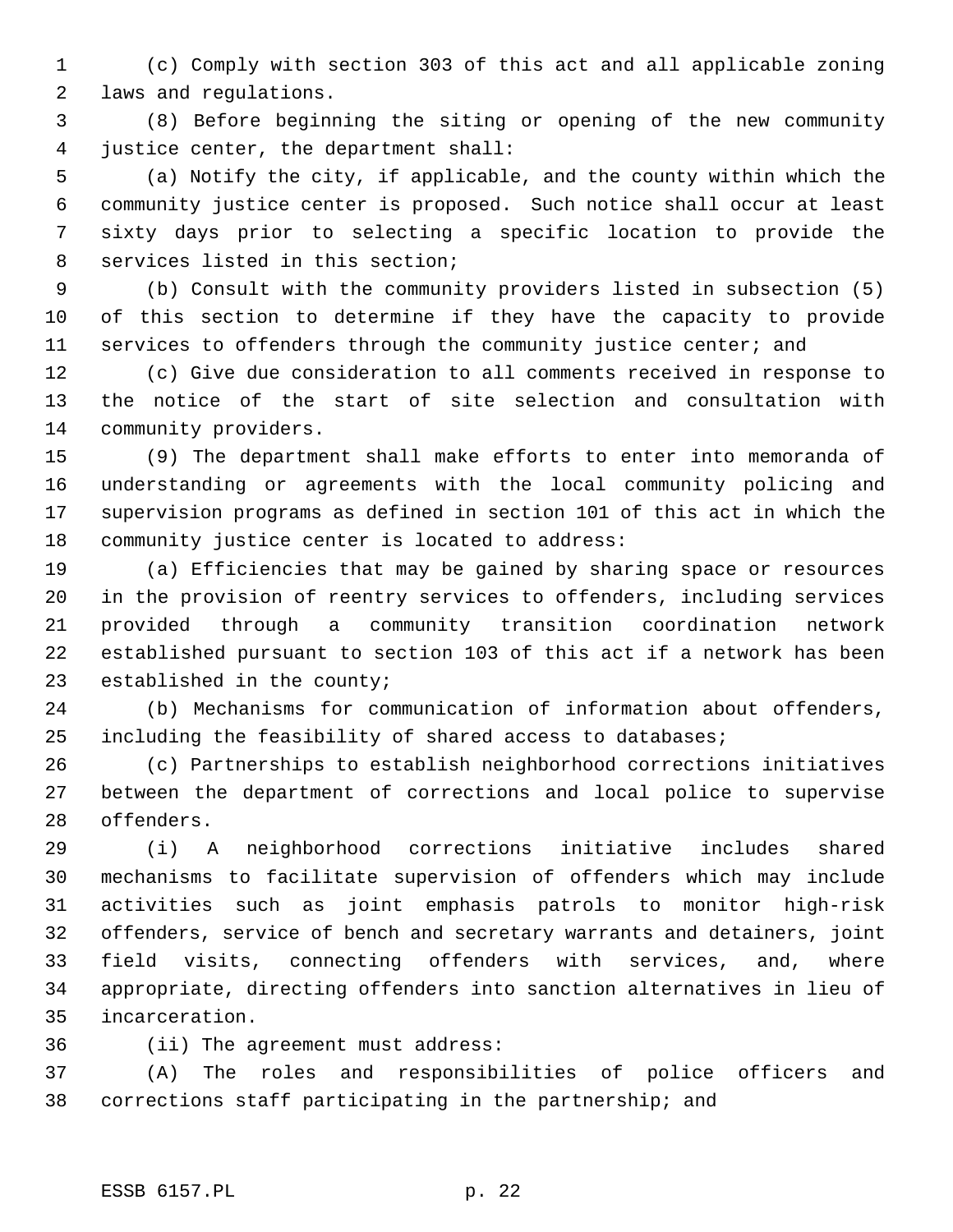(B) The amount of corrections staff and police officer time that will be dedicated to partnership efforts.

 NEW SECTION. **Sec. 303.** A new section is added to chapter 72.09 RCW to read as follows:

 (1) No later than July 1, 2007, and every biennium thereafter starting with the biennium beginning July 1, 2009, the department shall prepare a list of counties and rural multicounty geographic areas in which work release facilities, community justice centers and other community-based correctional facilities are anticipated to be sited during the next three fiscal years and transmit the list to the office of financial management and the counties on the list. The list may be updated as needed.

 (2) In preparing the list, the department shall make substantial efforts to provide for the equitable distribution of work release, community justice centers, or other community-based correctional facilities among counties. The department shall give great weight to the following factors in determining equitable distribution:

 (a) The locations of existing residential facilities owned or operated by, or operated under contract with, the department in each county;

 (b) The number and proportion of adult offenders sentenced to the custody or supervision of the department by the courts of the county or rural multicounty geographic area; and

 (c) The number of adult registered sex offenders classified as level II or III and adult sex offenders registered per thousand persons residing in the county.

 (3) For purposes of this section, "equitable distribution" means siting or locating work release, community justice centers, or other community-based correctional facilities in a manner that reasonably reflects the proportion of offenders sentenced to the custody or supervision of the department by the courts of each county or rural multicounty geographic area designated by the department, and, to the extent practicable, the proportion of offenders residing in particular jurisdictions or communities within such counties or rural multicounty geographic areas. Equitable distribution is a policy goal, not a basis for any legal challenge to the siting, construction, occupancy, or operation of any facility anywhere in the state.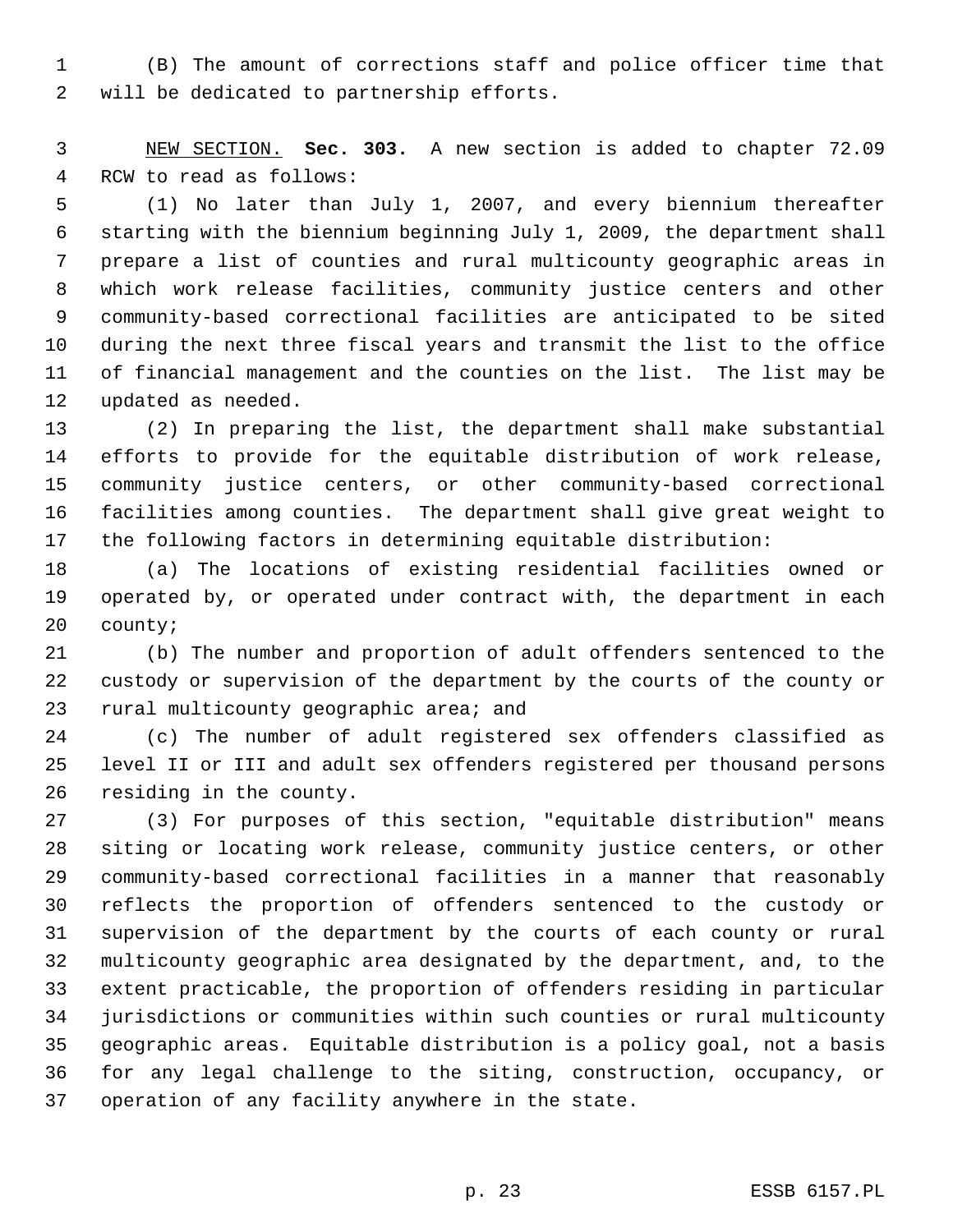**Sec. 304.** RCW 9.94A.728 and 2004 c 176 s 6 are each amended to read as follows:

 No person serving a sentence imposed pursuant to this chapter and committed to the custody of the department shall leave the confines of the correctional facility or be released prior to the expiration of the sentence except as follows:

 (1) Except as otherwise provided for in subsection (2) of this section, the term of the sentence of an offender committed to a correctional facility operated by the department may be reduced by earned release time in accordance with procedures that shall be developed and promulgated by the correctional agency having jurisdiction in which the offender is confined. The earned release time shall be for good behavior and good performance, as determined by the correctional agency having jurisdiction. The correctional agency shall not credit the offender with earned release credits in advance of the offender actually earning the credits. Any program established pursuant to this section shall allow an offender to earn early release credits for presentence incarceration. If an offender is transferred from a county jail to the department, the administrator of a county jail facility shall certify to the department the amount of time spent in custody at the facility and the amount of earned release time. An offender who has been convicted of a felony committed after July 23, 1995, that involves any applicable deadly weapon enhancements under RCW 9.94A.533 (3) or (4), or both, shall not receive any good time credits or earned release time for that portion of his or her sentence that results from any deadly weapon enhancements.

 (a) In the case of an offender convicted of a serious violent offense, or a sex offense that is a class A felony, committed on or after July 1, 1990, and before July 1, 2003, the aggregate earned release time may not exceed fifteen percent of the sentence. In the case of an offender convicted of a serious violent offense, or a sex offense that is a class A felony, committed on or after July 1, 2003, the aggregate earned release time may not exceed ten percent of the sentence.

 (b)(i) In the case of an offender who qualifies under (b)(ii) of this subsection, the aggregate earned release time may not exceed fifty percent of the sentence.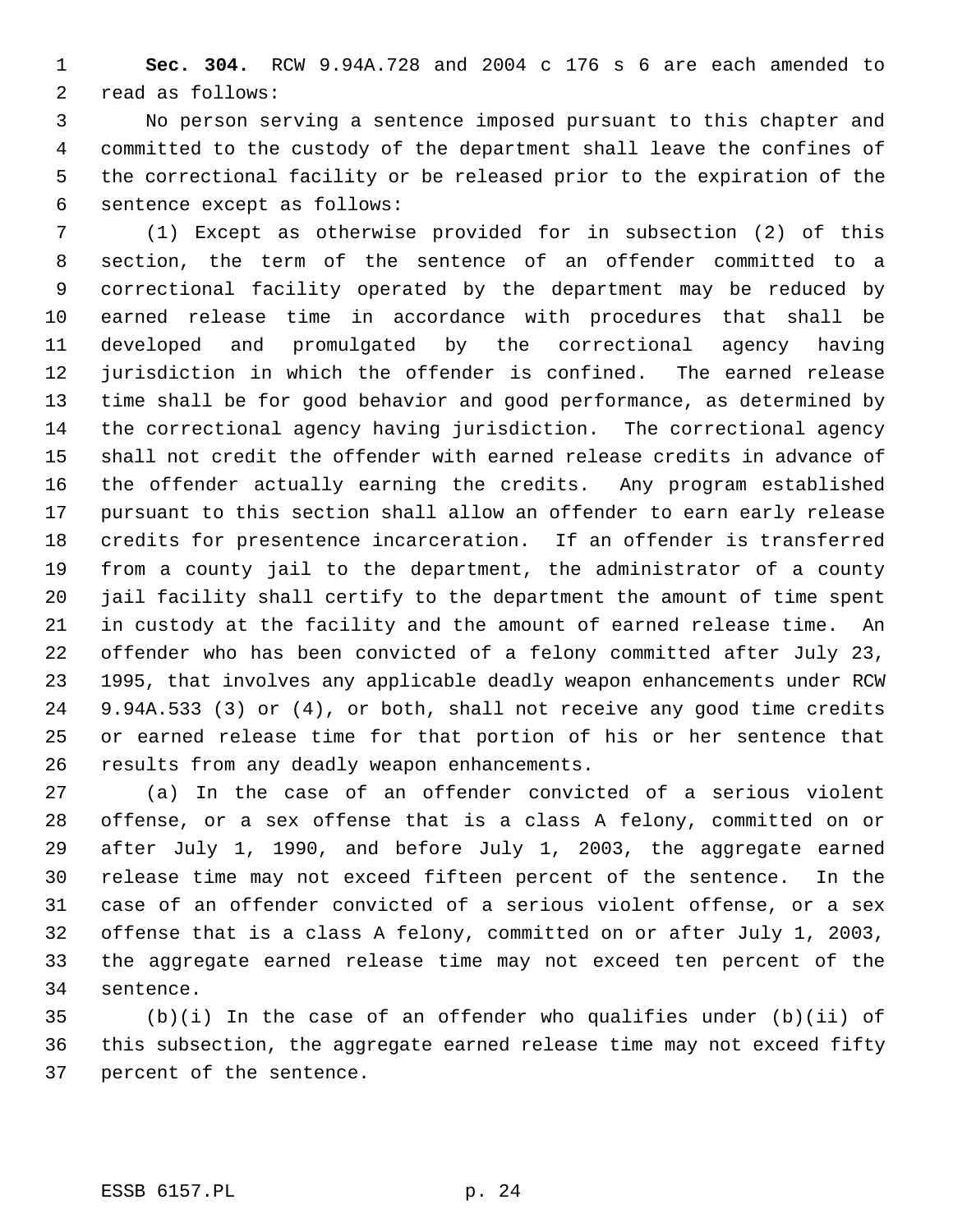(ii) An offender is qualified to earn up to fifty percent of aggregate earned release time under this subsection (1)(b) if he or she: (A) Is classified in one of the two lowest risk categories under (b)(iii) of this subsection; (B) Is not confined pursuant to a sentence for: (I) A sex offense; (II) A violent offense; (III) A crime against persons as defined in RCW 9.94A.411; (IV) A felony that is domestic violence as defined in RCW 10.99.020; (V) A violation of RCW 9A.52.025 (residential burglary); (VI) A violation of, or an attempt, solicitation, or conspiracy to violate, RCW 69.50.401 by manufacture or delivery or possession with intent to deliver methamphetamine; or (VII) A violation of, or an attempt, solicitation, or conspiracy to violate, RCW 69.50.406 (delivery of a controlled substance to a minor); ((and)) (C) Has no prior conviction for: (I) A sex offense; (II) A violent offense; (III) A crime against persons as defined in RCW 9.94A.411; (IV) A felony that is domestic violence as defined in RCW 10.99.020; (V) A violation of RCW 9A.52.025 (residential burglary); (VI) A violation of, or an attempt, solicitation, or conspiracy to violate, RCW 69.50.401 by manufacture or delivery or possession with intent to deliver methamphetamine; or (VII) A violation of, or an attempt, solicitation, or conspiracy to 30 violate, RCW 69.50.406 (delivery of a controlled substance to a minor) $\frac{i}{i}$  (D) Participates in programming or activities as directed by the offender's individual reentry plan as provided under section 203 of this act to the extent that such programming or activities are made available by the department; and (E) Has not committed a new felony after the effective date of this section while under community supervision, community placement, or community custody.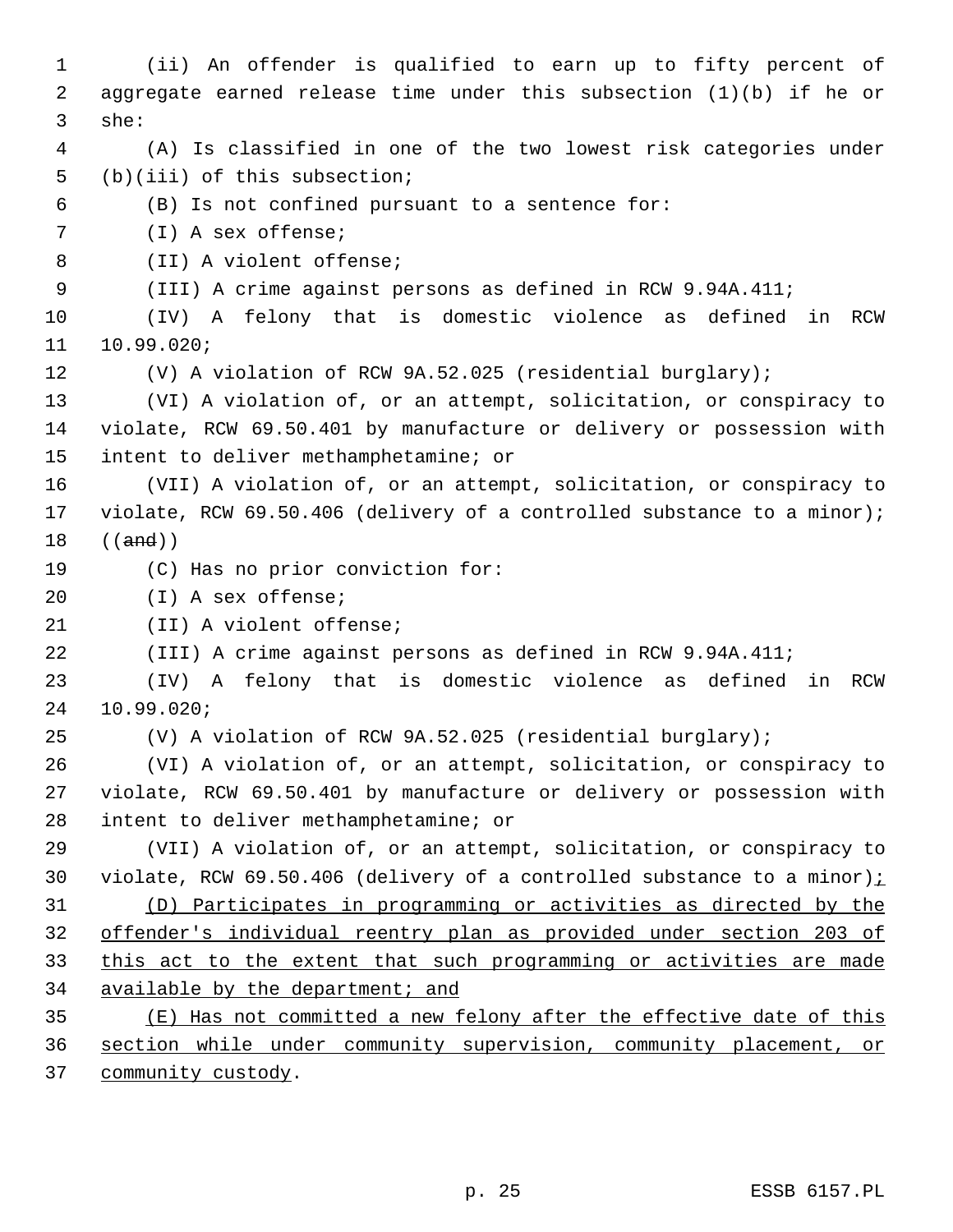(iii) For purposes of determining an offender's eligibility under this subsection (1)(b), the department shall perform a risk assessment of every offender committed to a correctional facility operated by the department who has no current or prior conviction for a sex offense, a violent offense, a crime against persons as defined in RCW 9.94A.411, a felony that is domestic violence as defined in RCW 10.99.020, a violation of RCW 9A.52.025 (residential burglary), a violation of, or an attempt, solicitation, or conspiracy to violate, RCW 69.50.401 by manufacture or delivery or possession with intent to deliver methamphetamine, or a violation of, or an attempt, solicitation, or conspiracy to violate, RCW 69.50.406 (delivery of a controlled substance to a minor). The department must classify each assessed offender in one of four risk categories between highest and lowest risk.

 (iv) The department shall recalculate the earned release time and reschedule the expected release dates for each qualified offender under this subsection (1)(b).

 (v) This subsection (1)(b) applies retroactively to eligible offenders serving terms of total confinement in a state correctional facility as of July 1, 2003.

 (vi) This subsection (1)(b) does not apply to offenders convicted after July 1, 2010.

 (c) In no other case shall the aggregate earned release time exceed one-third of the total sentence;

 (2)(a) A person convicted of a sex offense or an offense categorized as a serious violent offense, assault in the second degree, vehicular homicide, vehicular assault, assault of a child in the second degree, any crime against persons where it is determined in accordance with RCW 9.94A.602 that the offender or an accomplice was armed with a deadly weapon at the time of commission, or any felony offense under chapter 69.50 or 69.52 RCW, committed before July 1, 2000, may become eligible, in accordance with a program developed by the department, for transfer to community custody status in lieu of earned release time pursuant to subsection (1) of this section;

 (b) A person convicted of a sex offense, a violent offense, any crime against persons under RCW 9.94A.411(2), or a felony offense under chapter 69.50 or 69.52 RCW, committed on or after July 1, 2000, may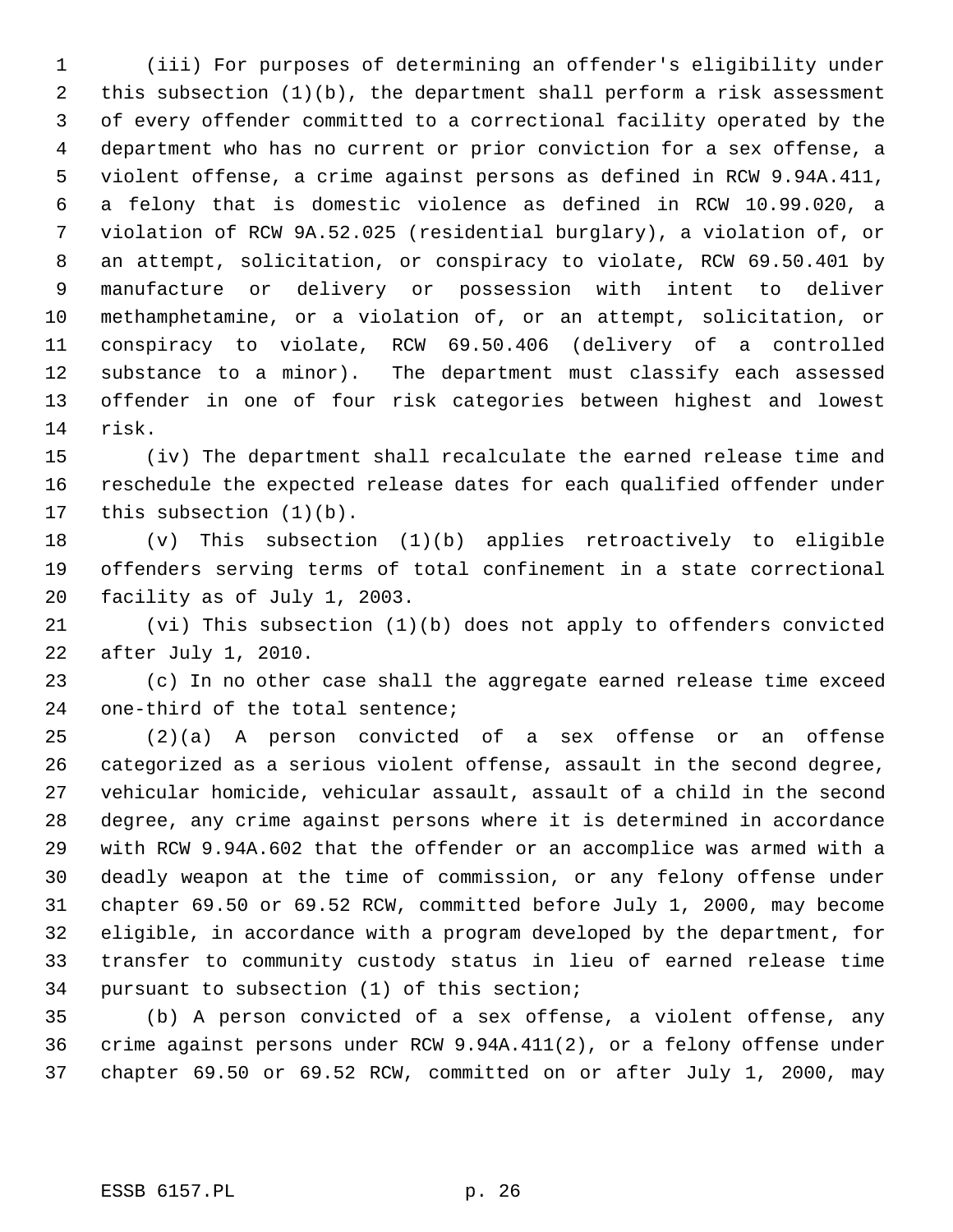become eligible, in accordance with a program developed by the department, for transfer to community custody status in lieu of earned release time pursuant to subsection (1) of this section;

 (c) The department shall, as a part of its program for release to the community in lieu of earned release, require the offender to propose a release plan that includes an approved residence and living arrangement. All offenders with community placement or community custody terms eligible for release to community custody status in lieu of earned release shall provide an approved residence and living 10 arrangement prior to release to the community;

 (d) The department may deny transfer to community custody status in lieu of earned release time pursuant to subsection (1) of this section if the department determines an offender's release plan, including proposed residence location and living arrangements, may violate the conditions of the sentence or conditions of supervision, place the offender at risk to violate the conditions of the sentence, place the offender at risk to reoffend, or present a risk to victim safety or community safety. The department's authority under this section is independent of any court-ordered condition of sentence or statutory provision regarding conditions for community custody or community placement;

 (e) If the department denies transfer to community custody status 23 in lieu of earned early release pursuant to (d) of this subsection, the department may transfer an offender to partial confinement in lieu of earned early release up to three months. The three months in partial 26 confinement is in addition to that portion of the offender's term of confinement that may be served in partial confinement as provided in 28 this section;

 (f) An offender serving a term of confinement imposed under RCW 9.94A.670(4)(a) is not eligible for earned release credits under this section;

 (3) An offender may leave a correctional facility pursuant to an authorized furlough or leave of absence. In addition, offenders may leave a correctional facility when in the custody of a corrections officer or officers;

 (4)(a) The secretary may authorize an extraordinary medical placement for an offender when all of the following conditions exist: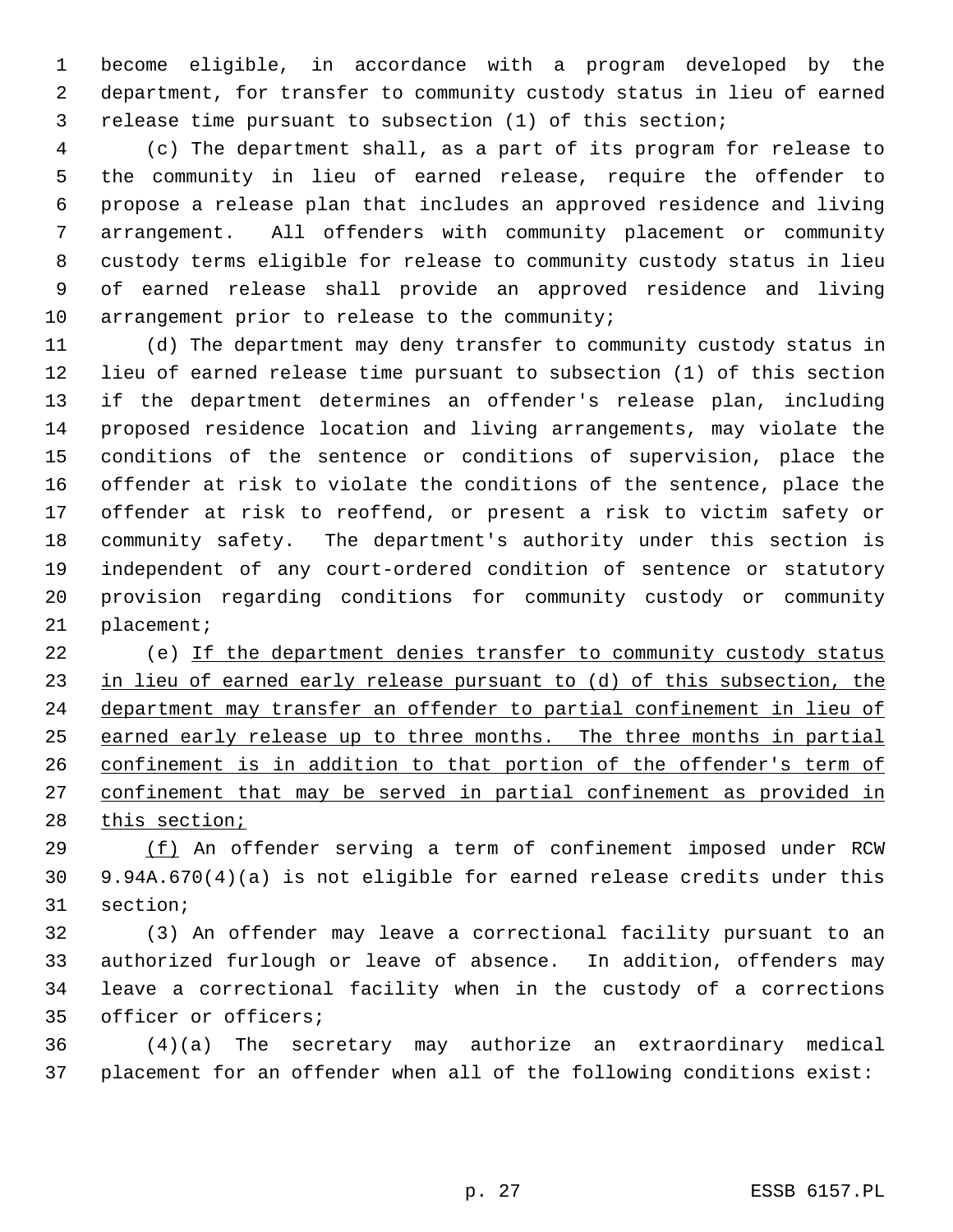(i) The offender has a medical condition that is serious enough to require costly care or treatment;

 (ii) The offender poses a low risk to the community because he or she is physically incapacitated due to age or the medical condition; and

 (iii) Granting the extraordinary medical placement will result in a cost savings to the state.

 (b) An offender sentenced to death or to life imprisonment without the possibility of release or parole is not eligible for an extraordinary medical placement.

 (c) The secretary shall require electronic monitoring for all offenders in extraordinary medical placement unless the electronic monitoring equipment interferes with the function of the offender's medical equipment or results in the loss of funding for the offender's medical care. The secretary shall specify who shall provide the monitoring services and the terms under which the monitoring shall be performed.

 (d) The secretary may revoke an extraordinary medical placement under this subsection at any time;

 (5) The governor, upon recommendation from the clemency and pardons board, may grant an extraordinary release for reasons of serious health problems, senility, advanced age, extraordinary meritorious acts, or 23 other extraordinary circumstances;

24 (6) No more than the final six months of the ((sentence)) 25 offender's term of confinement may be served in partial confinement designed to aid the offender in finding work and reestablishing himself 27 or herself in the community. This is in addition to that period of 28 earned early release time that may be exchanged for partial confinement pursuant to subsection (2)(e) of this section;

(7) The governor may pardon any offender;

 (8) The department may release an offender from confinement any time within ten days before a release date calculated under this section; and

 (9) An offender may leave a correctional facility prior to completion of his or her sentence if the sentence has been reduced as provided in RCW 9.94A.870.

 Notwithstanding any other provisions of this section, an offender sentenced for a felony crime listed in RCW 9.94A.540 as subject to a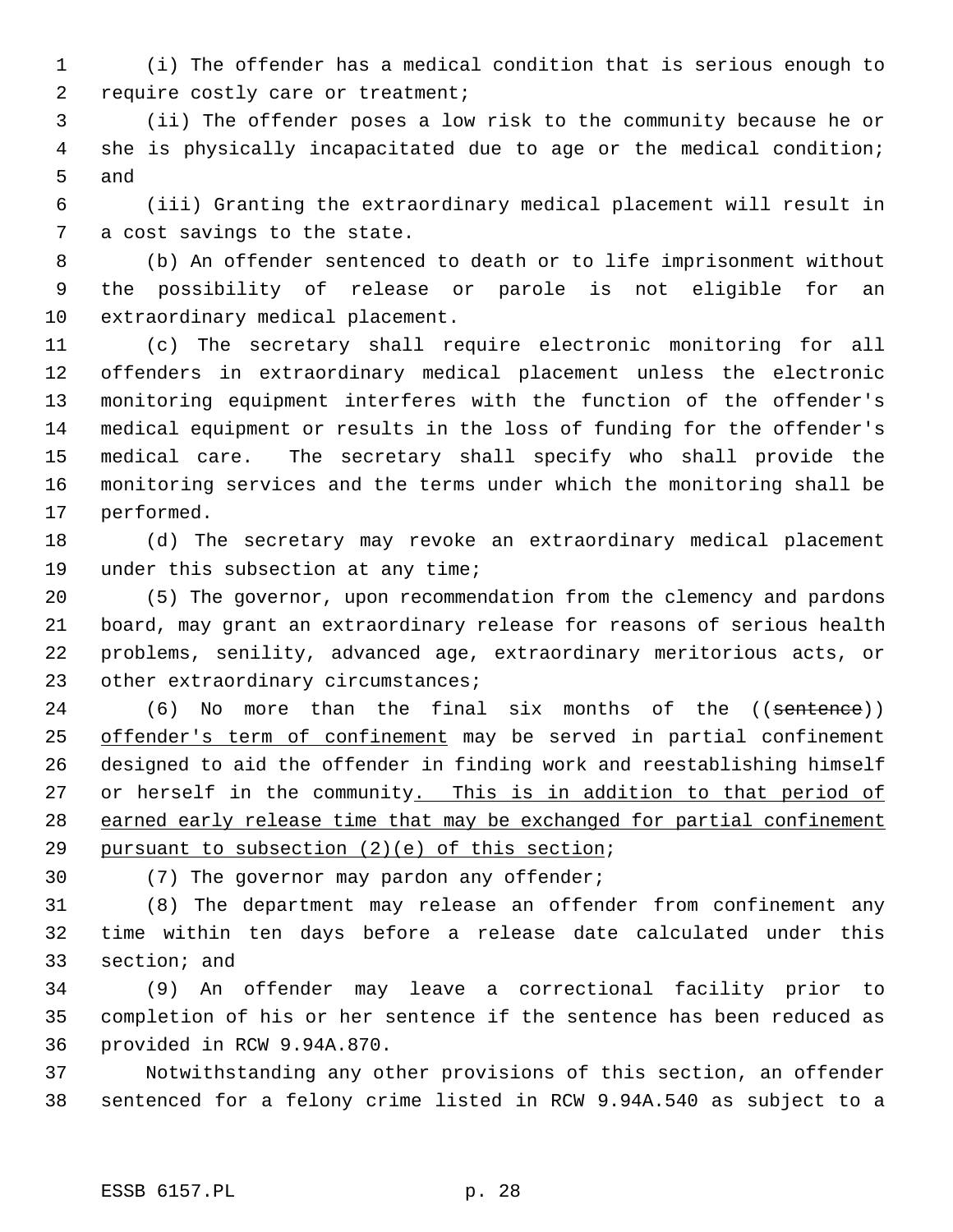mandatory minimum sentence of total confinement shall not be released from total confinement before the completion of the listed mandatory minimum sentence for that felony crime of conviction unless allowed under RCW 9.94A.540, however persistent offenders are not eligible for extraordinary medical placement.

 **Sec. 305.** RCW 9.94A.737 and 2005 c 435 s 3 are each amended to read as follows:

 (1) If an offender violates any condition or requirement of community custody, the department may transfer the offender to a more restrictive confinement status to serve up to the remaining portion of the sentence, less credit for any period actually spent in community custody or in detention awaiting disposition of an alleged violation 13 and subject to the limitations of subsection  $((+2)^{n})$  (3) of this section.

 (2) If an offender has not completed his or her maximum term of 16 total confinement and is subject to a third violation hearing for any 17 violation of community custody and is found to have committed the violation, the department shall return the offender to total confinement in a state correctional facility to serve up to the 20 remaining portion of his or her sentence, unless it is determined that 21 returning the offender to a state correctional facility would substantially interfere with the offender's ability to maintain 23 necessary community supports or to participate in necessary treatment or programming and would substantially increase the offender's likelihood of reoffending.

 (3)(a) For a sex offender sentenced to a term of community custody under RCW 9.94A.670 who violates any condition of community custody, the department may impose a sanction of up to sixty days' confinement in a local correctional facility for each violation. If the department imposes a sanction, the department shall submit within seventy-two hours a report to the court and the prosecuting attorney outlining the violation or violations and the sanctions imposed.

 (b) For a sex offender sentenced to a term of community custody under RCW 9.94A.710 who violates any condition of community custody after having completed his or her maximum term of total confinement, including time served on community custody in lieu of earned release,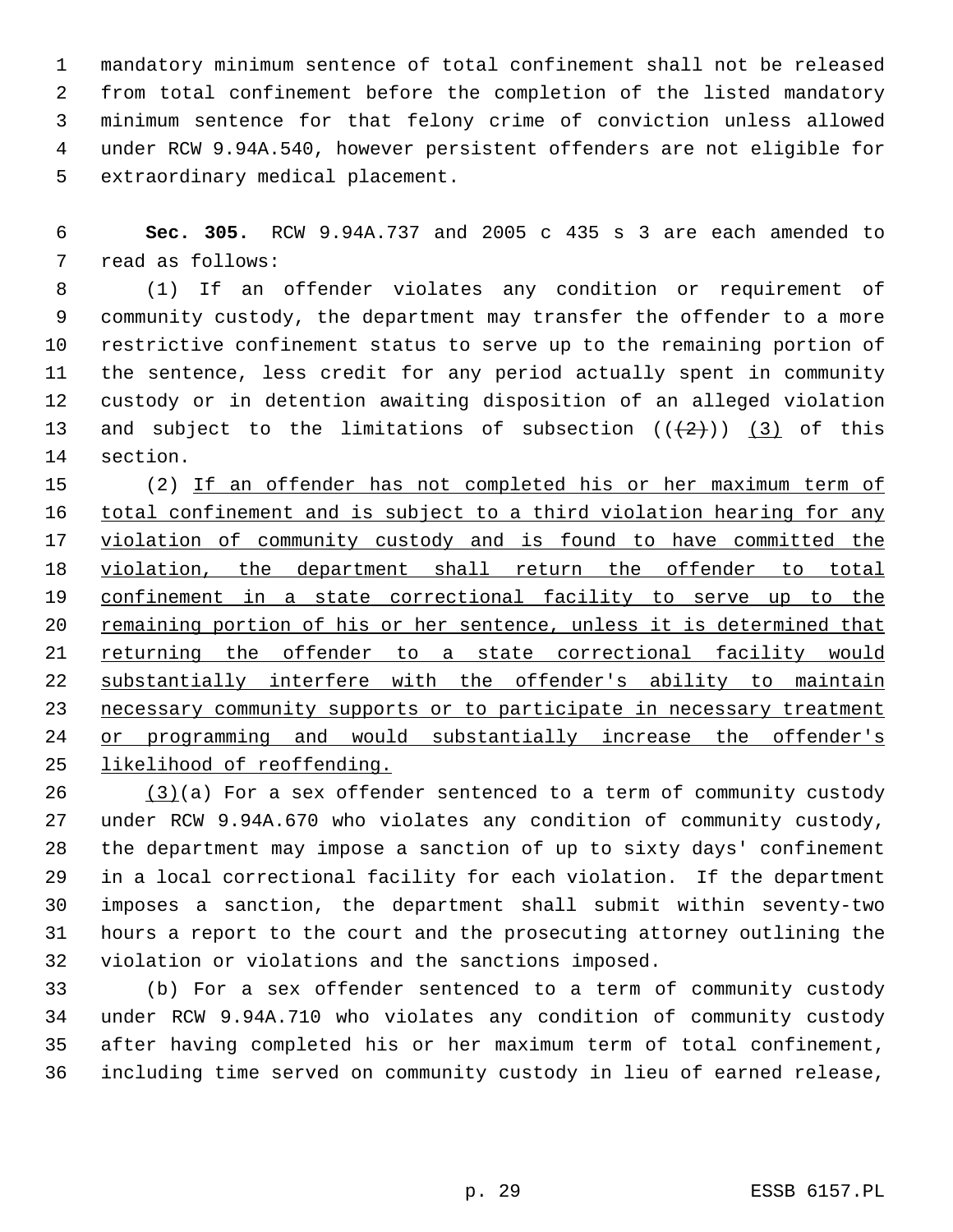the department may impose a sanction of up to sixty days in a local correctional facility for each violation.

 (c) For an offender sentenced to a term of community custody under RCW 9.94A.505(2)(b), 9.94A.650, or 9.94A.715, or under RCW 9.94A.545, for a crime committed on or after July 1, 2000, who violates any condition of community custody after having completed his or her maximum term of total confinement, including time served on community custody in lieu of earned release, the department may impose a sanction of up to sixty days in total confinement for each violation. The department may impose sanctions such as work release, home detention with electronic monitoring, work crew, community restitution, inpatient treatment, daily reporting, curfew, educational or counseling sessions, supervision enhanced through electronic monitoring, or any other sanctions available in the community.

 (d) For an offender sentenced to a term of community placement under RCW 9.94A.705 who violates any condition of community placement after having completed his or her maximum term of total confinement, including time served on community custody in lieu of earned release, the department may impose a sanction of up to sixty days in total confinement for each violation. The department may impose sanctions such as work release, home detention with electronic monitoring, work crew, community restitution, inpatient treatment, daily reporting, curfew, educational or counseling sessions, supervision enhanced through electronic monitoring, or any other sanctions available in the community.

 $((+3))$   $(4)$  If an offender has been arrested for a new felony 27 offense while under community supervision, community custody, or community placement, the department shall hold the offender in total confinement until a hearing before the department as provided in this 30 section or until the offender has been formally charged for the new felony offense, whichever is earlier. Nothing in this subsection shall be construed as to permit the department to hold an offender past his or her maximum term of total confinement if the offender has not completed the maximum term of total confinement or to permit the department to hold an offender past the offender's term of community supervision, community custody, or community placement.

(5) The department shall be financially responsible for any portion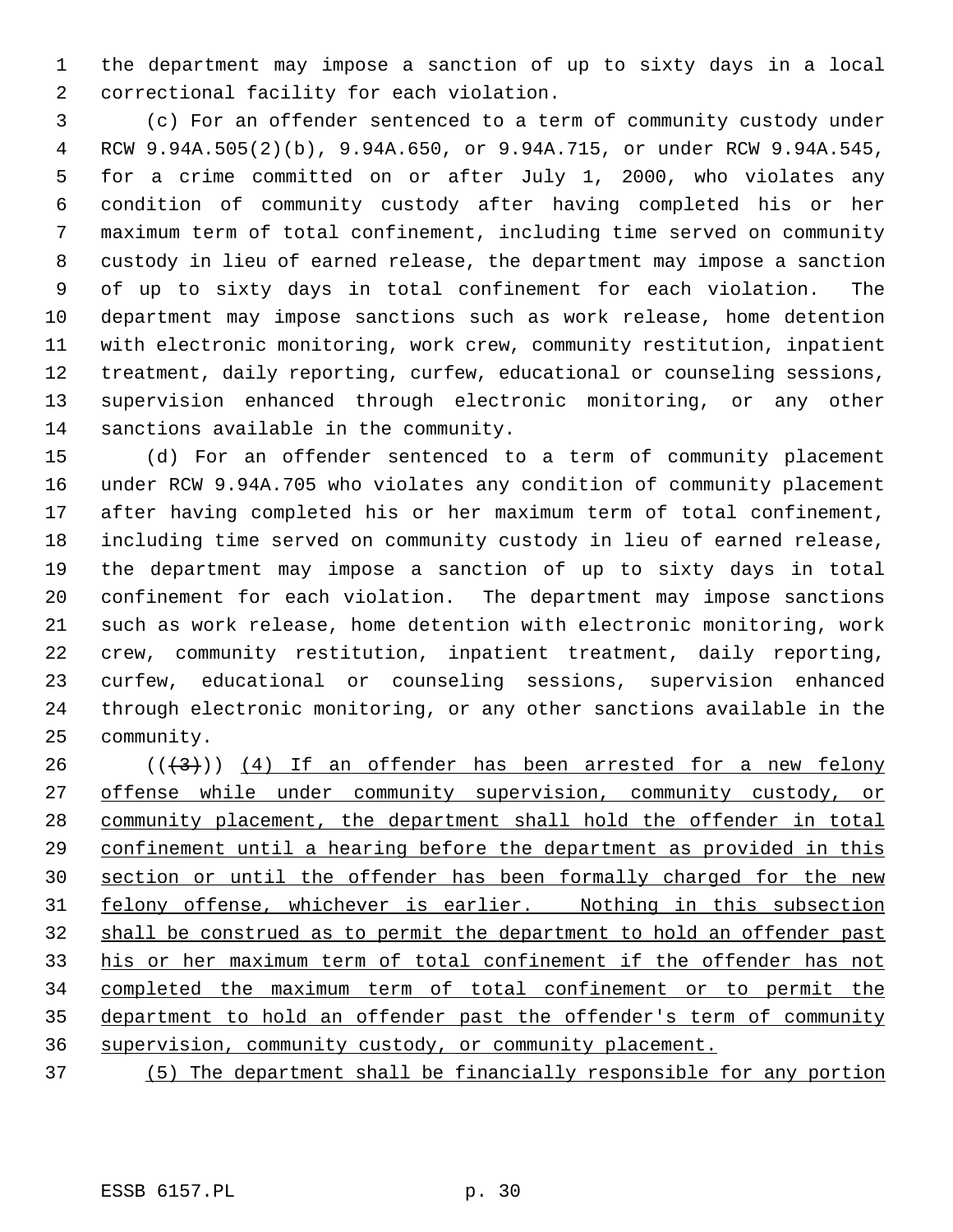1 of the sanctions authorized by this section that are served in a local

2 correctional facility as the result of action by the department.

 (6) If an offender is accused of violating any condition or requirement of community custody, he or she is entitled to a hearing before the department prior to the imposition of sanctions. The hearing shall be considered as offender disciplinary proceedings and shall not be subject to chapter 34.05 RCW. The department shall develop hearing procedures and a structure of graduated sanctions.

9  $((+4))$  (7) The hearing procedures required under subsection 10  $((+3))$  (6) of this section shall be developed by rule and include the following:

 (a) Hearing officers shall report through a chain of command 13 separate from that of community corrections officers;

 (b) The department shall provide the offender with written notice of the violation, the evidence relied upon, and the reasons the particular sanction was imposed. The notice shall include a statement of the rights specified in this subsection, and the offender's right to file a personal restraint petition under court rules after the final decision of the department;

 (c) The hearing shall be held unless waived by the offender, and shall be electronically recorded. For offenders not in total confinement, the hearing shall be held within fifteen working days, but not less than twenty-four hours, after notice of the violation. For offenders in total confinement, the hearing shall be held within five working days, but not less than twenty-four hours, after notice of the violation;

 (d) The offender shall have the right to: (i) Be present at the hearing; (ii) have the assistance of a person qualified to assist the offender in the hearing, appointed by the hearing officer if the offender has a language or communications barrier; (iii) testify or remain silent; (iv) call witnesses and present documentary evidence; and (v) question witnesses who appear and testify; and

 (e) The sanction shall take effect if affirmed by the hearing officer. Within seven days after the hearing officer's decision, the offender may appeal the decision to a panel of three reviewing officers designated by the secretary or by the secretary's designee. The sanction shall be reversed or modified if a majority of the panel finds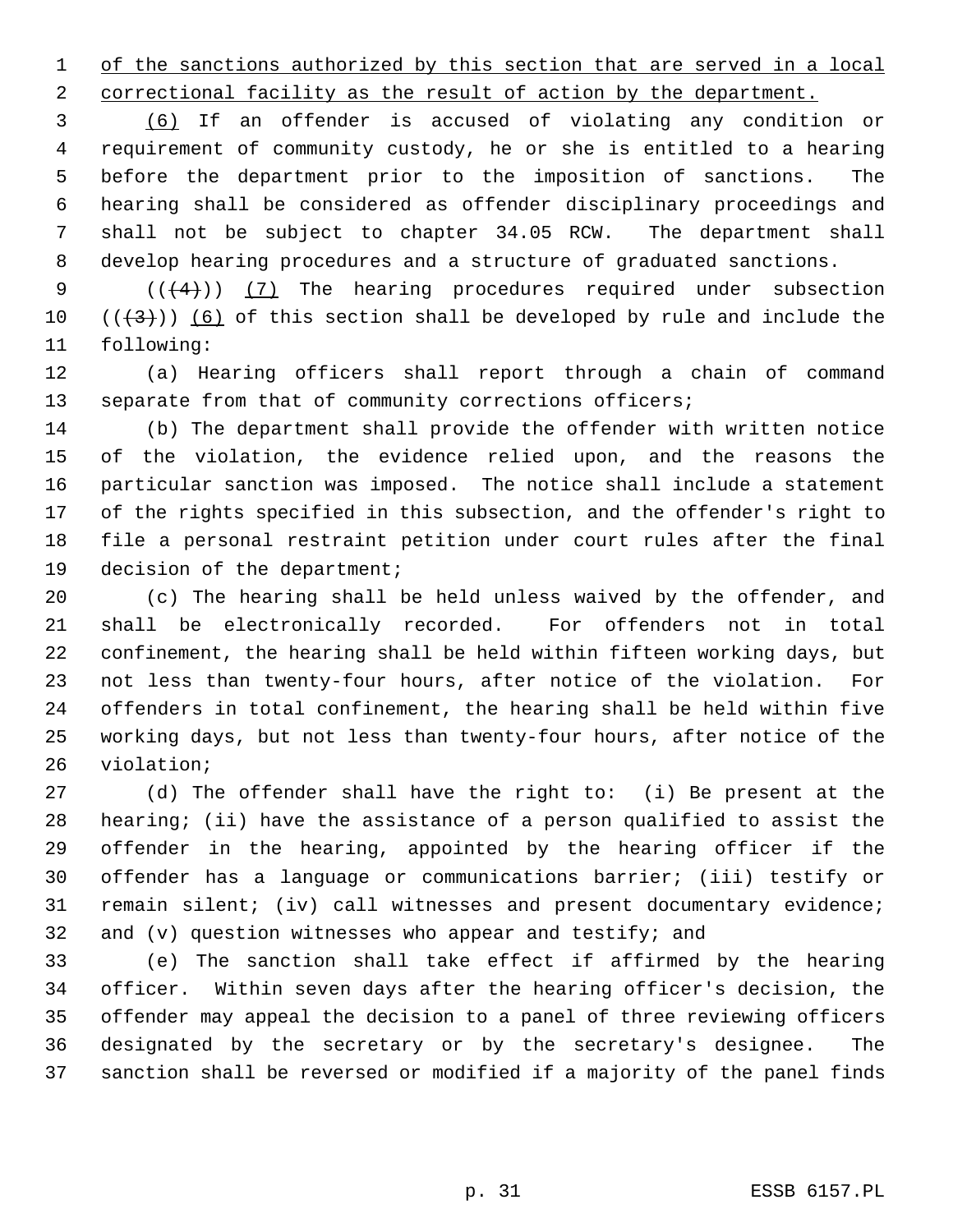that the sanction was not reasonably related to any of the following: (i) The crime of conviction; (ii) the violation committed; (iii) the offender's risk of reoffending; or (iv) the safety of the community.

 (( $\left(\frac{5}{5}\right)$ ) (8) For purposes of this section, no finding of a violation of conditions may be based on unconfirmed or unconfirmable allegations.

 $((+6))$  (9) The department shall work with the Washington association of sheriffs and police chiefs to establish and operate an electronic monitoring program for low-risk offenders who violate the terms of their community custody. Between January 1, 2006, and December 31, 2006, the department shall endeavor to place at least one hundred low-risk community custody violators on the electronic monitoring program per day if there are at least that many low-risk offenders who qualify for the electronic monitoring program.

14 ( $(\langle 7 \rangle)$ ) (10) Local governments, their subdivisions and employees, the department and its employees, and the Washington association of sheriffs and police chiefs and its employees shall be immune from civil liability for damages arising from incidents involving low-risk offenders who are placed on electronic monitoring unless it is shown that an employee acted with gross negligence or bad faith.

 NEW SECTION. **Sec. 306.** (1) A legislative task force on laws related to community custody and community supervision is established.

 (2) The task force shall be composed of fifteen members appointed in the following manner:

 (a) The president of the senate shall appoint one member from each 25 of the two largest caucuses of the senate;

 (b) The speaker of the house of representatives shall appoint one member from each of the two largest caucuses of the house of representatives;

 (c) The governor shall appoint the chair of the task force and the following members:

- (i) A superior court judge;
- (ii) A representative of a prosecutor's association;

 (iii) A defense attorney or representative of an organization of defense attorneys;

(iv) A representative of local elected officials;

(v) A sheriff or representative of an organization of sheriffs;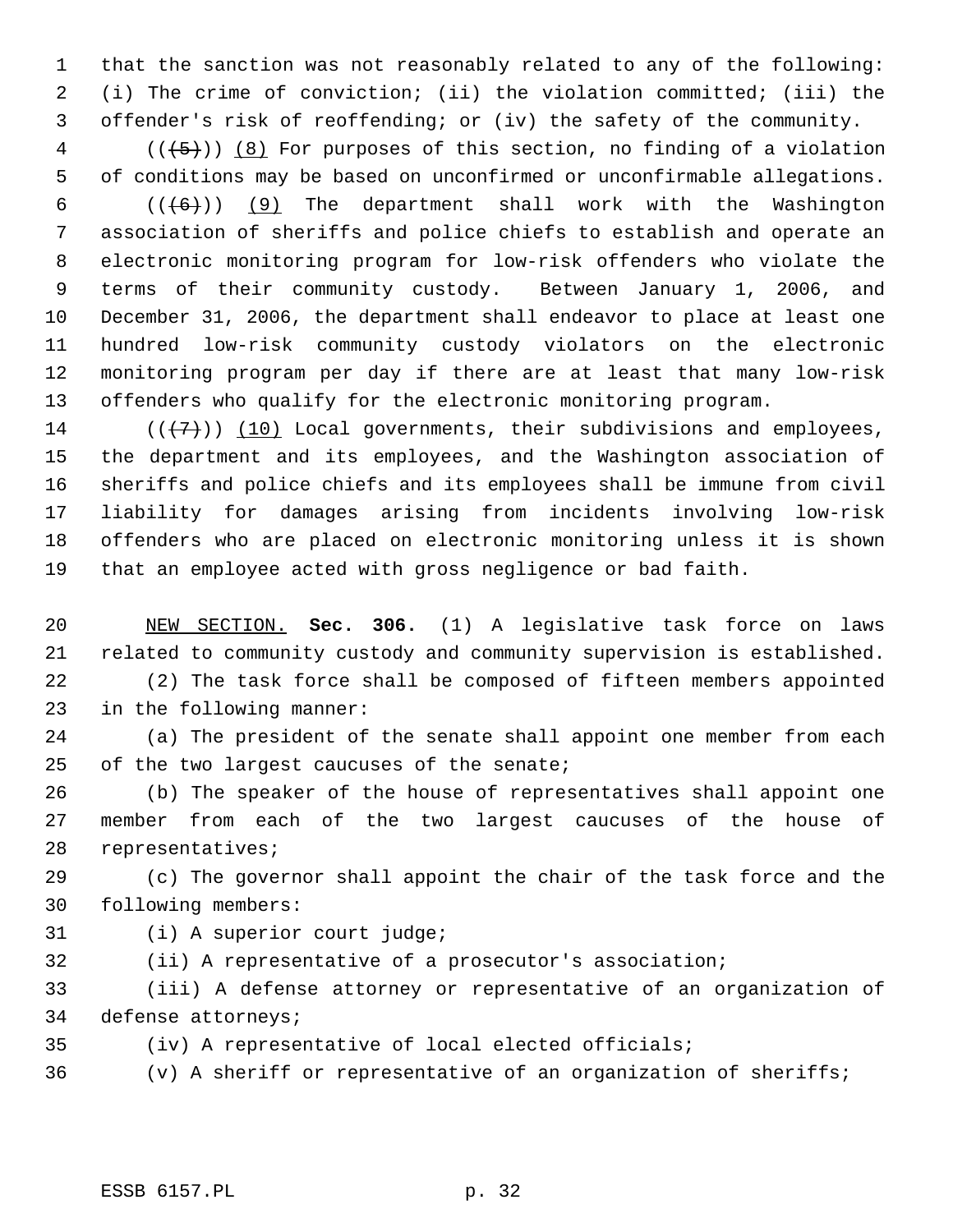(vi) A police chief or representative of an organization of police chiefs;

(vii) A community corrections officer;

(viii) A crime victim or advocate;

 (d) The following agencies shall also be represented on the task force:

(i) The attorney general, or the attorney general's designee; and

 (ii) The secretary of the department of corrections, or the secretary's designee.

(3) The task force shall:

(a) Convene at the call of the chair by August 1, 2007;

 (b) Review and analyze all statutes of the Revised Code of Washington related to community custody and community supervision of offenders;

 (c) Make specific recommendations, if any, related to sentencing laws that would allow the department of corrections and its community corrections officers to more easily identify statutory requirements associated with an offender's sentence;

 (d) Make specific recommendations, if any, related to community custody and community supervision laws that would allow the department of corrections and its community corrections officers to more easily identify statutory requirements associated with an offender's term of community custody or supervision;

 (e) Make specific recommendations, if any, related to the statutory requirements of the violation hearing process that would enable the department of corrections and its community corrections officers to respond to an offender's behavior by imposing appropriate and timely sanctions when necessary;

 (f) Make specific recommendations related to definitions and language used in the statutes, which would make the statutes easily readable and unambiguous;

 (g) Receive input from the public and interested stakeholders to assist in making suggested changes; and

 (h) Report its findings to the governor and legislature in the form of a final report to be submitted by November 1, 2007.

 (i) The report shall propose specific amendatory language wherever possible, when making recommendations;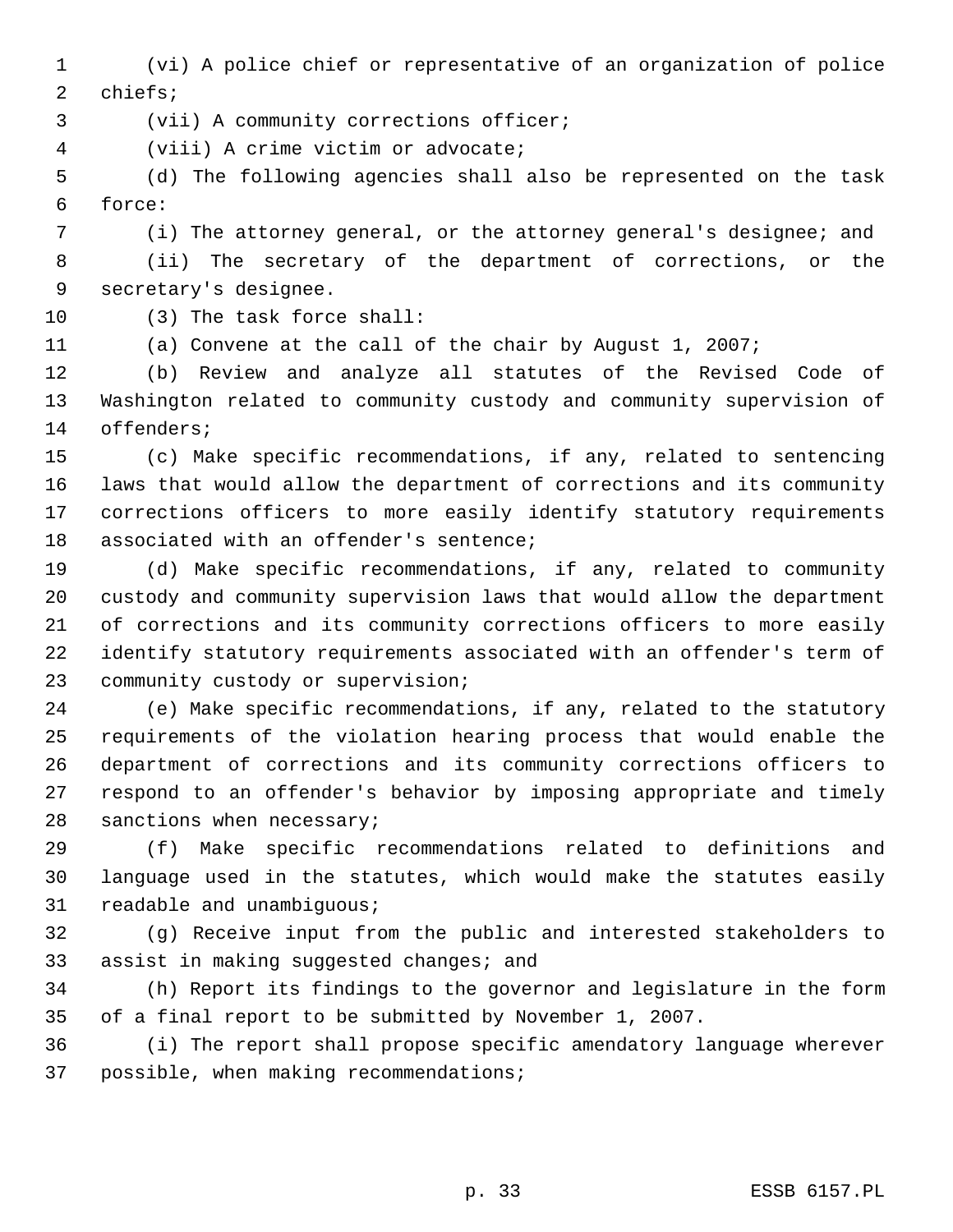(ii) Each recommendation in the report shall, whenever possible, site to specific evidence-based programs or promising programs which support the recommended change;

 (iii) Each recommendation in the report shall, whenever possible, site to a specific study from the Washington institute for public policy, national institute for justice, bureau of justice assistance, or other academic study supporting the suggested change;

(iv) The report shall contain a summary of public comment.

 (4) The task force shall use legislative facilities, and staff support shall be provided by the office of financial management, senate committee services, and house of representatives office of program research.

 (5) The Washington institute for public policy, the department of corrections, and the sentencing guidelines commission shall cooperate with the task force and provide all information and support reasonably requested by the task force.

 (6) Nonlegislative members of the task force shall serve without compensation, but shall be reimbursed for travel expenses as provided in RCW 43.03.050 and 43.03.060.

 (7) Legislative members of the task force shall be reimbursed for travel expenses in accordance with RCW 44.04.120.

(8) This section expires December 31, 2007.

 NEW SECTION. **Sec. 307.** The department of corrections shall conduct an updated community corrections workload study and report the results of that study to the governor and the legislature on or before November 1, 2007.

## **PART IV - EDUCATION**

 NEW SECTION. **Sec. 401.** Research and practice show that long-term success in helping offenders prepare for economic self-sufficiency requires strategies that address their education and employment needs. Recent research suggests that a solid academic foundation and employment- and career-focused programs can be cost-effective in reducing the likelihood of reoffense. To this end, the legislature intends that the state strive to provide every inmate with basic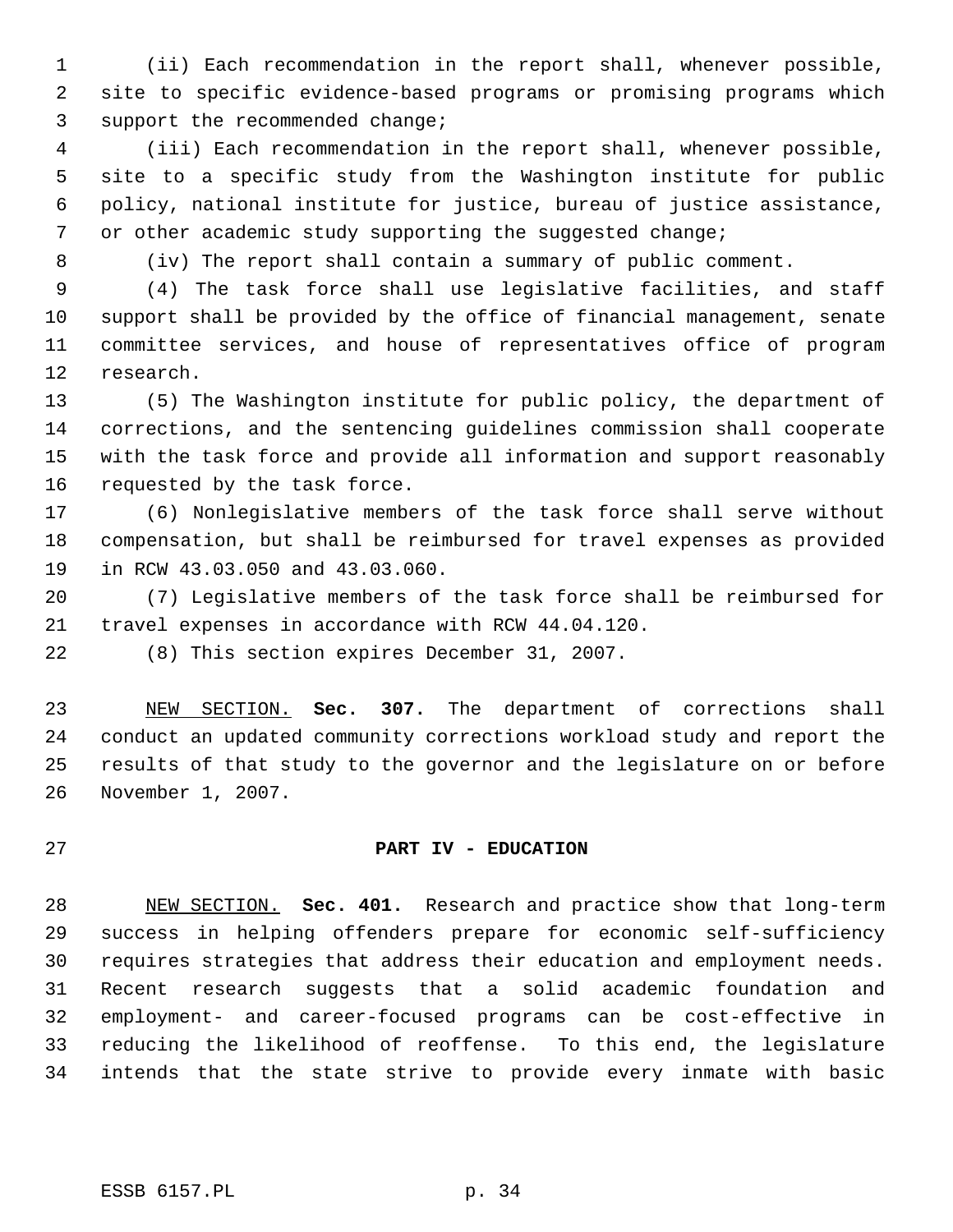academic skills as well as educational and vocational training designed to meet the assessed needs of the offender.

 Nonetheless, it is vital that offenders engaged in educational or vocational training contribute to their own success. An offender should financially contribute to his or her education, particularly postsecondary educational pursuits. The legislature intends to provide more flexibility for offenders in obtaining postsecondary education by allowing third parties to make contributions to the offender's education without mandatory deductions. In developing the loan program, the department is encouraged to adopt rules and standards similar to those that apply to students in noninstitutional settings for issues such as applying for a loan, maintaining accountability, and accruing interest on the loan obligation.

 **Sec. 402.** RCW 72.09.460 and 2004 c 167 s 5 are each amended to read as follows:

 (1) The legislature intends that all inmates be required to participate in department-approved education programs, work programs, 18 or both, unless exempted ((under subsection (4) of)) as specifically 19 provided in this section. Eligible inmates who refuse to participate in available education or work programs available at no charge to the inmates shall lose privileges according to the system established under RCW 72.09.130. Eligible inmates who are required to contribute financially to an education or work program and refuse to contribute shall be placed in another work program. Refusal to contribute shall not result in a loss of privileges.

 (2) The legislature recognizes more inmates may agree to participate in education and work programs than are available. The department must make every effort to achieve maximum public benefit by placing inmates in available and appropriate education and work programs.

 ( $(42)$  The department shall provide access to a program of education 32 to all offenders who are under the age of eighteen and who have not met high school graduation or general equivalency diploma requirements in accordance with chapter 28A.193 RCW. The program of education established by the department and education provider under RCW 28A.193.020 for offenders under the age of eighteen must provide each offender a choice of curriculum that will assist the inmate in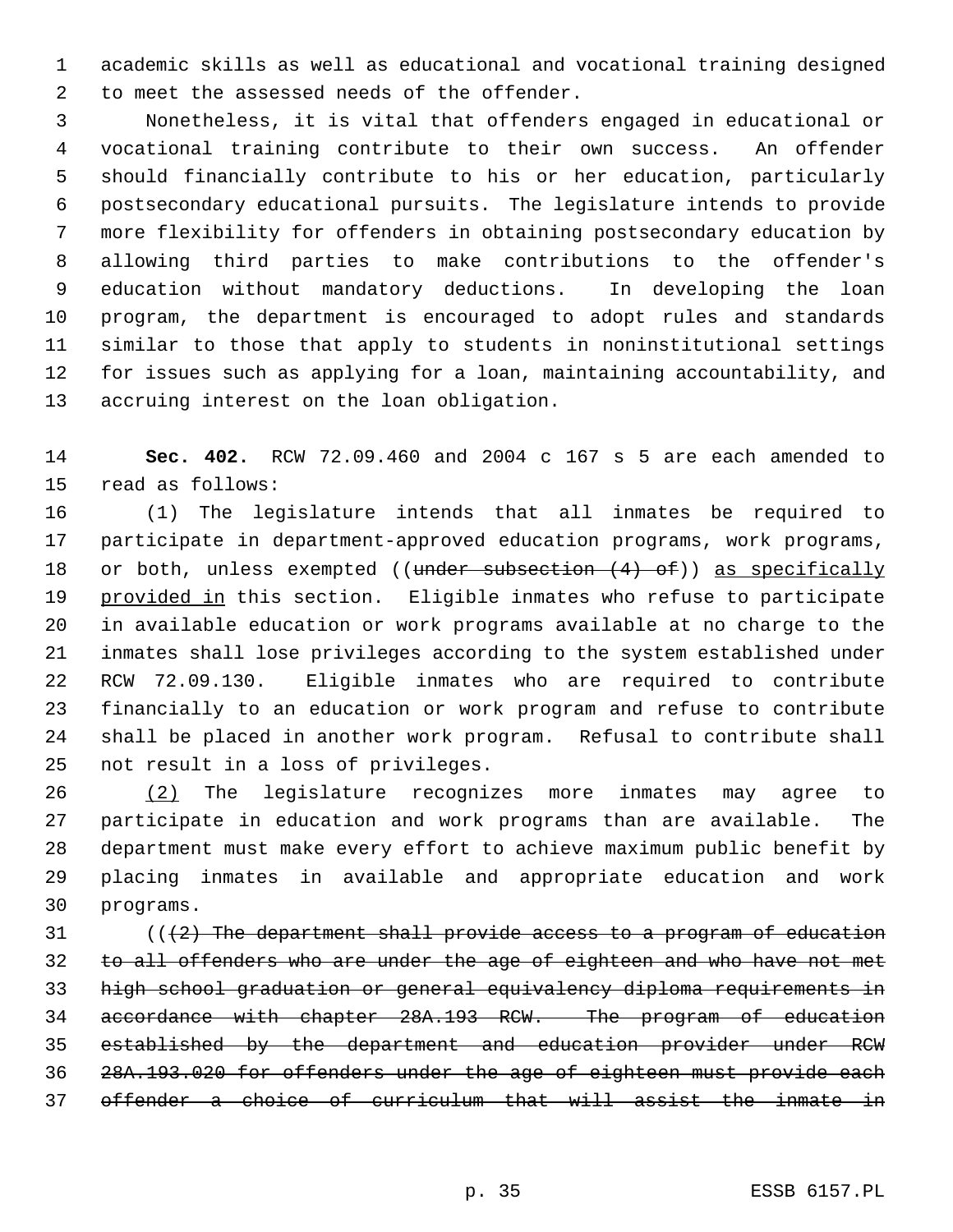achieving a high school diploma or general equivalency diploma. The program of education may include but not be limited to basic education, prevocational training, work ethic skills, conflict resolution counseling, substance abuse intervention, and anger management counseling. The curriculum may balance these and other rehabilitation, work, and training components.))

 (3)(a) The department shall, to the extent possible and considering all available funds, prioritize its resources to meet the following goals for inmates in the order listed:

10 ( $(\overline{a})$ ) (i) Achievement of basic academic skills through obtaining 11 a high school diploma or its equivalent  $((and))$  i

12 (ii) Achievement of vocational skills necessary for purposes of work programs and for an inmate to qualify for work upon release;

14 (((b) Additional work and education programs based on assessments 15 and placements under subsection (5) of this section; and

16 (e) Other work and education programs as appropriate.

17 (4) The department shall establish, by rule, objective medical standards to determine when an inmate is physically or mentally unable to participate in available education or work programs. When the department determines an inmate is permanently unable to participate in any available education or work program due to a medical condition, the inmate is exempt from the requirement under subsection (1) of this section. When the department determines an inmate is temporarily unable to participate in an education or work program due to a medical 25 condition, the inmate is exempt from the requirement of subsection  $(1)$  of this section for the period of time he or she is temporarily disabled. The department shall periodically review the medical condition of all temporarily disabled inmates to ensure the earliest possible entry or reentry by inmates into available programming.

 (5) The department shall establish, by rule, standards for participation in department-approved education and work programs. The 32 standards shall address the following areas:

 $(a)$  Assessment. The department shall assess all inmates for their basic academic skill levels using a professionally accepted method of scoring reading, math, and language skills as grade level equivalents. The department shall determine an inmate's education history, work history, and vocational or work skills. The initial assessment shall be conducted, whenever possible, within the first thirty days of an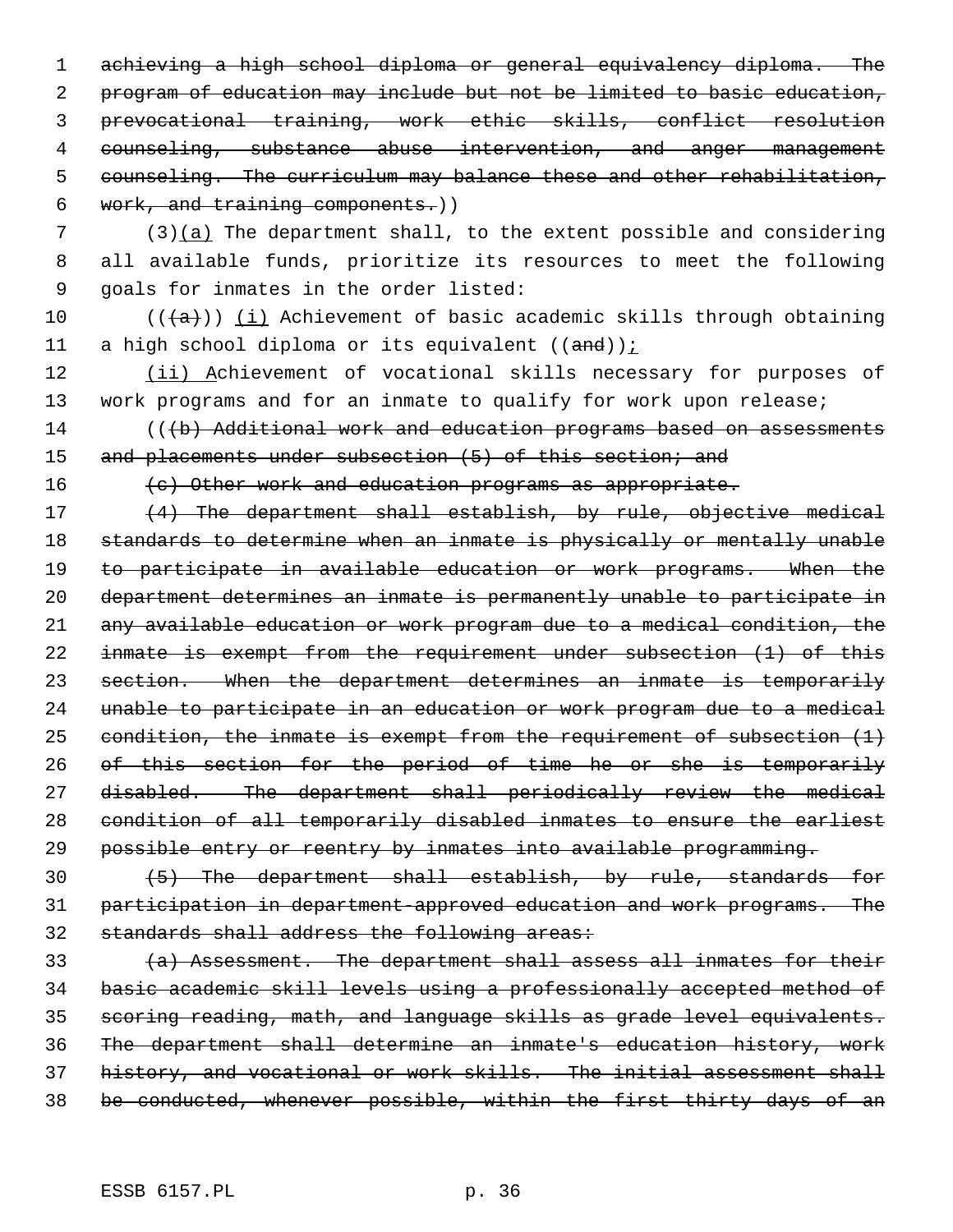inmate's entry into the correctional system, except that initial 2 assessments are not required for inmates who are sentenced to life without the possibility of release, assigned to an intensive management unit within the first thirty days after entry into the correctional system, are returning to the correctional system within one year of a prior release, or whose physical or mental condition renders them unable to complete the assessment process. The department shall track and record changes in the basic academic skill levels of all inmates 9 reflected in any testing or assessment performed as part of their 10 education programming;

 (b) Placement. The department shall follow the policies set forth in subsection (1) of this section in establishing criteria for placing 13 inmates in education and work programs. The department shall, to the extent possible, place all inmates whose composite grade level score 15 for basic academic skills is below the eighth grade level in a combined education and work program. The placement criteria shall include at 17 <del>least the following factors</del>)) (iii) Additional work and education programs necessary for compliance with an offender's individual reentry plan under section 203 of this act with the exception of postsecondary 20 education degree programs as provided in section 403 of this act; and

 (iv) Other appropriate vocational, work, or education programs that are not necessary for compliance with an offender's individual reentry plan under section 203 of this act with the exception of postsecondary education degree programs as provided in section 403 of this act.

 (b) If programming is provided pursuant to (a)(i) through (iii) of 26 this subsection, the department shall pay the cost of such programming, including but not limited to books, materials, supplies, and postage costs related to correspondence courses.

 (c) If programming is provided pursuant to (a)(iv) of this subsection, inmates shall be required to pay all or a portion of the costs, including books, fees, and tuition, for participation in any vocational, work, or education program as provided in department policies. Department policies shall include a formula for determining how much an offender shall be required to pay. The formula shall include steps which correlate to an offender average monthly income or average available balance in a personal inmate savings account and 37 which are correlated to a prorated portion or percent of the per credit fee for tuition, books, or other ancillary costs. The formula shall be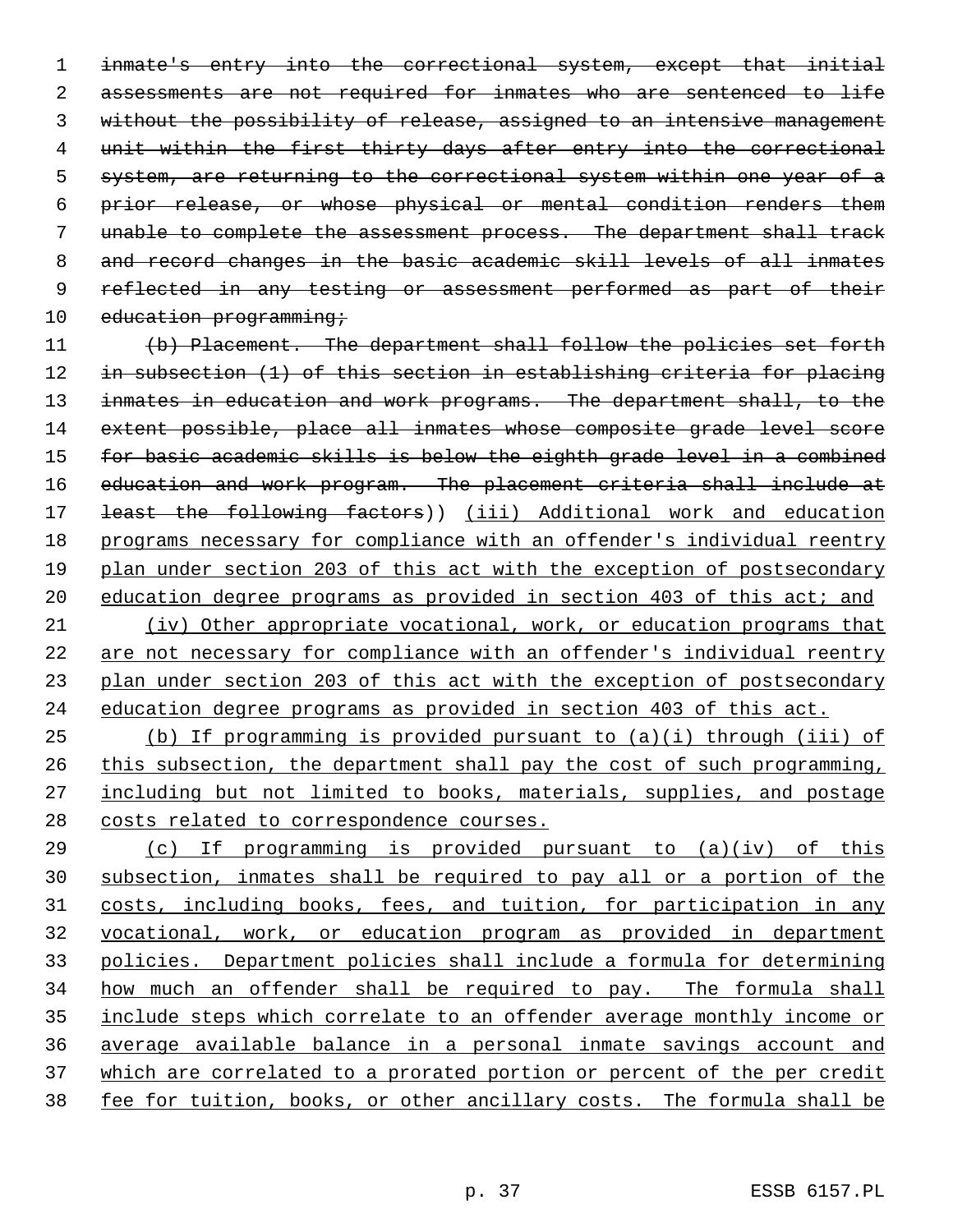reviewed every two years. A third party may pay directly to the department all or a portion of costs and tuition for any programming provided pursuant to (a)(iv) of this subsection on behalf of an inmate. Such payments shall not be subject to any of the deductions as provided in this chapter. (d) The department may accept any and all donations and grants of money, equipment, supplies, materials, and services from any third party, including but not limited to nonprofit entities, and may 9 receive, utilize, and dispose of same to complete the purposes of this

section.

 (e) Any funds collected by the department under (c) and (d) of this subsection and subsections (8) and (9) of this section shall be used 13 solely for the creation, maintenance, or expansion of inmate educational and vocational programs.

 (4) The department shall provide access to a program of education to all offenders who are under the age of eighteen and who have not met 17 high school graduation or general equivalency diploma requirements in 18 accordance with chapter 28A.193 RCW. The program of education established by the department and education provider under RCW 28A.193.020 for offenders under the age of eighteen must provide each offender a choice of curriculum that will assist the inmate in achieving a high school diploma or general equivalency diploma. The program of education may include but not be limited to basic education, prevocational training, work ethic skills, conflict resolution counseling, substance abuse intervention, and anger management counseling. The curriculum may balance these and other rehabilitation, work, and training components.

 (5)(a) In addition to the policies set forth in this section, the department shall consider the following factors in establishing criteria for assessing the inclusion of education and work programs in an inmate's individual reentry plan and in placing inmates in education and work programs:

 (i) An inmate's release date and custody level. An inmate shall not be precluded from participating in an education or work program solely on the basis of his or her release date, except that inmates with a release date of more than one hundred twenty months in the future shall not comprise more than ten percent of inmates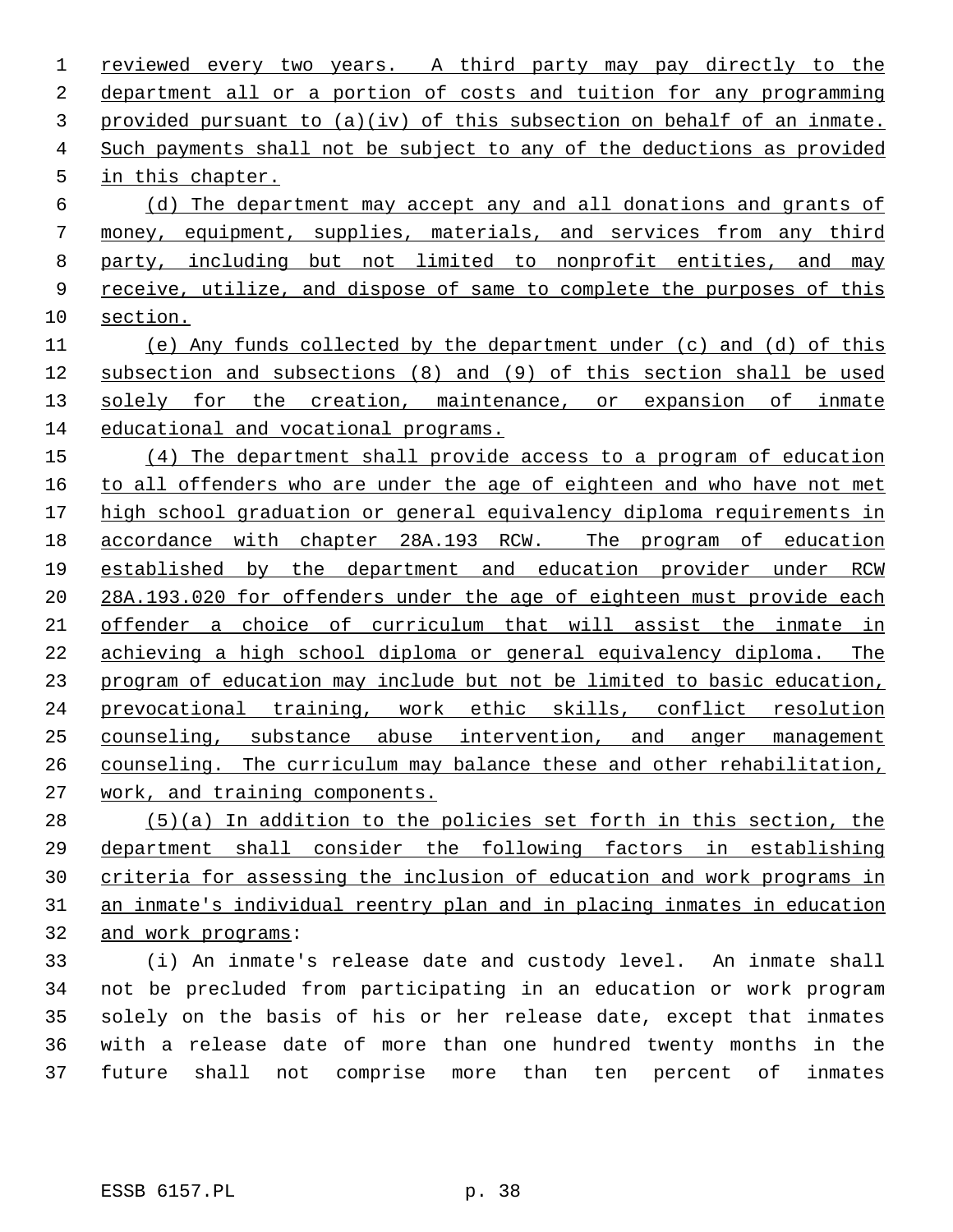1 participating in a new class I correctional industry not in existence 2 on June 10, 2004;

3 (ii) An inmate's education history and basic academic skills;

 4 (iii) An inmate's work history and vocational or work skills; 5 (iv) An inmate's economic circumstances, including but not limited

6 to an inmate's family support obligations; and

 7 (v) Where applicable, an inmate's prior performance in department- 8 approved education or work programs;

9 (( $\left( e \right)$  Performance and goals.)) (b) The department shall establish, and periodically review, inmate behavior standards and program goals for all education and work programs. Inmates shall be notified of applicable behavior standards and program goals prior to placement in an education or work program and shall be removed from the education or work program if they consistently fail to meet the standards or  $q$ oals( $(\div)$ 

16  $(d)$  Financial responsibility.  $(i)$  The department shall establish 17 a formula by which inmates, based on their ability to pay, shall pay 18 all or a portion of the costs or tuition of certain programs. Inmates 19 shall, based on the formula, pay a portion of the costs or tuition of 20 participation in:

 $(1)$   $(1)$  Second and subsequent vocational programs associated with an 22 inmate's work programs; and

23 (B) An associate of arts or baccalaureate degree program when 24 placement in a degree program is the result of a placement made under 25 this subsection;

 $26$  (ii) Inmates shall pay all costs and tuition for participation in:  $(27)$   $(A)$  Any postsecondary academic degree program which is entered 28 independently of a placement decision made under this subsection; and

29 (B) Second and subsequent vocational programs not associated with 30 an inmate's work program.

31 Enrollment in any program specified in (d)(ii) of this subsection 32 shall only be allowed by correspondence or if there is an opening in an 33 education or work program at the institution where an inmate is 34 incarcerated and no other inmate who is placed in a program under this 35 subsection will be displaced; and

36 (e) Notwithstanding any other provision in this section, an inmate 37 sentenced to life without the possibility of release: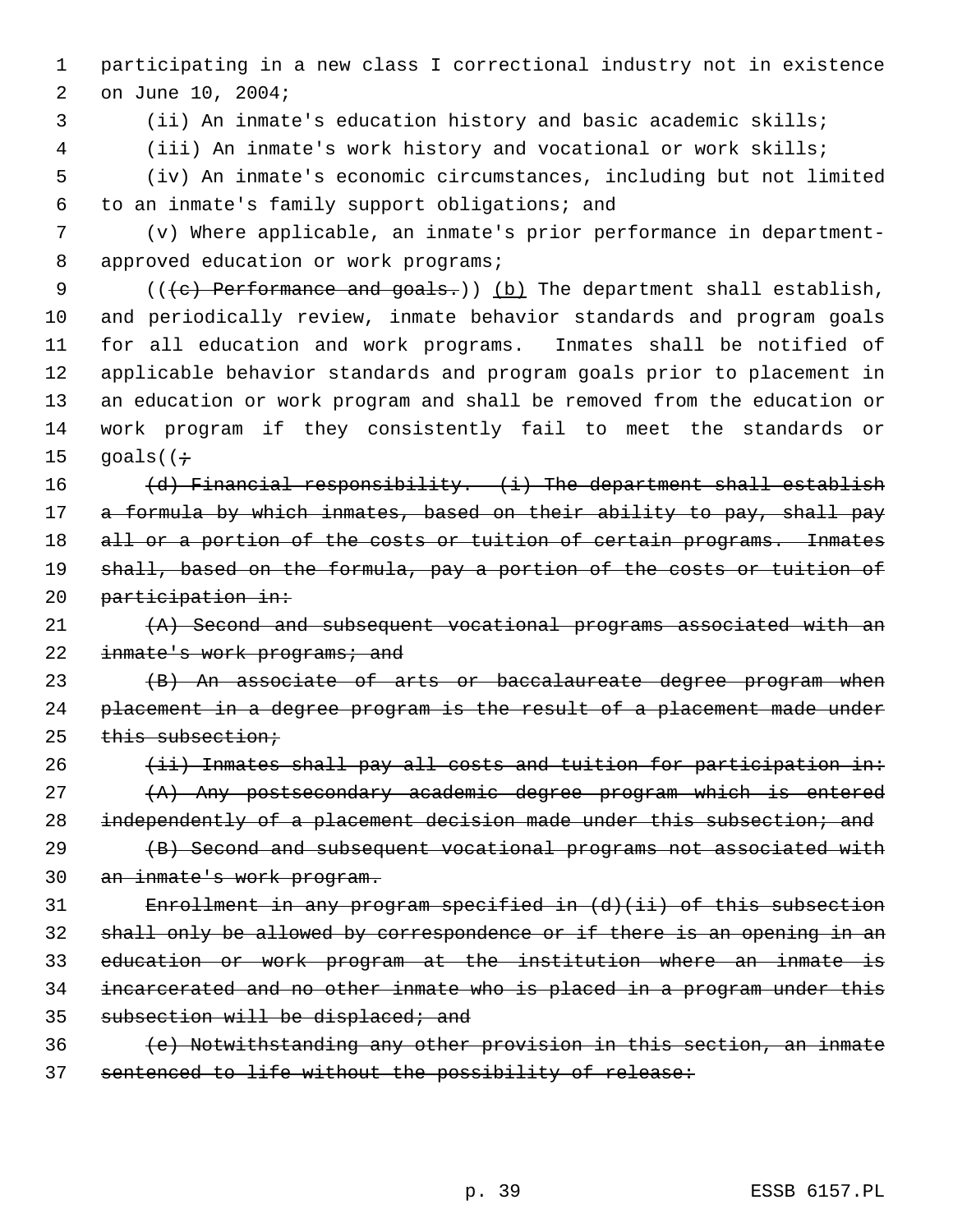1 (i) Shall not be required to participate in education programming;

2 and

3 (ii) May receive not more than one postsecondary academic degree in 4 a program offered by the department or its contracted providers.

 5 If an inmate sentenced to life without the possibility of release 6 requires prevocational or vocational training for a work program, he or 7 she may participate in the training subject to this section.

8 (6) The department shall coordinate education and work programs 9 among its institutions, to the greatest extent possible, to facilitate 10 continuity of programming among inmates transferred between 11 institutions. Before transferring an inmate enrolled in a program, the 12 department shall consider the effect the transfer will have on the 13 inmate's ability to continue or complete a program. This subsection 14 shall not be used to delay or prohibit a transfer necessary for 15 legitimate safety or security concerns.

 (7) Before construction of a new correctional institution or 17 expansion of an existing correctional institution, the department shall 18 adopt a plan demonstrating how cable, closed-circuit, and satellite television will be used for education and training purposes in the institution. The plan shall specify how the use of television in the education and training programs will improve inmates' preparedness for available work programs and job opportunities for which inmates may 23 qualify upon release.

 (8) The department shall adopt a plan to reduce the per-pupil cost 25 of instruction by, among other methods, increasing the use of volunteer 26 instructors and implementing technological efficiencies. The plan shall be adopted by December 1996 and shall be transmitted to the legislature upon adoption. The department shall, in adoption of the plan, consider distance learning, satellite instruction, video tape usage, computer-aided instruction, and flexible scheduling of offender instruction.

 $(9)$  Following completion of the review required by section  $27(3)$ , chapter 19, Laws of 1995 1st sp. sess. the department shall take all necessary steps to assure the vocation and education programs are relevant to work programs and skills necessary to enhance the 36 employability of inmates upon release)).

37 (6) Eligible inmates who refuse to participate in available 38 education or work programs available at no charge to the inmates shall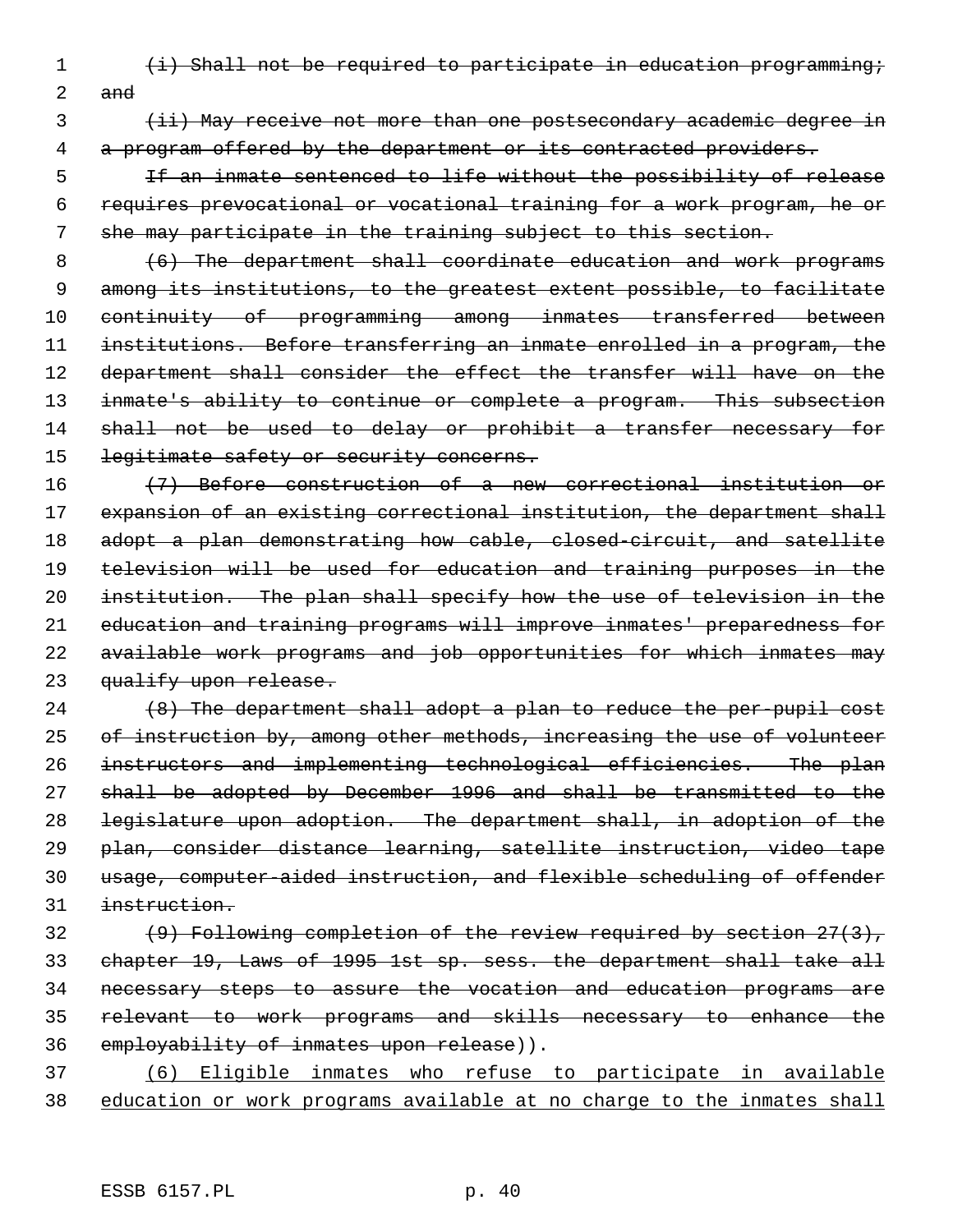lose privileges according to the system established under RCW 72.09.130. Eligible inmates who are required to contribute financially to an education or work program and refuse to contribute shall be placed in another work program. Refusal to contribute shall not result in a loss of privileges.

 (7) The department shall establish, by rule, objective medical standards to determine when an inmate is physically or mentally unable to participate in available education or work programs. When the department determines an inmate is permanently unable to participate in any available education or work program due to a health condition, the 11 inmate is exempt from the requirement under subsection (1) of this section. When the department determines an inmate is temporarily unable to participate in an education or work program due to a medical condition, the inmate is exempt from the requirement of subsection (1) of this section for the period of time he or she is temporarily disabled. The department shall periodically review the medical condition of all inmates with temporary disabilities to ensure the 18 earliest possible entry or reentry by inmates into available programming.

 (8) The department shall establish policies requiring an offender to pay all or a portion of the costs and tuition for any vocational training or postsecondary education program if the offender previously abandoned coursework related to education or vocational training without excuse as defined in rule by the department. Department policies shall include a formula for determining how much an offender shall be required to pay. The formula shall include steps which correlate to an offender average monthly income or average available balance in a personal inmate savings account and which are correlated to a prorated portion or percent of the per credit fee for tuition, books, or other ancillary costs. The formula shall be reviewed every 31 two years. A third party may pay directly to the department all or a portion of costs and tuition for any program on behalf of an inmate under this subsection. Such payments shall not be subject to any of the deductions as provided in this chapter.

 (9) Notwithstanding any other provision in this section, an inmate sentenced to life without the possibility of release, sentenced to death under chapter 10.95 RCW, or subject to the provisions of 8 U.S.C. Sec. 1227: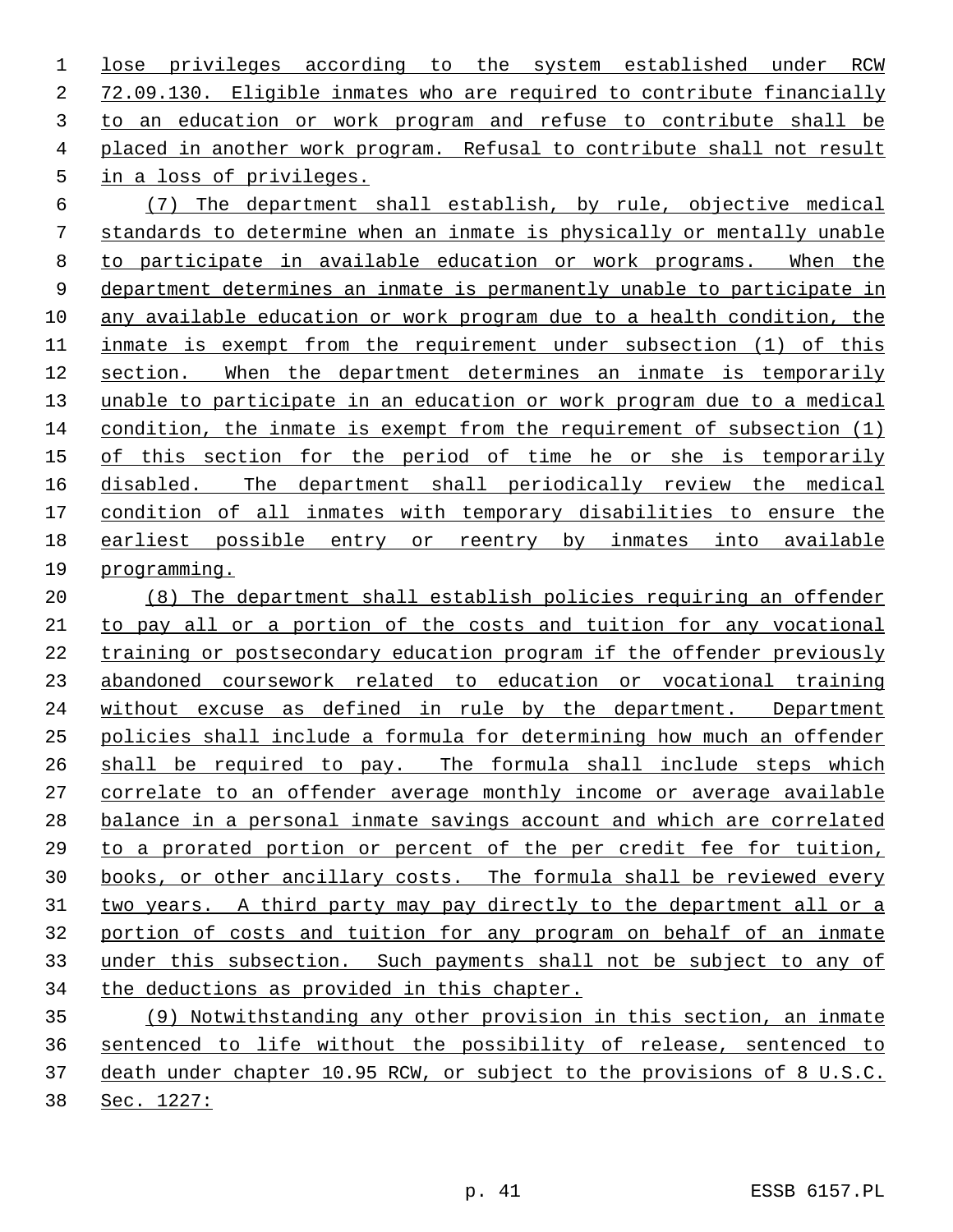- (a) Shall not be required to participate in education programming except as may be necessary for the maintenance of discipline and security;
- (b) May receive not more than one postsecondary academic degree in 5 a program offered by the department or its contracted providers;
- (c) May participate in prevocational or vocational training that 7 may be necessary to participate in a work program;
- (d) Shall be subject to the applicable provisions of this chapter 9 relating to inmate financial responsibility for programming.

 NEW SECTION. **Sec. 403.** A new section is added to chapter 72.09 RCW to read as follows:

 (1) The department shall, if funds are appropriated for the specific purpose, implement postsecondary education degree programs within state correctional institutions, including the state correctional institution with the largest population of female inmates. The department shall consider for inclusion in any postsecondary education degree program, any postsecondary education degree program from an accredited community college, college, or university that is part of an associate of arts, baccalaureate, masters of arts, or other graduate degree program.

 (2) Except as provided in subsection (3) of this section, inmates shall be required to pay the costs for participation in any postsecondary education degree programs established under this subsection, including books, fees, tuition, or any other appropriate ancillary costs, by one or more of the following means:

 (a) The inmate who is participating in the postsecondary education degree program shall, during confinement, provide the required payment or payments to the department; or

 (b) A third party shall provide the required payment or payments directly to the department on behalf of an inmate, and such payments shall not be subject to any of the deductions as provided in this chapter.

 (3) The department may accept any and all donations and grants of money, equipment, supplies, materials, and services from any third party, including but not limited to nonprofit entities, and may receive, utilize, and dispose of same to provide postsecondary education to inmates.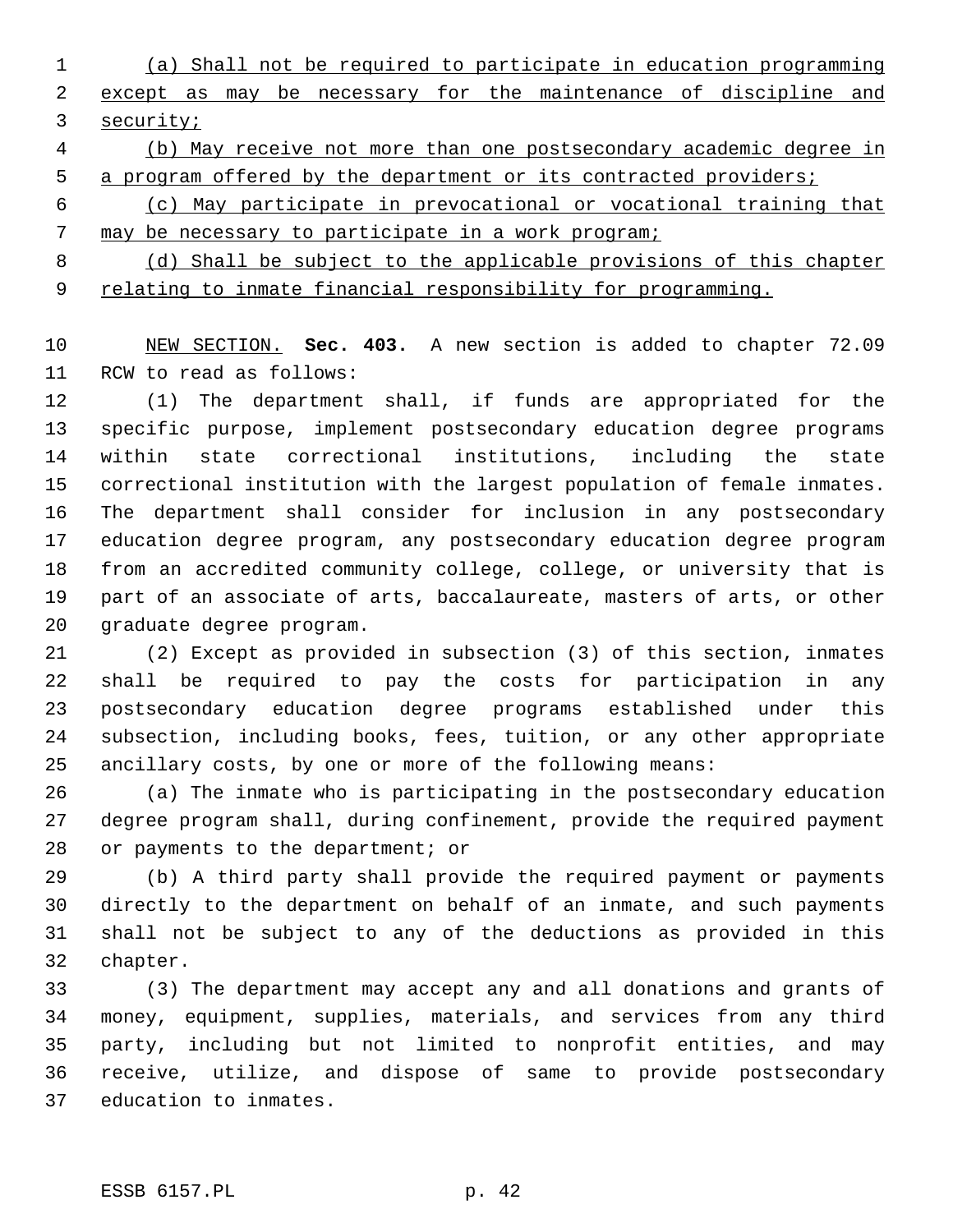(4) Any funds collected by the department under this section and RCW 72.09.450(4) shall be used solely for the creation, maintenance, or expansion of inmate postsecondary education degree programs.

 **Sec. 404.** RCW 72.09.480 and 2003 c 271 s 3 are each amended to read as follows:

 (1) Unless the context clearly requires otherwise, the definitions in this section apply to this section.

 (a) "Cost of incarceration" means the cost of providing an inmate with shelter, food, clothing, transportation, supervision, and other services and supplies as may be necessary for the maintenance and support of the inmate while in the custody of the department, based on the average per inmate costs established by the department and the office of financial management.

 (b) "Minimum term of confinement" means the minimum amount of time an inmate will be confined in the custody of the department, considering the sentence imposed and adjusted for the total potential earned early release time available to the inmate.

 (c) "Program" means any series of courses or classes necessary to achieve a proficiency standard, certificate, or postsecondary degree.

 (2) When an inmate, except as provided in subsection (7) of this section, receives any funds in addition to his or her wages or gratuities, except settlements or awards resulting from legal action, the additional funds shall be subject to the following deductions and the priorities established in chapter 72.11 RCW:

 (a) Five percent to the public safety and education account for the purpose of crime victims' compensation;

(b) Ten percent to a department personal inmate savings account;

 (c) Twenty percent to the department to contribute to the cost of incarceration;

 (d) Twenty percent for payment of legal financial obligations for all inmates who have legal financial obligations owing in any Washington state superior court; and

 (e) Fifteen percent for any child support owed under a support order.

 (3) When an inmate, except as provided in subsection (7) of this section, receives any funds from a settlement or award resulting from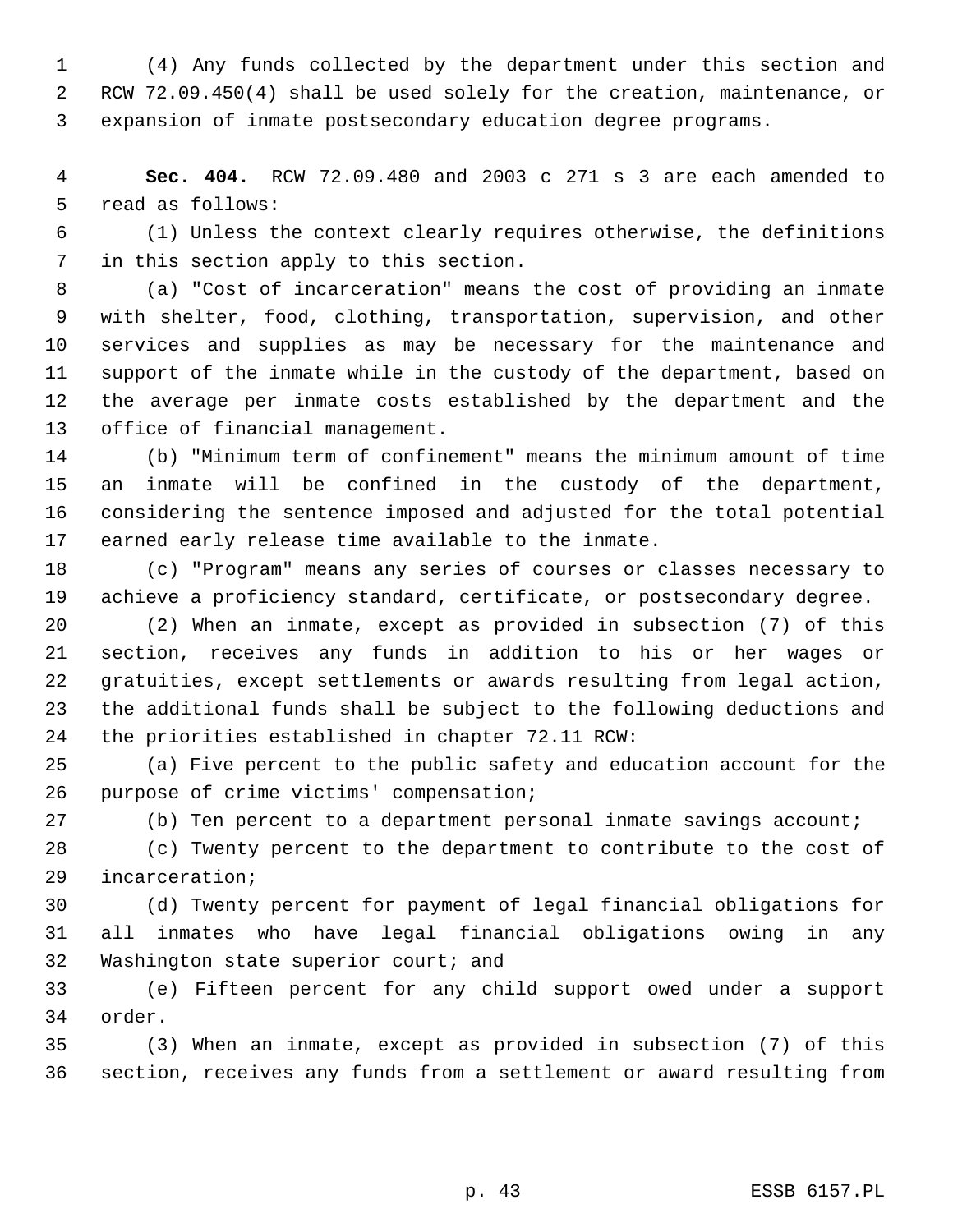1 a legal action, the additional funds shall be subject to the deductions 2 in RCW 72.09.111(1)(a) and the priorities established in chapter 72.11 3 RCW.

 (4) The amount deducted from an inmate's funds under subsection (2) of this section shall not exceed the department's total cost of incarceration for the inmate incurred during the inmate's minimum or actual term of confinement, whichever is longer.

8  $(5)(a)$  The deductions required under subsection (2) of this section 9 shall not apply to funds received by the department from an offender or 10 from a third party on behalf of an offender for payment of ((one fee-11 based)) education or vocational programs ((that is associated with an 12 inmate's work program or a placement decision made by the department 13 under RCW 72.09.460 to prepare an inmate for work upon release.

14 An inmate may, prior to the completion of the fee-based education 15 or vocational program authorized under this subsection, apply to a 16 person designated by the secretary for permission to make a change in 17 his or her program. The secretary, or his or her designee, may approve 18 the application based solely on the following criteria: (a) The inmate 19 has been transferred to another institution by the department for 20 reasons unrelated to education or a change to a higher security 21 classification and the offender's current program is unavailable in the 22 offender's new placement; (b) the inmate entered an academic program as 23 an undeclared major and wishes to declare a major. No inmate may apply 24 for more than one change to his or her major and receive the exemption 25 from deductions specified in this subsection; (c) the educational or 26 vocational institution is terminating the inmate's current program; or 27 (d) the offender's training or education has demonstrated that the 28 current program is not the appropriate program to assist the offender 29 to achieve a placement decision made by the department under RCW 30 72.09.460 to prepare the inmate for work upon release)) or 31 postsecondary education degree programs as provided in RCW 72.09.460 32 and section 403 of this act.

 (b) The deductions required under subsection (2) of this section 34 shall not apply to funds received by the department from a third party, including but not limited to a nonprofit entity on behalf of the department's education, vocation, or postsecondary education degree programs.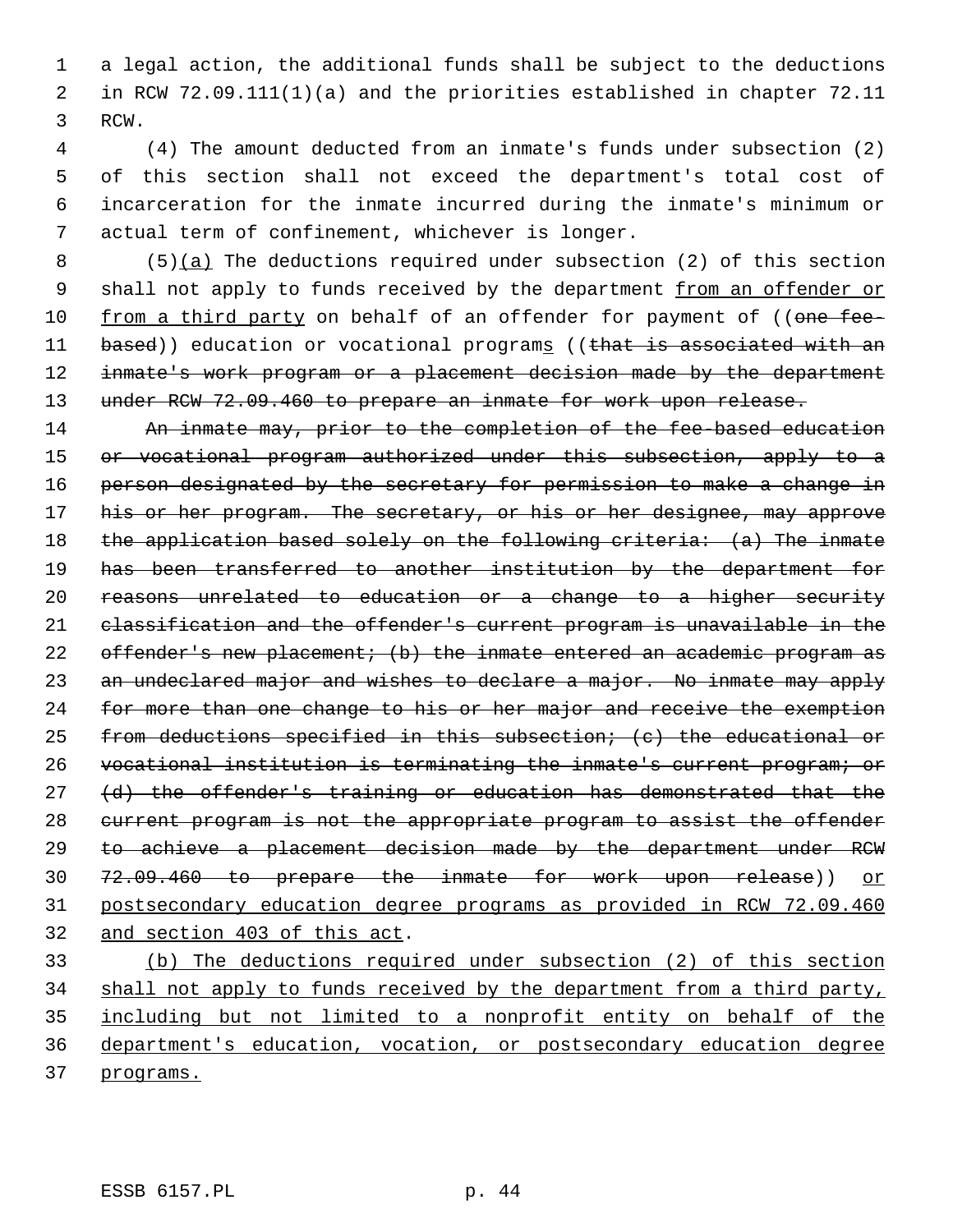(6) The deductions required under subsection (2) of this section shall not apply to any money received by the department, on behalf of an inmate, from family or other outside sources for the payment of postage expenses. Money received under this subsection may only be used for the payment of postage expenses and may not be transferred to any other account or purpose. Money that remains unused in the inmate's postage fund at the time of release shall be subject to the deductions outlined in subsection (2) of this section.

 (7) When an inmate sentenced to life imprisonment without possibility of release or parole, or to death under chapter 10.95 RCW, receives any funds in addition to his or her gratuities, except settlements or awards resulting from legal action, the additional funds shall be subject to: Deductions of five percent to the public safety and education account for the purpose of crime victims' compensation, twenty percent to the department to contribute to the cost of incarceration, and fifteen percent to child support payments.

 (8) When an inmate sentenced to life imprisonment without possibility of release or parole, or to death under chapter 10.95 RCW, receives any funds from a settlement or award resulting from a legal action in addition to his or her gratuities, the additional funds shall be subject to: Deductions of five percent to the public safety and education account for the purpose of crime victims' compensation and twenty percent to the department to contribute to the cost of incarceration.

 (9) The interest earned on an inmate savings account created as a result of the plan in section 4, chapter 325, Laws of 1999 shall be exempt from the mandatory deductions under this section and RCW 72.09.111.

 (10) Nothing in this section shall limit the authority of the department of social and health services division of child support from taking collection action against an inmate's moneys, assets, or property pursuant to chapter 26.23, 74.20, or 74.20A RCW including, but not limited to, the collection of moneys received by the inmate from settlements or awards resulting from legal action.

 NEW SECTION. **Sec. 405.** (1) The department of corrections and the state board for community and technical colleges, in cooperation with the unions representing academic employees in corrections education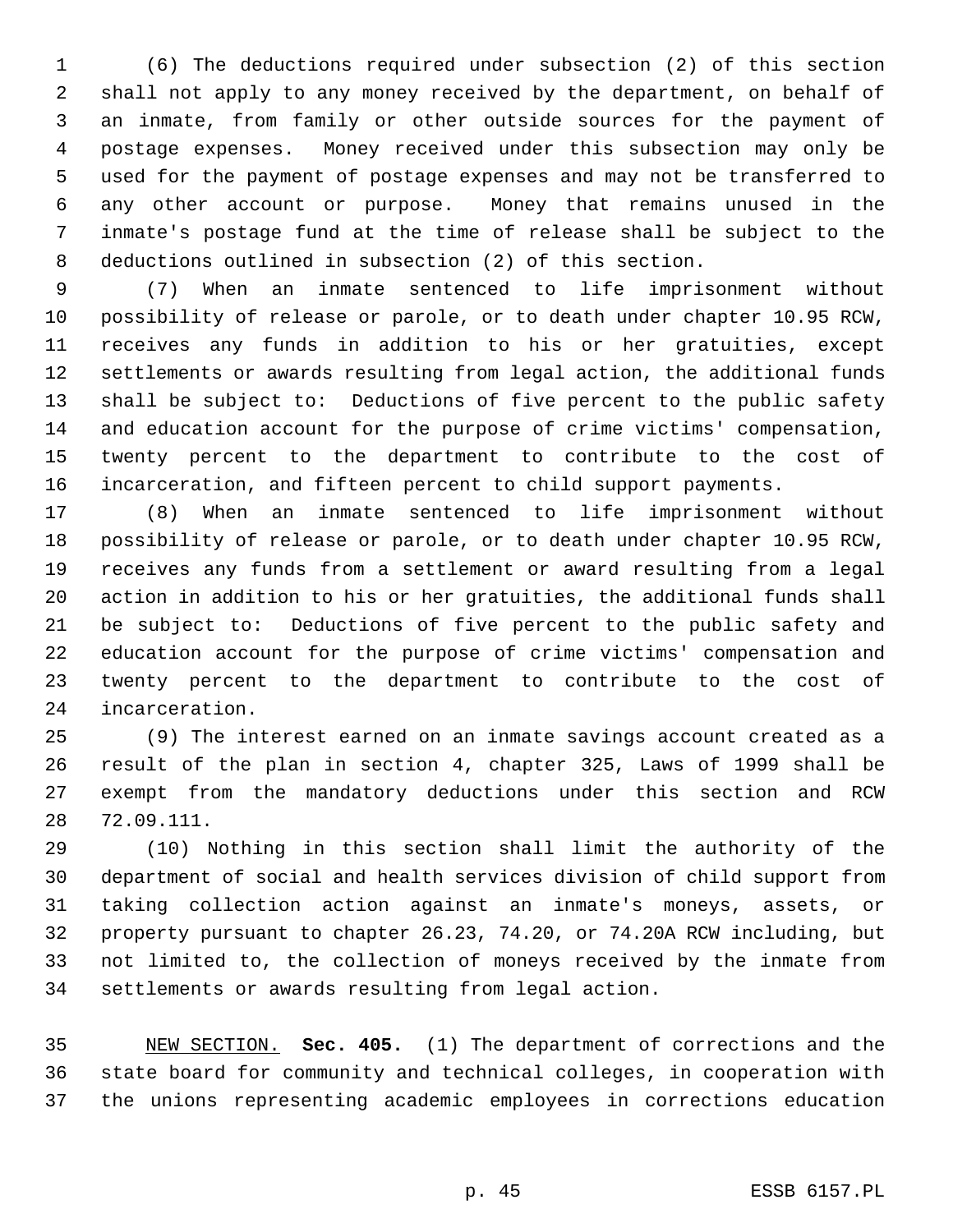programs, shall investigate and review methods to optimize educational and vocational programming opportunities to meet the needs of each offender as identified in his or her individual reentry plan while an offender is under the jurisdiction of the department.

 (2) In conducting its review, the department and state board shall consider and make recommendations regarding:

 (a) Technological advances which could serve to expand educational programs and vocational training including, but not limited to, distance learning, satellite instruction, videotape usage, computer aided instruction, and flexible scheduling and also considering the infrastructure, resources, and security that would be needed to implement the program or training. These advances shall be assessed for their ability to provide the most cost-efficient and effective programming for offenders;

 (b) Methods to ensure that educational programs and vocational training are relevant to enhance the employability of offenders upon release; and

 (c) Long-term methods for maintaining channels of communication between the department, state board administration, academic employees, and students.

 (3) The department and state board shall report to the governor and the legislature no later than July 1, 2008.

 NEW SECTION. **Sec. 406.** (1) The Washington state institute for public policy shall conduct a comprehensive analysis and evaluation of evidence-based, research-based, and promising correctional education programs and the extent to which Washington's programs are in accord with these practices. In gathering data regarding correctional education programs, the institute may consult with academic employees from correctional education programs.

 (2) The institute shall report to the governor and the legislature no later than November 15, 2007.

### **PART V - EMPLOYMENT BARRIERS**

 NEW SECTION. **Sec. 501.** On or before October 1, 2007, the department of corrections and the department of licensing shall enter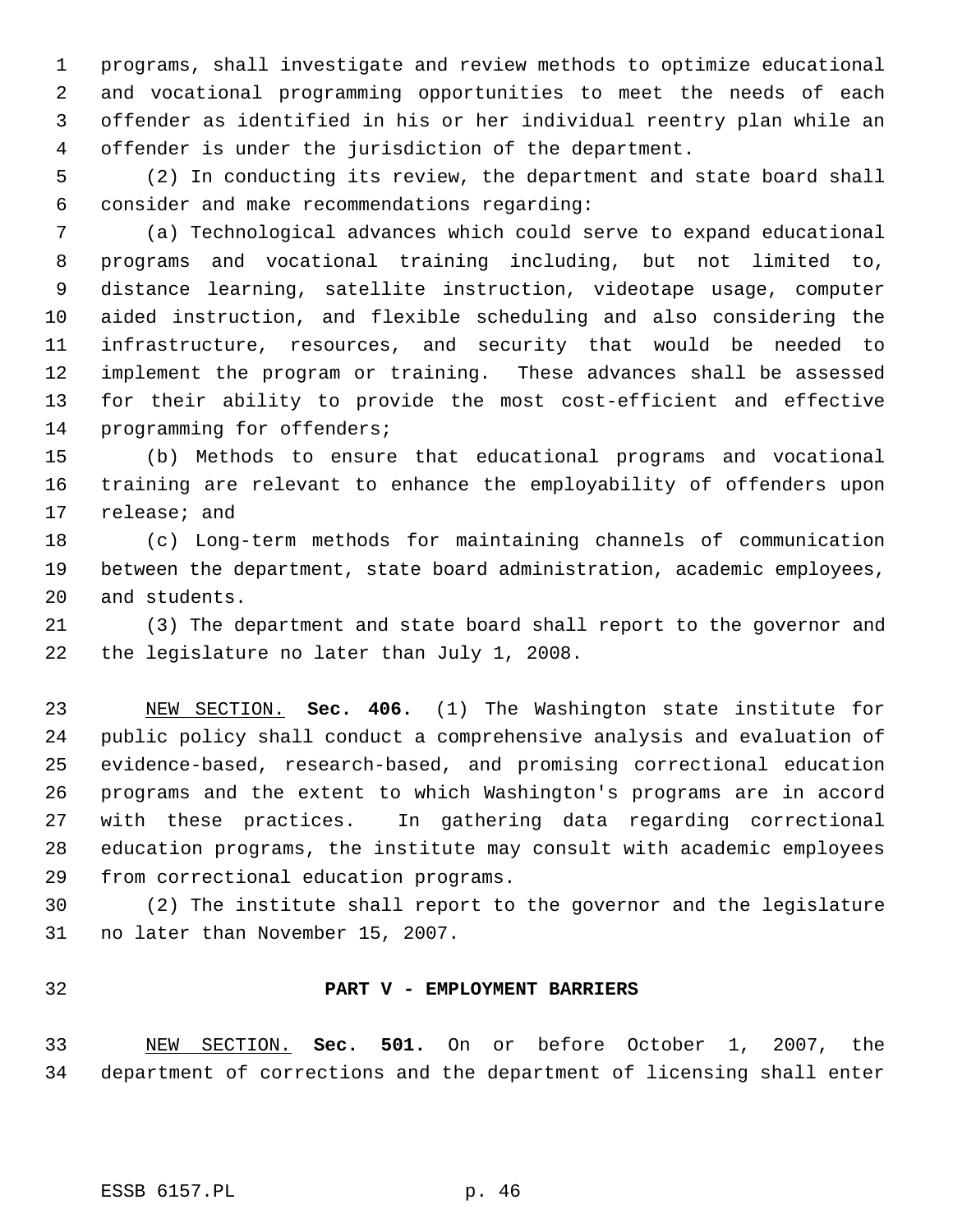into an agreement establishing expedited procedures to assist offenders in obtaining a driver's license or identification card upon their release from a department of corrections' institution.

 NEW SECTION. **Sec. 502.** (1) The director of the department of licensing, or the director's designee, shall, within existing resources, convene and chair a work group to review and recommend changes to occupational licensing laws and policies to encourage the employment of individuals with criminal convictions while ensuring the safety of the public.

 (2) In addition to the director of the department of licensing, the following shall be members of the work group: A representative from the employment security department, a representative from the department of corrections, a representative from the Washington state association of prosecuting attorneys, and up to five members appointed by the governor from state agencies that issue occupational licenses. The department shall also invite participation from victim service agencies, the state board for community and technical colleges, association of Washington business, nonprofit organizations providing workforce training to released offenders, and legislative staff who provide support to the human services and human services and corrections committees. Members of the work group shall serve without compensation.

(3) In conducting its review, the work group must:

 (a) Review approaches used by other states and jurisdictions for awarding occupational licenses to those with criminal convictions;

 (b) Develop a process and standards by which the department of licensing and licensing agencies will determine whether a criminal conviction renders an applicant an unsuitable candidate for a license or whether a conviction warrants revocation or suspension of a license previously granted;

 (c) Develop guidelines for potential applicants that reflect the most common or well-known categories of crimes and their relation to specific license types;

 (d) Establish mechanisms for making information regarding the process and guidelines easily accessible to potential applicants with criminal histories.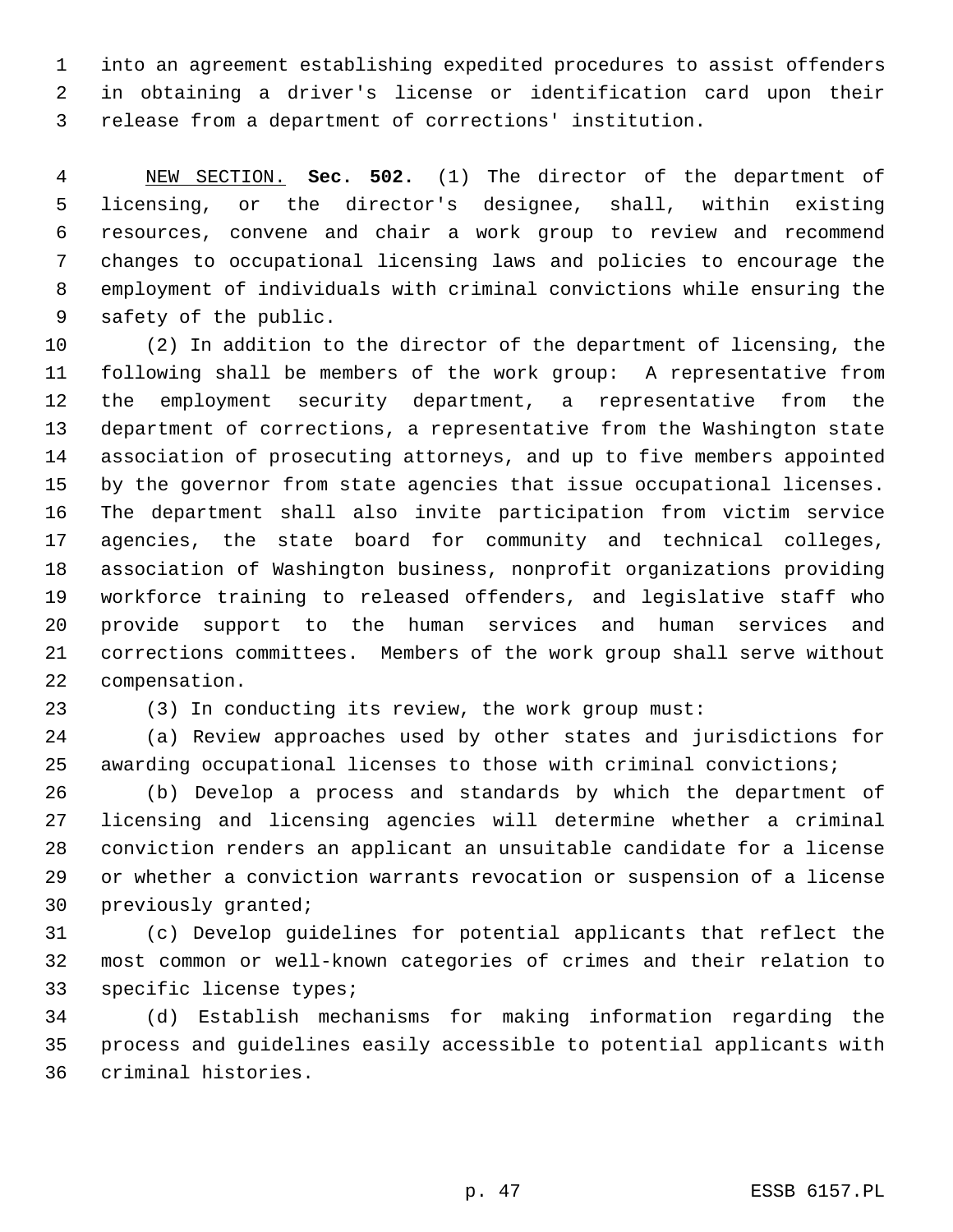(4) The department of licensing shall present a report of its findings and recommendations to the governor and the appropriate committees of the legislature, including any proposed legislation, by November 15, 2008.

(5) This section expires December 15, 2008.

### **PART VI - HOUSING**

 NEW SECTION. **Sec. 601.** The legislature finds that, in order to improve the safety of our communities, more housing needs to be made available to offenders returning to the community. The legislature intends to increase the housing available to offenders by providing that landlords who rent to offenders shall be immune from civil liability for damages that may result from the criminal conduct of the tenant.

 NEW SECTION. **Sec. 602.** A new section is added to chapter 59.18 RCW to read as follows:

 A landlord who rents to an offender is not liable for civil damages arising from the criminal conduct of the tenant. In order for a landlord to be protected from liability as provided under this section, a landlord must:

 (1) Disclose to residents of the property that he or she rents or has a policy of renting to offenders; and

 (2) Take steps to report or halt criminal activity if the landlord has actual knowledge of criminal activity on the landlord's premises.

 NEW SECTION. **Sec. 603.** A new section is added to chapter 35.82 RCW to read as follows:

 The legislature recognizes that stable, habitable, and supportive housing is a critical factor that increases a previously incarcerated individual's access to treatment and services as well as the likelihood of success in the community. Housing authorities are therefore encouraged to formulate rental policies that are not unduly burdensome to previously incarcerated individuals attempting to reenter the community, particularly when the individual's family may already reside in government subsidized housing.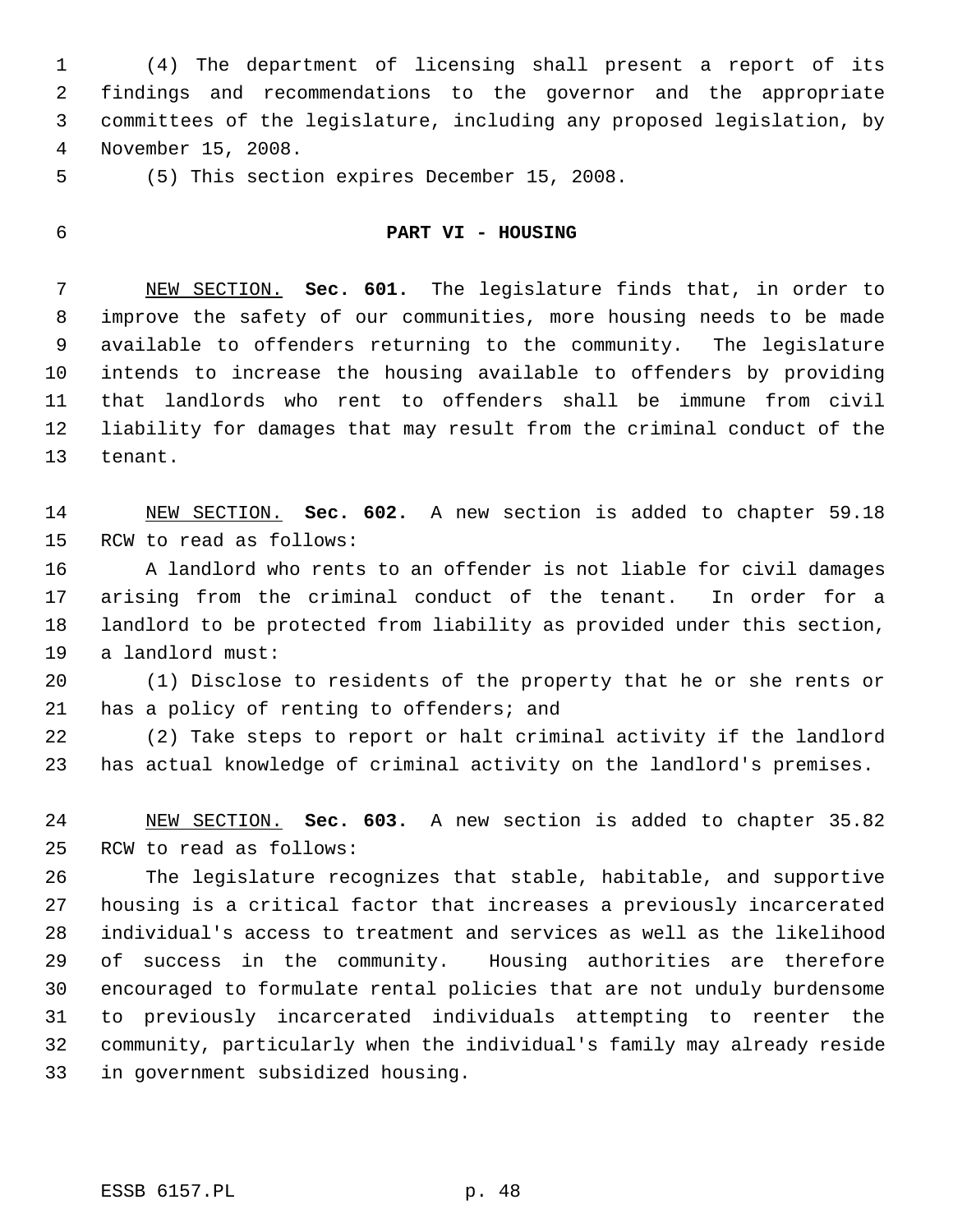NEW SECTION. **Sec. 604.** A new section is added to chapter 43.185C RCW to read as follows:

 (1) The department of community, trade, and economic development shall establish a pilot program to provide grants to eligible organizations, as described in RCW 43.185.060, to provide transitional housing assistance to offenders who are reentering the community and are in need of housing.

 (2) There shall be a minimum of two pilot programs established in two counties. The pilot programs shall be selected through a request for proposal process and in consultation with the department of corrections. The department shall select the pilot sites by January 1, 2008.

(3) The pilot program shall:

 (a) Be operated in collaboration with the community justice center existing in the location of the pilot site;

 (b) Offer transitional supportive housing that includes individual support and mentoring available on an ongoing basis, life skills training, and close working relationships with community justice centers and community corrections officers. Supportive housing services can be provided directly by the housing operator, or in partnership with community-based organizations;

 (c) In providing assistance, give priority to offenders who are designated as high risk or high needs as well as those determined not to have a viable release plan by the department of corrections;

 (d) Optimize available funding by utilizing cost-effective community-based shared housing arrangements or other noninstitutional living arrangements; and

 (e) Provide housing assistance for a period of time not to exceed twelve months for a participating offender.

 (4) The department may also use up to twenty percent of the funding appropriated in the operating budget for this section to support the development of additional supportive housing resources for offenders who are reentering the community.

(5) The department shall:

 (a) Collaborate with the department of corrections in developing criteria to determine who will qualify for housing assistance; and

 (b) Gather data, and report to the legislature by November 1, 2008, on the number of offenders seeking housing, the number of offenders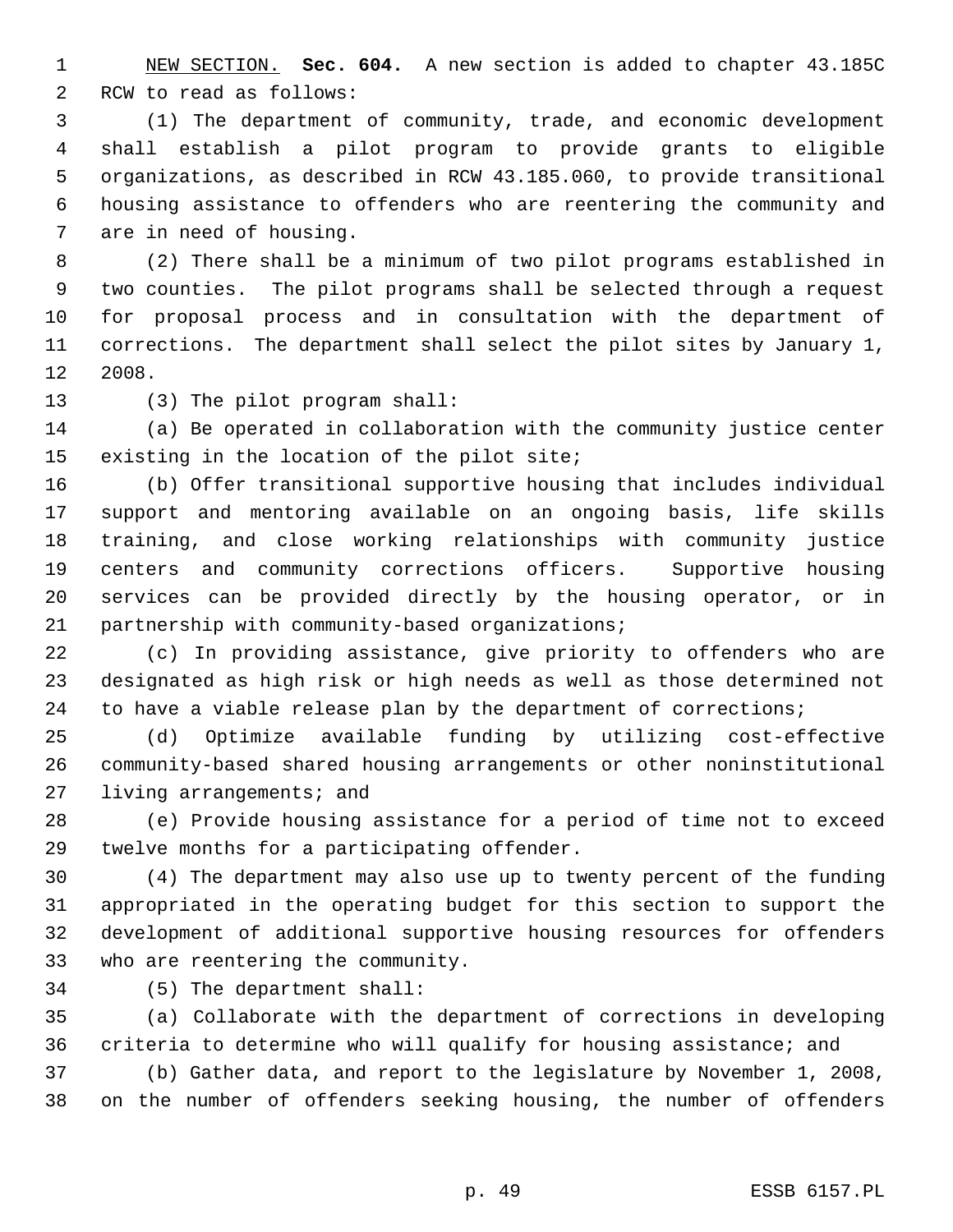eligible for housing, the number of offenders who receive the housing, and the number of offenders who commit new crimes while residing in the housing to the extent information is available.

 (6) The department of corrections shall collaborate with organizations receiving grant funds to:

 (a) Help identify appropriate housing solutions in the community for offenders;

 (b) Where possible, facilitate an offender's application for housing prior to discharge;

 (c) Identify enhancements to training provided to offenders prior to discharge that may assist an offender in effectively transitioning to the community;

 (d) Maintain communication between the organization receiving grant funds, the housing provider, and corrections staff supervising the offender; and

 (e) Assist the offender in accessing resources and services available through the department of corrections and a community justice center.

 (7) The state, department of community, trade, and economic development, department of corrections, local governments, local housing authorities, eligible organizations as described in RCW 43.185.060, and their employees are not liable for civil damages arising from the criminal conduct of an offender solely due to the placement of an offender in housing provided under this section or the provision of housing assistance.

 (8) Nothing in this section allows placement of an offender into housing without an analysis of the risk the offender may pose to that particular community or other residents.

 **Sec. 605.** RCW 72.09.111 and 2004 c 167 s 7 are each amended to read as follows:

 (1) The secretary shall deduct taxes and legal financial obligations from the gross wages, gratuities, or workers' compensation benefits payable directly to the inmate under chapter 51.32 RCW, of each inmate working in correctional industries work programs, or otherwise receiving such wages, gratuities, or benefits. The secretary shall also deduct child support payments from the gratuities of each inmate working in class II through class IV correctional industries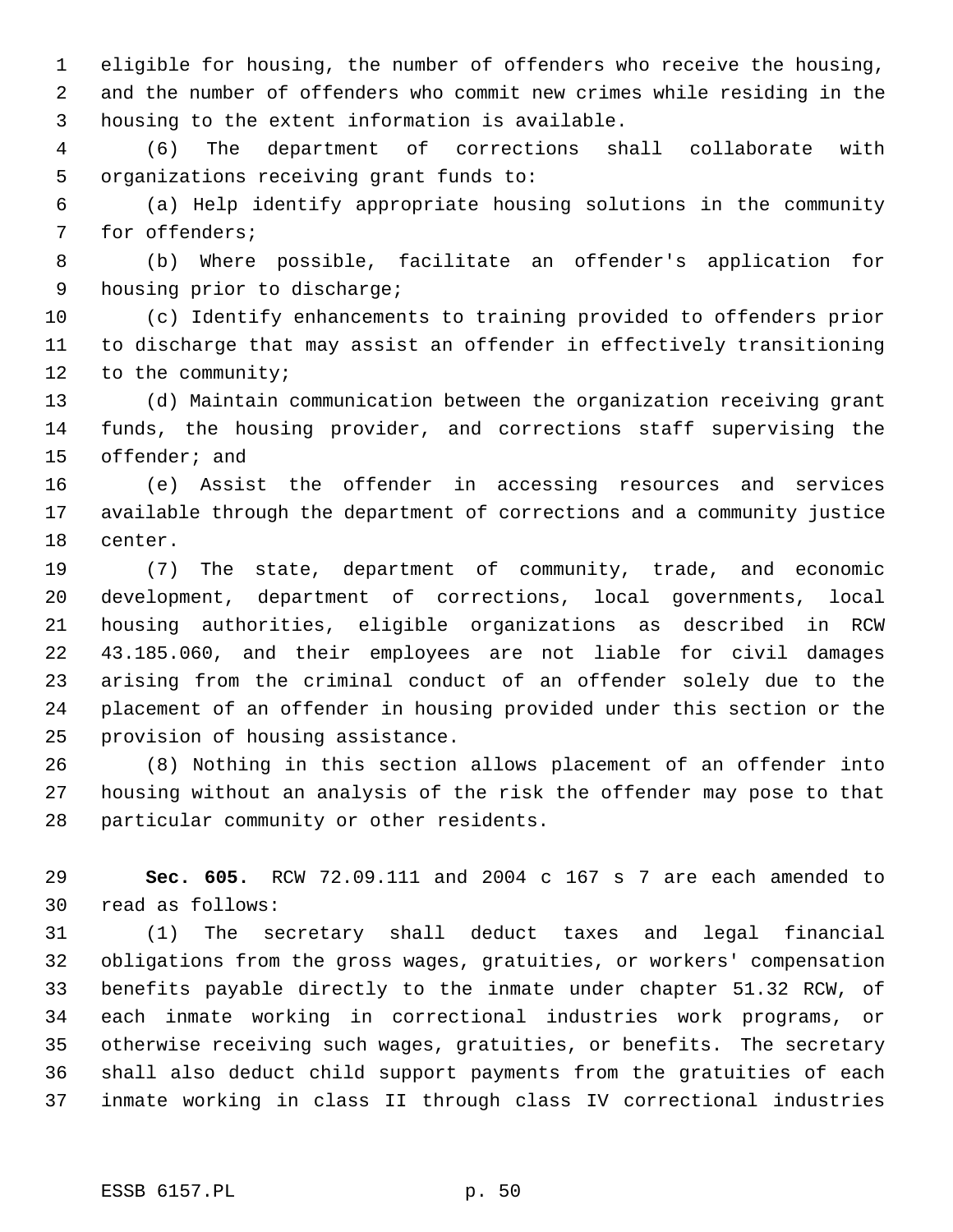work programs. The secretary shall develop a formula for the distribution of offender wages, gratuities, and benefits. The formula shall not reduce the inmate account below the indigency level, as defined in RCW 72.09.015.

 (a) The formula shall include the following minimum deductions from class I gross wages and from all others earning at least minimum wage:

 (i) Five percent to the public safety and education account for the purpose of crime victims' compensation;

(ii) Ten percent to a department personal inmate savings account;

 (iii) Twenty percent to the department to contribute to the cost of incarceration; and

 (iv) Twenty percent for payment of legal financial obligations for all inmates who have legal financial obligations owing in any Washington state superior court.

 (b) The formula shall include the following minimum deductions from class II gross gratuities:

 (i) Five percent to the public safety and education account for the purpose of crime victims' compensation;

(ii) Ten percent to a department personal inmate savings account;

 (iii) Fifteen percent to the department to contribute to the cost of incarceration;

 (iv) Twenty percent for payment of legal financial obligations for all inmates who have legal financial obligations owing in any 24 Washington state superior court; and

 (v) Fifteen percent for any child support owed under a support order.

 (c) The formula shall include the following minimum deductions from any workers' compensation benefits paid pursuant to RCW 51.32.080:

 (i) Five percent to the public safety and education account for the purpose of crime victims' compensation;

(ii) Ten percent to a department personal inmate savings account;

 (iii) Twenty percent to the department to contribute to the cost of incarceration; and

 (iv) An amount equal to any legal financial obligations owed by the inmate established by an order of any Washington state superior court up to the total amount of the award.

 (d) The formula shall include the following minimum deductions from class III gratuities: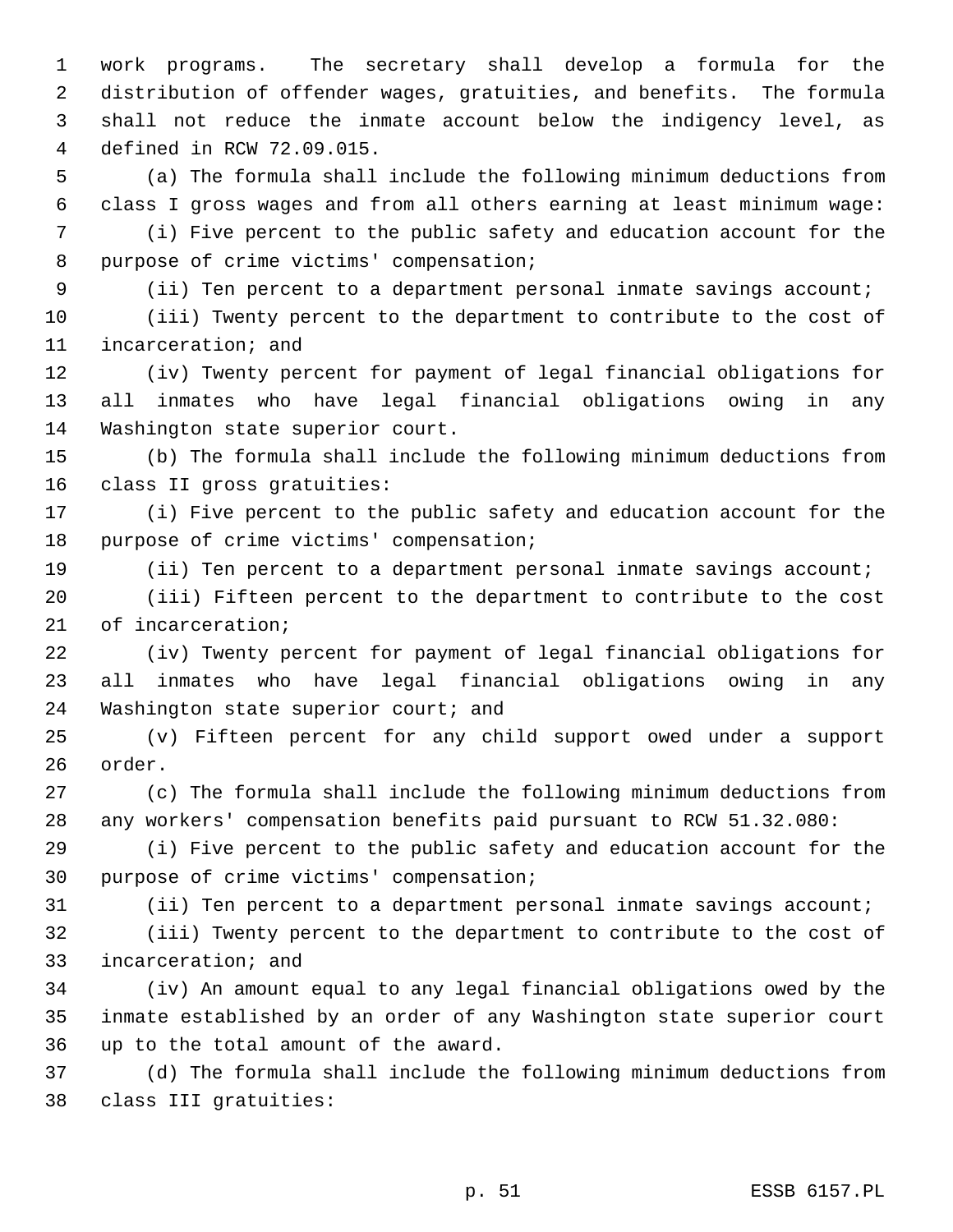(i) Five percent for the purpose of crime victims' compensation; and (ii) Fifteen percent for any child support owed under a support order. (e) The formula shall include the following minimum deduction from class IV gross gratuities: (i) Five percent to the department to contribute to the cost of incarceration; and (ii) Fifteen percent for any child support owed under a support order. (2) Any person sentenced to life imprisonment without possibility of release or parole under chapter 10.95 RCW or sentenced to death shall be exempt from the requirement under subsection (1)(a)(ii), 14 (b)(ii), or  $(c)(ii)$ . (3)(a) The department personal inmate savings account, together with any accrued interest, shall only be available to an inmate at the 17 following times:  $(i)$  The time of his or her release from confinement(( $\frac{1}{i}$  unless)); (ii) Prior to his or her release from confinement in order to 20 secure approved housing; or 21 (iii) When the secretary determines that an emergency exists for 22 the inmate( $(\frac{1}{2} + \frac{1}{2})$  the inmate( $(\frac{1}{2} + \frac{1}{2})$  the substantiant time the funds can be)). (b) If funds are made available pursuant to (a)(ii) or (iii) of 24 this subsection, the funds shall be made available to the inmate in an amount determined by the secretary. 26 (c) The management of classes I, II, and IV correctional industries may establish an incentive payment for offender workers based on productivity criteria. This incentive shall be paid separately from the hourly wage/gratuity rate and shall not be subject to the specified deduction for cost of incarceration. (4)(a) Subject to availability of funds for the correctional industries program, the expansion of inmate employment in class I and class II correctional industries shall be implemented according to the following schedule: (i) Not later than June 30, 2005, the secretary shall achieve a net increase of at least two hundred in the number of inmates employed in class I or class II correctional industries work programs above the number so employed on June 30, 2003;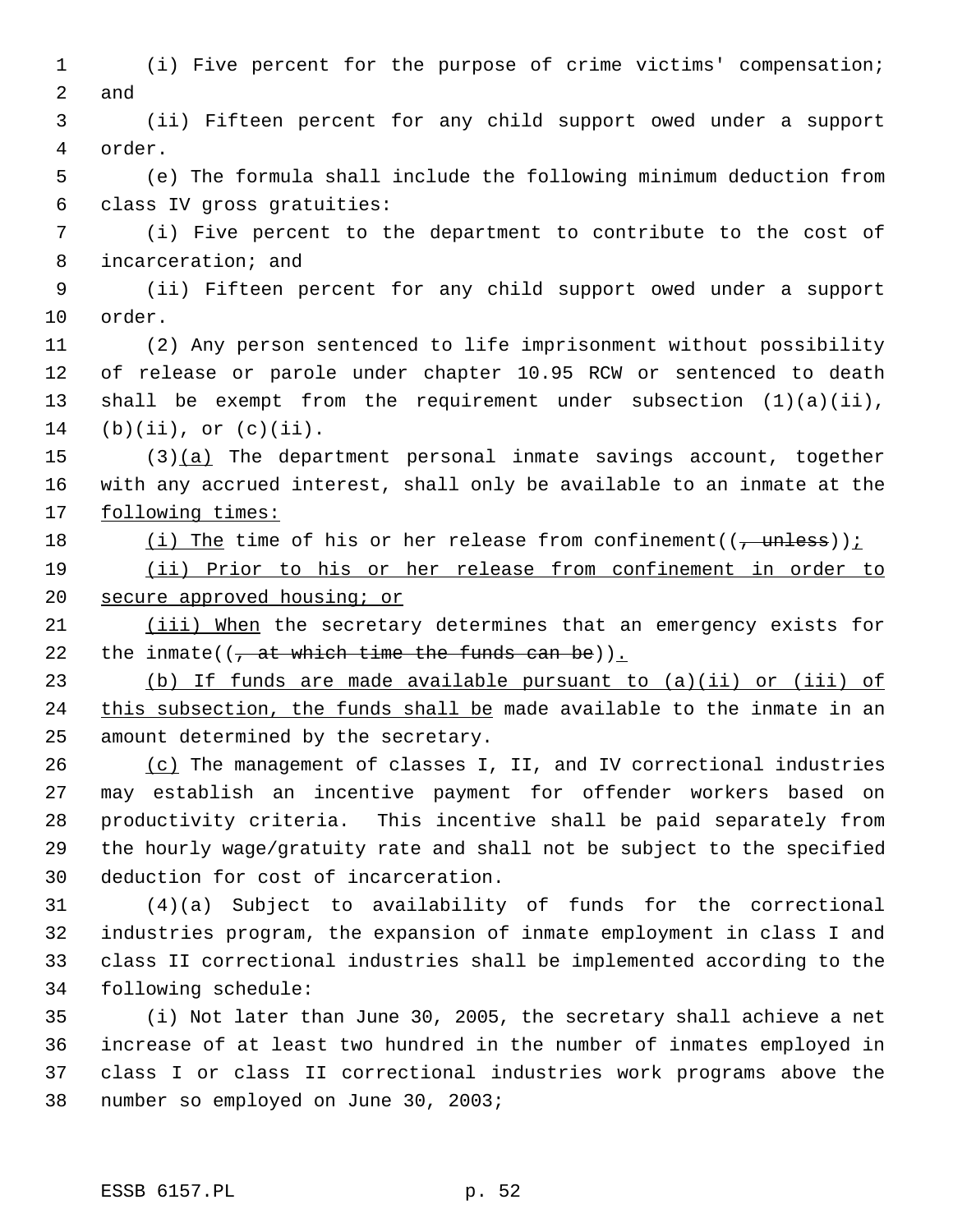(ii) Not later than June 30, 2006, the secretary shall achieve a net increase of at least four hundred in the number of inmates employed in class I or class II correctional industries work programs above the number so employed on June 30, 2003;

 (iii) Not later than June 30, 2007, the secretary shall achieve a net increase of at least six hundred in the number of inmates employed in class I or class II correctional industries work programs above the number so employed on June 30, 2003;

 (iv) Not later than June 30, 2008, the secretary shall achieve a net increase of at least nine hundred in the number of inmates employed in class I or class II correctional industries work programs above the number so employed on June 30, 2003;

 (v) Not later than June 30, 2009, the secretary shall achieve a net increase of at least one thousand two hundred in the number of inmates employed in class I or class II correctional industries work programs above the number so employed on June 30, 2003;

 (vi) Not later than June 30, 2010, the secretary shall achieve a net increase of at least one thousand five hundred in the number of inmates employed in class I or class II correctional industries work programs above the number so employed on June 30, 2003.

 (b) Failure to comply with the schedule in this subsection does not create a private right of action.

 (5) In the event that the offender worker's wages, gratuity, or workers' compensation benefit is subject to garnishment for support enforcement, the crime victims' compensation, savings, and cost of incarceration deductions shall be calculated on the net wages after taxes, legal financial obligations, and garnishment.

 (6) The department shall explore other methods of recovering a portion of the cost of the inmate's incarceration and for encouraging participation in work programs, including development of incentive programs that offer inmates benefits and amenities paid for only from wages earned while working in a correctional industries work program.

 (7) The department shall develop the necessary administrative structure to recover inmates' wages and keep records of the amount inmates pay for the costs of incarceration and amenities. All funds deducted from inmate wages under subsection (1) of this section for the purpose of contributions to the cost of incarceration shall be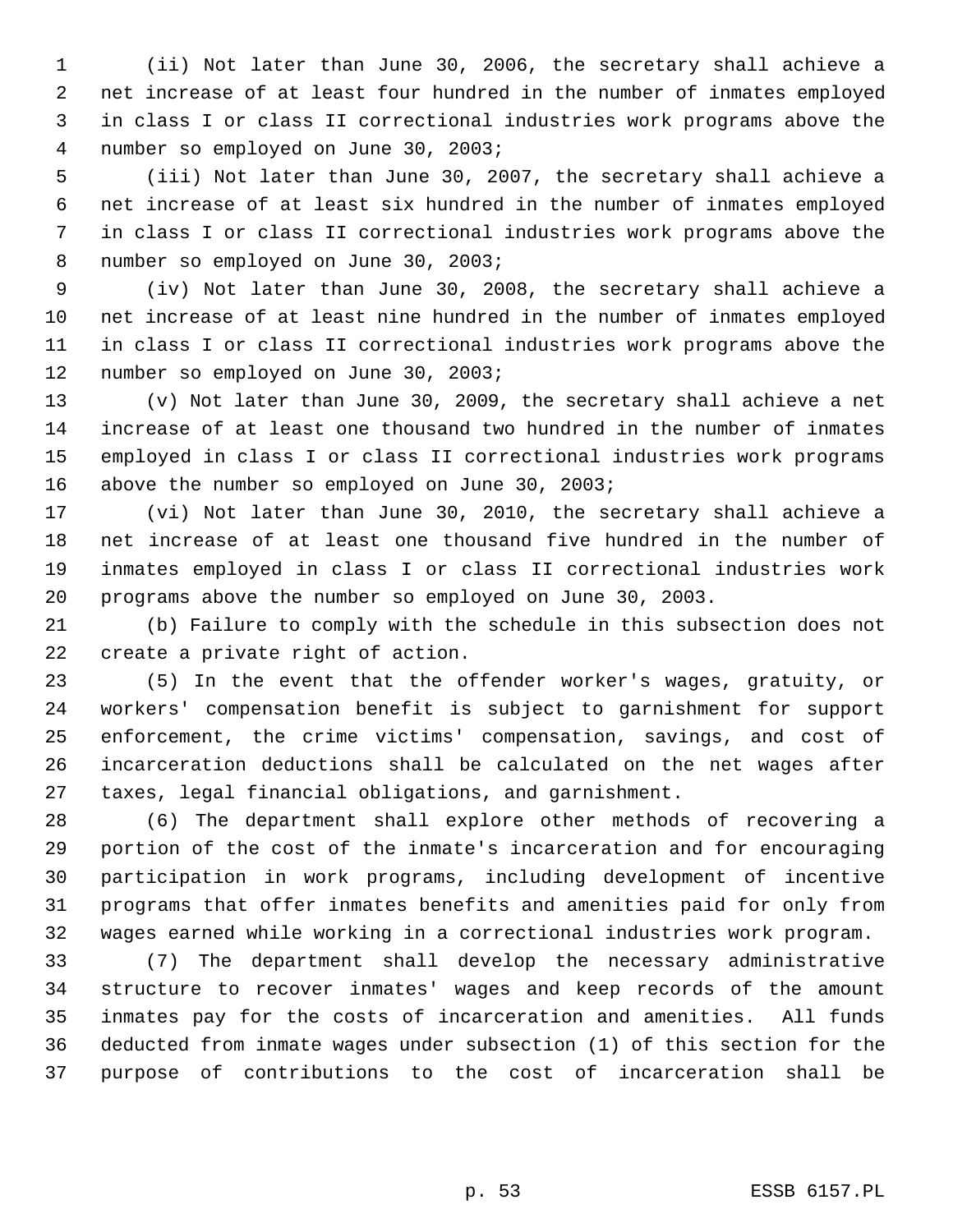deposited in a dedicated fund with the department and shall be used only for the purpose of enhancing and maintaining correctional industries work programs.

 (8) It shall be in the discretion of the secretary to apportion the inmates between class I and class II depending on available contracts and resources.

 (9) Nothing in this section shall limit the authority of the department of social and health services division of child support from taking collection action against an inmate's moneys, assets, or property pursuant to chapter 26.23, 74.20, or 74.20A RCW.

#### **PART VII - MISCELLANEOUS**

 NEW SECTION. **Sec. 701.** Part headings used in this act are not any part of the law.

 NEW SECTION. **Sec. 702.** If any provision of this act or its application to any person or circumstance is held invalid, the remainder of the act or the application of the provision to other persons or circumstances is not affected.

 NEW SECTION. **Sec. 703.** (1) The sum of three hundred thousand dollars of the general fund--state appropriation for fiscal year 2008 and three hundred thousand dollars of the general fund--state appropriation for fiscal year 2009 are provided solely to the department of corrections for the purposes of section 305(2) and (4) of this act.

 (2) The sum of nine hundred thousand dollars of the general fund-- state appropriation for fiscal year 2008 and nine hundred thousand dollars of the general fund--state appropriation for fiscal year 2009 are provided solely to the department of corrections for the purposes 28 of section  $304(1)(b)(ii)(D)$  and  $(E)$  of this act.

 (3) The sum of one hundred thousand dollars of the general fund-- state appropriation for fiscal year 2008 and one hundred thousand dollars of the general fund--state appropriation for fiscal year 2009 are provided solely for the department of corrections for the purposes